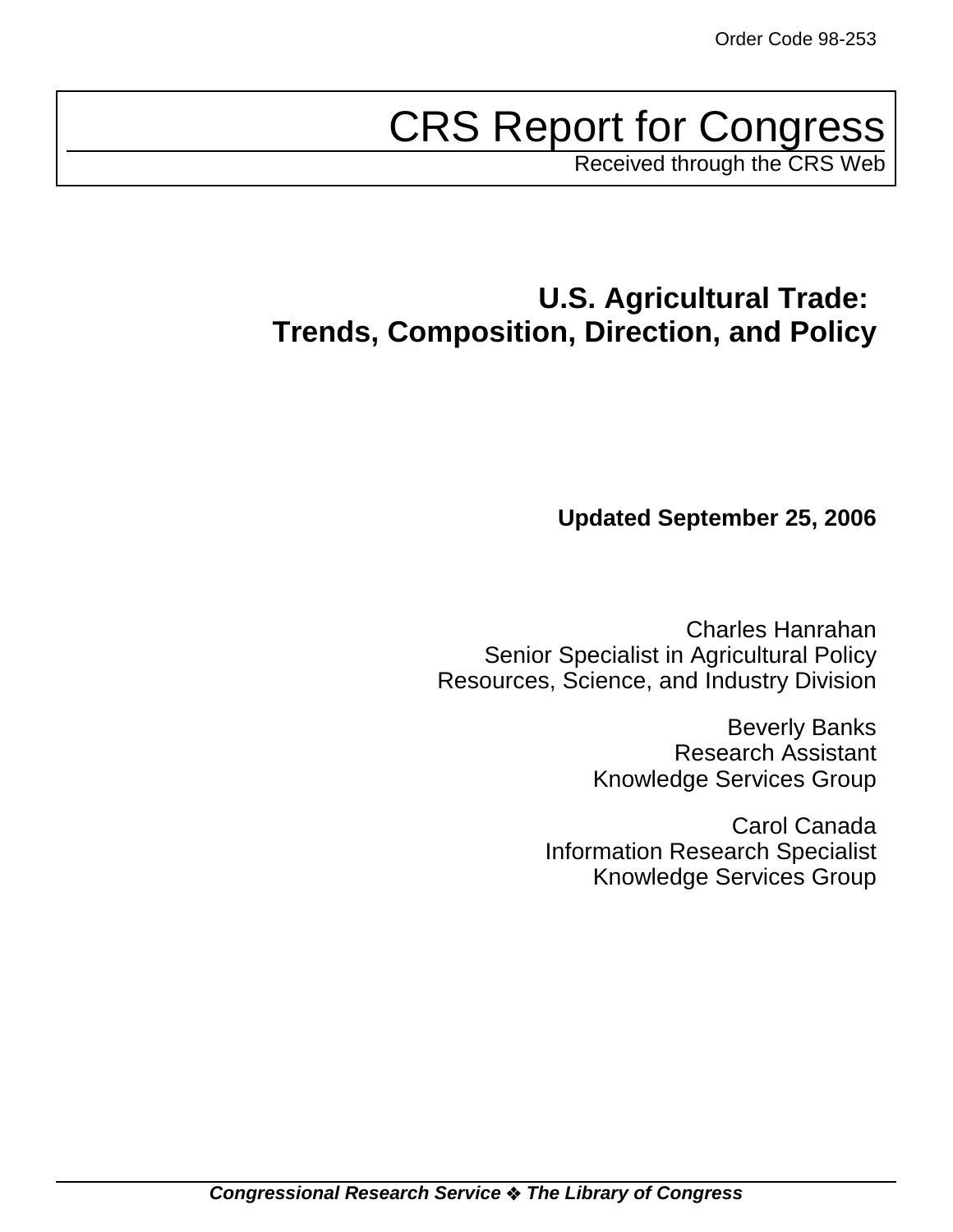# U.S. Agricultural Trade: Trends, Composition, Direction, and Policy

## **Summary**

U.S. agricultural exports for FY2006 are forecast by the U.S. Department of Agriculture at \$68 billion. Agricultural imports are expected to reach \$64.5 billion. The agricultural trade surplus, projected to be \$3.5 billion, is at its lowest level in 19 years. Exports of bulk commodities (e.g., soybeans, wheat, and feed grains) remain significant, but exports of high-value products (HVPs), such as meats, fruits, and vegetables, are increasing. HVPs accounted for 62% of total U.S. agricultural exports in FY2005.

Leading markets for U.S. agricultural exports are Canada, Mexico, Japan, China, the European Union, Taiwan, and Korea. The United States dominates world markets for corn, wheat, and cotton. Brazil has overtaken the United States as the world's leading supplier of soybeans. Brazil is the world's leading supplier of beef to world markets, while the U.S. share has declined since the U.S. discovery of a cow infected with "mad cow disease" in 2003. The United States, European Union, Australia, and New Zealand are dominant suppliers of dairy products in global agricultural trade.

Most U.S. agricultural imports are high-value products. For some imports (grains, meats, horticultural products), similar products are produced in the United States; production of other categories of imports (bananas, coffee, cocoa) is very limited. The biggest import suppliers are the European Union, Canada, and Mexico, which together provide 58% of total U.S. agricultural imports. Australia, Brazil, New Zealand, Indonesia, and Colombia are also major suppliers of agricultural imports to the United States.

Among the fastest-growing markets for U.S. agricultural exports are Canada and Mexico, both partners with the United States in the North American Free Trade Agreement (NAFTA). U.S. agricultural exports to China, recently a member of the World Trade Organization, have grown at an annual rate of 16% since 1992.

Both the EU and the United States subsidize their agricultural sectors, but overall the EU out-subsidizes the United States. Recent reforms of the EU's Common Agricultural policy shift substantial spending into direct income support decoupled from production and into rural development. Canada supports some sectors (e.g., dairy and poultry) more than others. Australia provides less support to its agriculture. Single desk sellers with monopoly powers operate wheat markets and markets for some other commodities in Canada and Australia. Export subsidies are more important in the EU than in the United States; border measures (tariffs) are more important in Canada than in either the United States or the EU. Australia operates a mix of trade measures. The United States is the dominant supplier of foreign food aid, followed by the EU, Canada, and Australia. U.S. and other major food aid donors provide commodities mainly for development assistance or emergency relief.

This report will be updated.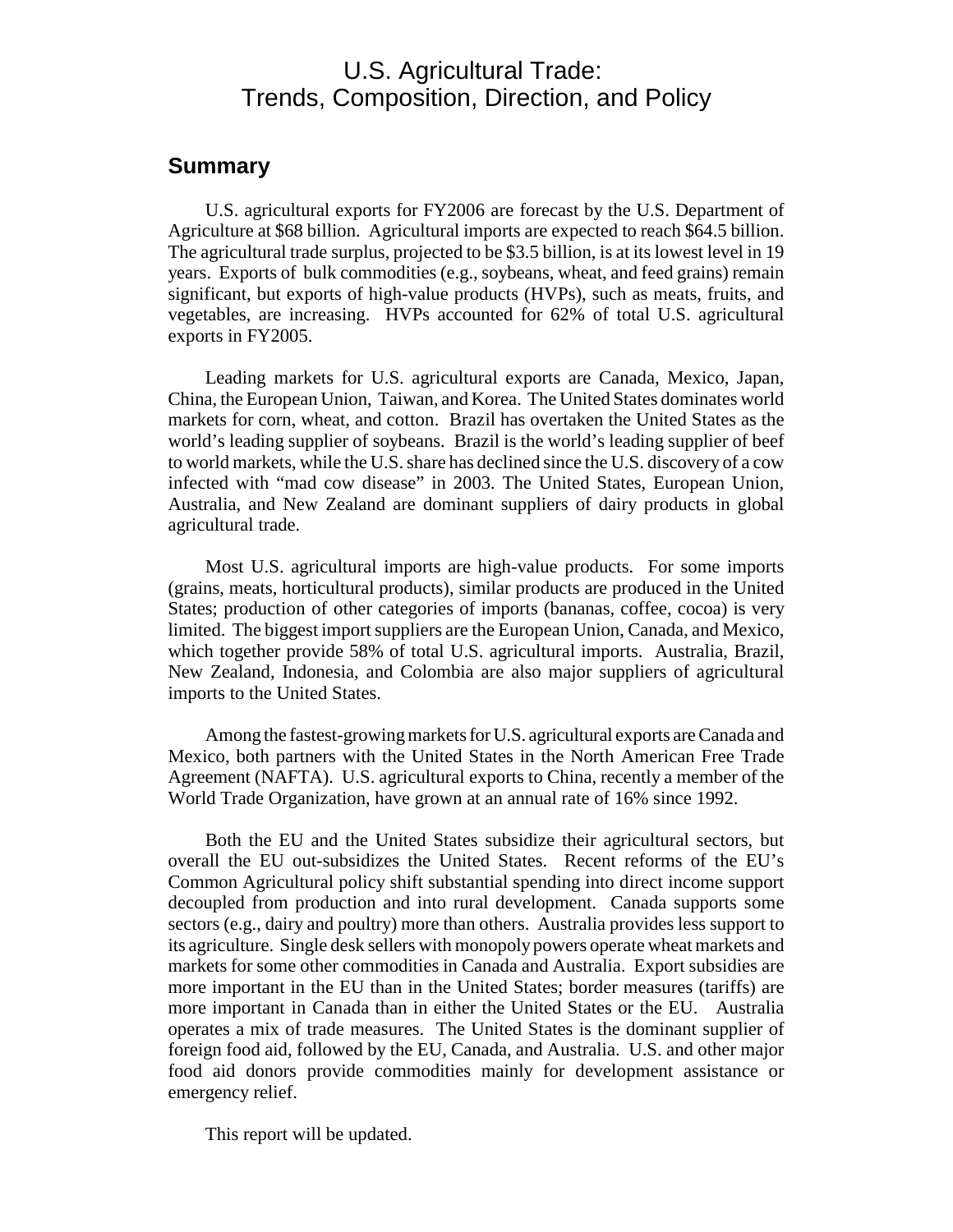# **Contents**

| Composition of U.S. Agricultural Exports: Major Commodity Components 5 |
|------------------------------------------------------------------------|
| Composition of U.S. Agricultural Exports: Bulk, Consumer-Ready,        |
|                                                                        |
|                                                                        |
|                                                                        |
|                                                                        |
|                                                                        |
|                                                                        |
|                                                                        |
|                                                                        |
| Growth in Agricultural Exports to North and South America 41           |
| Market Development Programs in Selected Countries  43                  |
|                                                                        |
| Producer Support Estimates (PSEs) in the United States and the         |
|                                                                        |
| Domestic Support and Export Subsidies in the United States and the     |
|                                                                        |

# **List of Figures**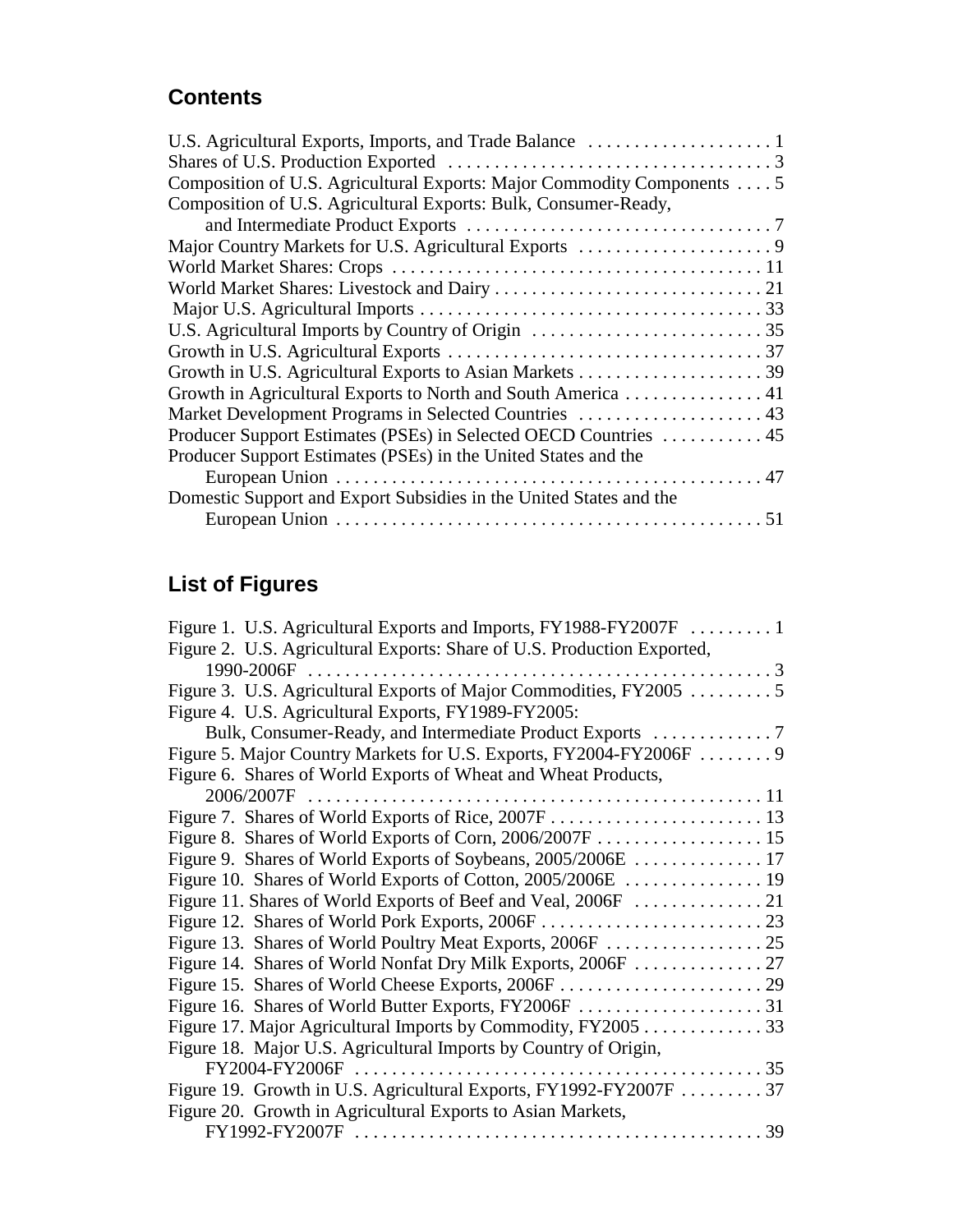| Figure 21. Growth in Agricultural Exports to North and South America,       |  |
|-----------------------------------------------------------------------------|--|
|                                                                             |  |
| Figure 22. Expenditures for Market Development, Selected Countries, 2002 43 |  |
| Figure 23. Producer Support Estimates (PSEs) in Selected OECD Countries 45  |  |
| Figure 24. Producer Support Estimates (PSEs) in Selected Commodities        |  |
|                                                                             |  |
| Figure 25. Producer Support Estimates (PSEs) in Selected Commodities        |  |
|                                                                             |  |

# **List of Tables**

| Table 1. U.S. Agricultural Exports and Imports, FY1988-FY2007F  2         |  |
|---------------------------------------------------------------------------|--|
| Table 2. U.S. Agricultural Exports: Shares of U.S. Production Exported,   |  |
| 1990-2006F                                                                |  |
| Table 3. U.S. Agricultural Exports of Major Commodities, FY2005 6         |  |
| Table 4. U.S. Agricultural Exports, FY1989-FY2005: Total, Bulk,           |  |
|                                                                           |  |
| Table 5. Major Country Markets for U.S. Agricultural Exports,             |  |
|                                                                           |  |
| Table 6. Shares of World Exports of Wheat and Wheat Products,             |  |
|                                                                           |  |
|                                                                           |  |
| Table 8. Shares of World Exports of Corn, 1995/1996 - 2006/2007F 16       |  |
| Table 9. Shares of World Exports of Soybeans, 1995/1996 - 2005/2006E  18  |  |
| Table 10. Shares of World Exports of Cotton, 1995/1996 - 2004/2005E 20    |  |
| Table 11. Shares of World Exports of Beef and Veal, 1995-2006F  22        |  |
|                                                                           |  |
| Table 13. Shares of World Total Poultry Meat Exports, 1994-2006F 26       |  |
| Table 14. Shares of World Nonfat Dry Milk Exports, 1994-2006F  28         |  |
|                                                                           |  |
|                                                                           |  |
|                                                                           |  |
| Table 18. U.S. Agricultural Imports by Country of Origin,                 |  |
|                                                                           |  |
| Table 19. Change in U.S. Agricultural Exports, FY1992-FY2007F 38          |  |
| Table 20. Change in Agricultural Exports to Asian Markets,                |  |
|                                                                           |  |
| Table 21. Change in Agricultural Exports to North and South America,      |  |
|                                                                           |  |
| Table 22. Expenditures for Market Development, Selected Countries, 200244 |  |
| Table 23. Producer Support Estimates (PSEs) in Selected OECD Countries 46 |  |
| Table 24. Producer Support Estimates (PSE) in the United States           |  |
|                                                                           |  |
| Table 25. Producer Support Estimates (PSEs) in the European Union 50      |  |
| Table 26. U.S. and EU Government Spending on Agricultural Support,        |  |
|                                                                           |  |
| Table 27. Agricultural and Trade Policies in the United States and the    |  |
|                                                                           |  |
| Table 28. Agricultural and Trade Policies in Canada and Australia 56      |  |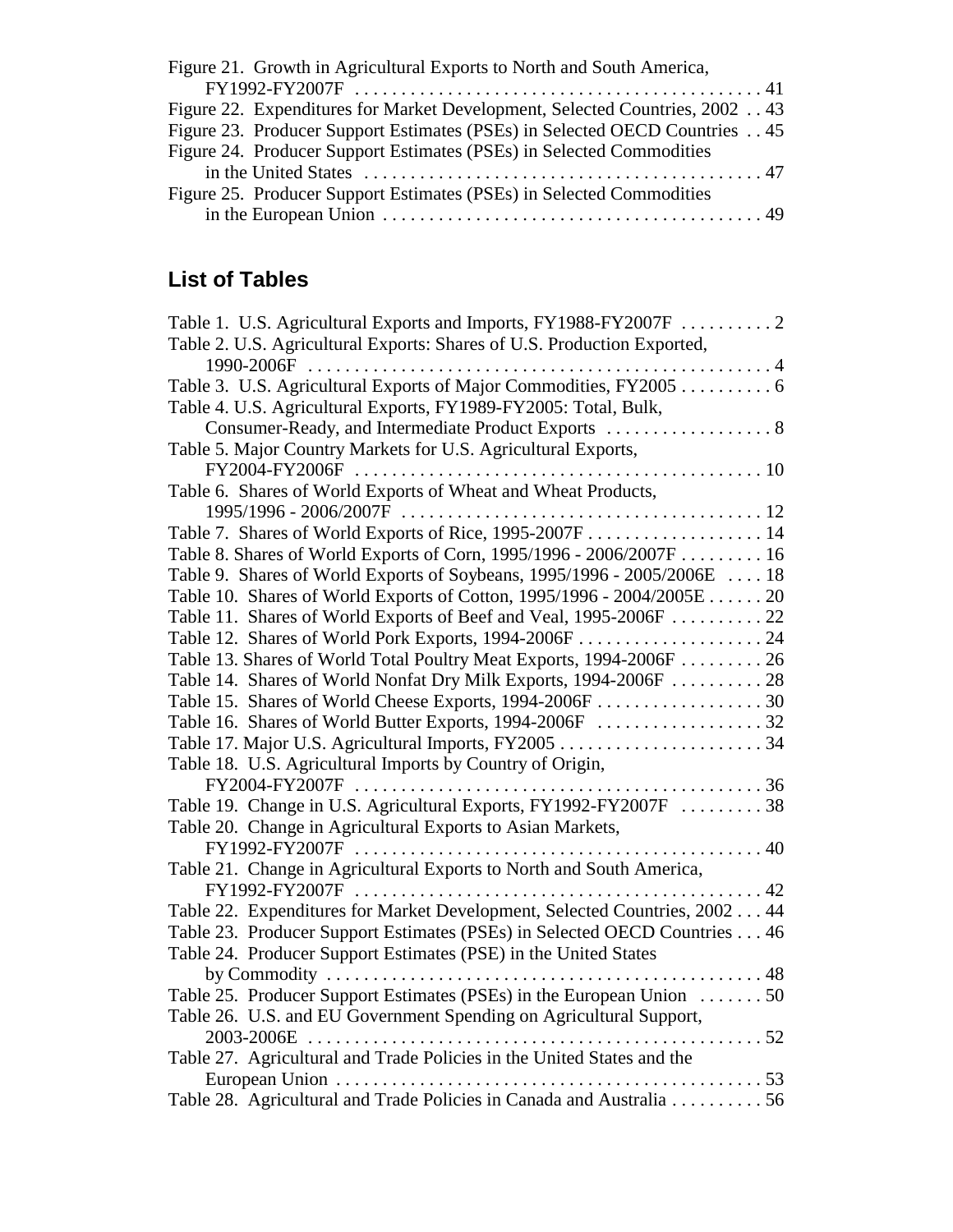# U.S. Agricultural Trade: Trends, Composition, Direction, and Policy

# **U.S. Agricultural Exports, Imports, and Trade Balance**

- U.S. agricultural exports in FY2006 are forecast by the U.S. Department of Agriculture (USDA) to be \$67 billion, a record high.
- ! Agricultural imports also are forecast at a record \$65 billion in FY2006.
- The U.S. agricultural trade surplus  $$2$  billion in FY2006 has declined by almost \$12 billion since FY2001.



**Figure 1. U.S. Agricultural Exports and Imports, FY1988-FY2007F**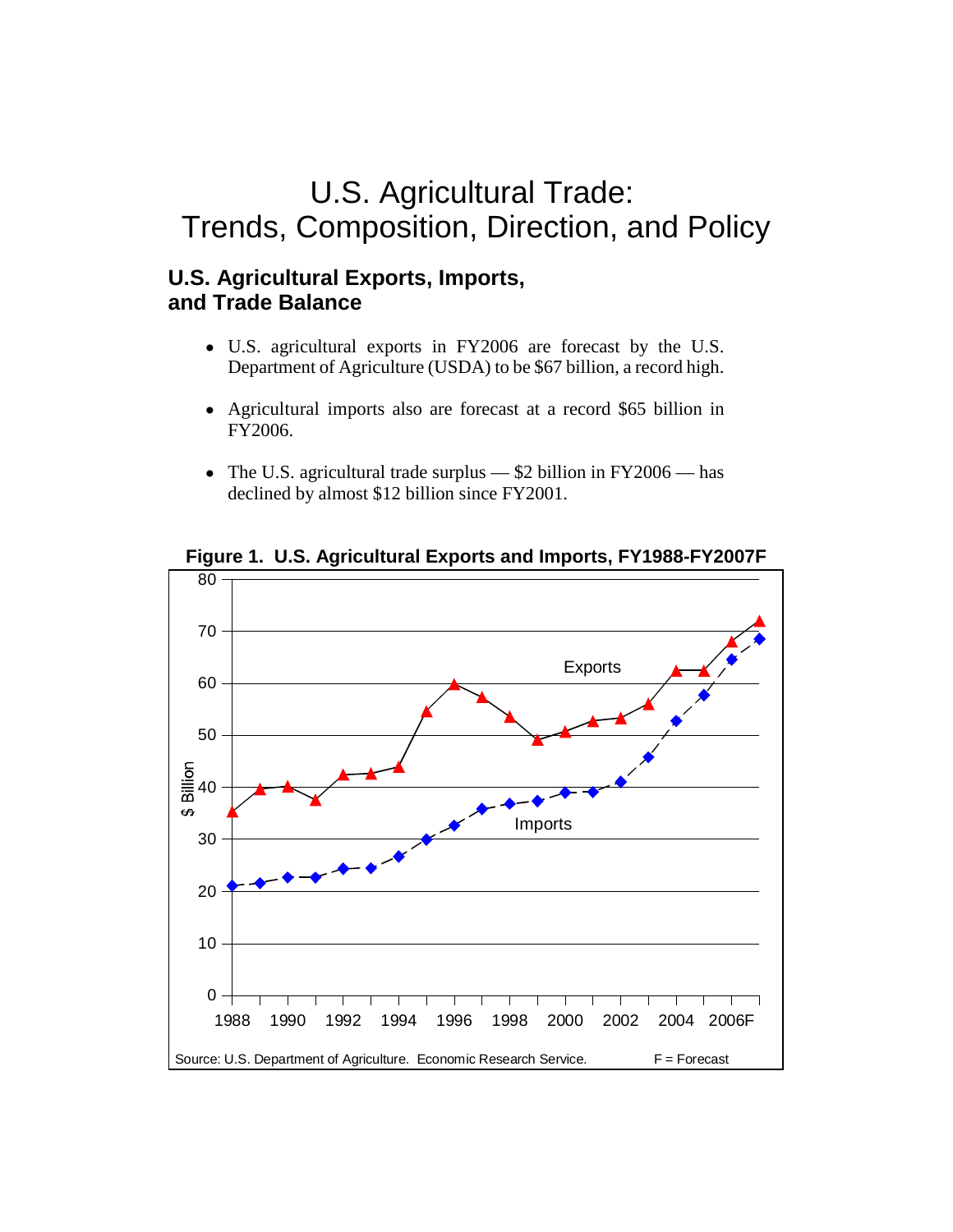| Year  | <b>Exports</b> | <b>Imports</b> | <b>Balance</b> |
|-------|----------------|----------------|----------------|
| 1988  | 35.3           | 21.0           | 14.3           |
| 1989  | 39.6           | 21.5           | 18.1           |
| 1990  | 40.2           | 22.6           | 17.7           |
| 1991  | 37.6           | 22.6           | 15.0           |
| 1992  | 42.4           | 24.3           | 18.1           |
| 1993  | 42.6           | 24.4           | 18.1           |
| 1994  | 43.9           | 26.6           | 17.3           |
| 1995  | 54.6           | 29.9           | 24.7           |
| 1996  | 59.8           | 32.6           | 27.2           |
| 1997  | 57.3           | 35.8           | 21.5           |
| 1998  | 53.6           | 36.8           | 16.8           |
| 1999  | 49.1           | 37.3           | 11.8           |
| 2000  | 50.7           | 38.9           | 11.9           |
| 2001  | 52.7           | 39.0           | 13.7           |
| 2002  | 53.3           | 41.0           | 12.3           |
| 2003  | 56.0           | 45.7           | 10.3           |
| 2004  | 62.4           | 52.7           | 9.7            |
| 2005  | 62.4           | 57.7           | 4.7            |
| 2006F | 68.0           | 64.5           | 3.5            |
| 2007F | 72.0           | 68.5           | 3.5            |

## **Table 1. U.S. Agricultural Exports and Imports, FY1988-FY2007F** (\$ billion)

**Source**: U.S. Department of Agriculture. Economic Research Service, Outlook for U.S. Agricultural Trade, AES-51, August 23, 2006, available at [http://usda.mannlib.cornell.edu/usda/current/AES/AES-08-23-2006.pdf].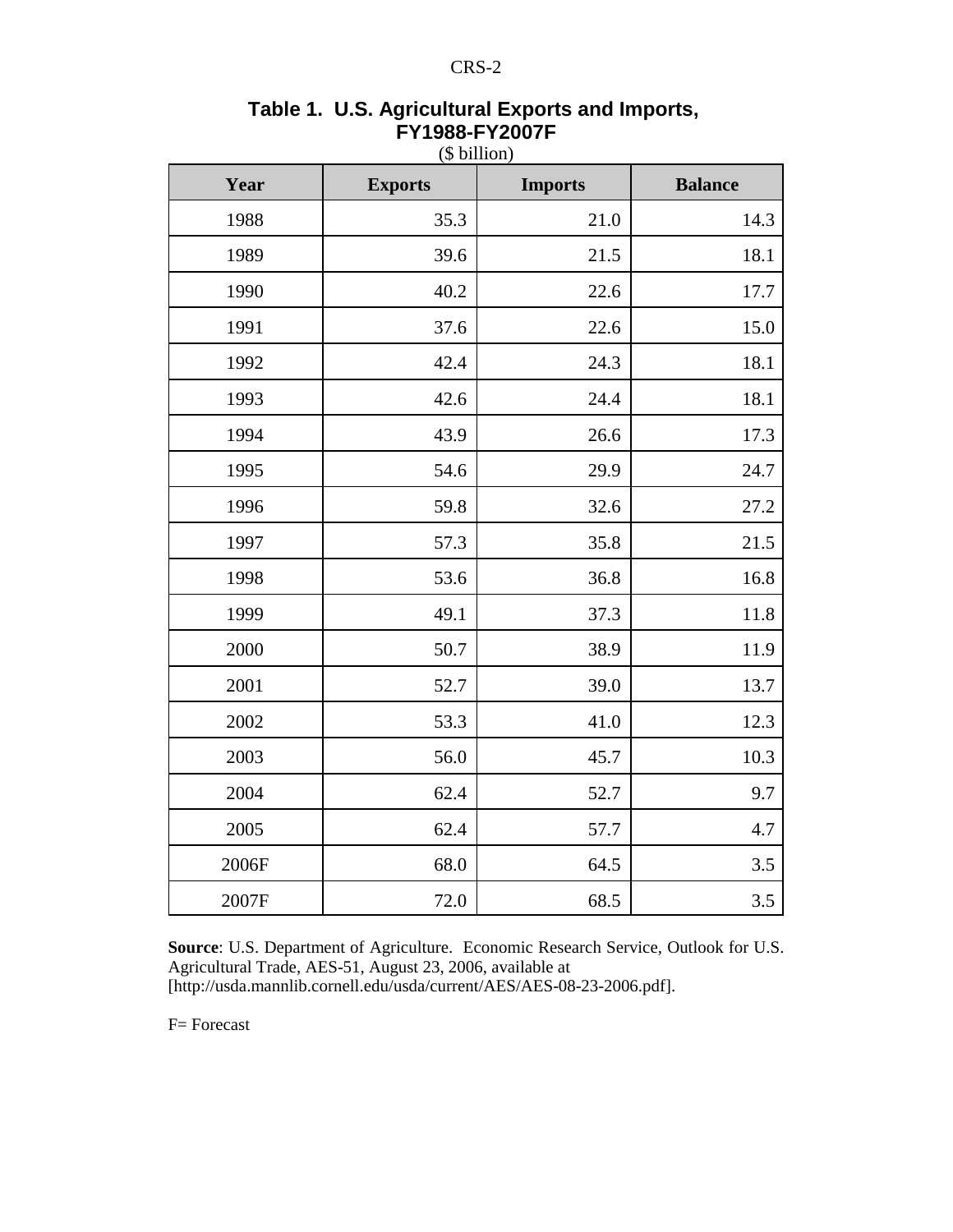## **Shares of U.S. Production Exported**

- ! USDA estimates that production from one-third of harvested acreage is exported.
- In FY2005, 48% of the U.S. wheat crop was exported, while 18% of the U.S. corn crop moved into world markets. Corn's share of exports has declined as domestic demand for corn for ethanol has grown.
- The export shares of soybeans and cotton in FY2004 were 35% and 63% respectively.
- Beef exports grew rapidly in the 1990s, but the U.S. discovery of a cow infected with bovine spongiform encephalopathy (BSE), or "mad cow" disease, in 2003 resulted in a precipitous decline in beef exports.



## **Figure 2. U.S. Agricultural Exports: Share of U.S. Production Exported, 1990-2006F**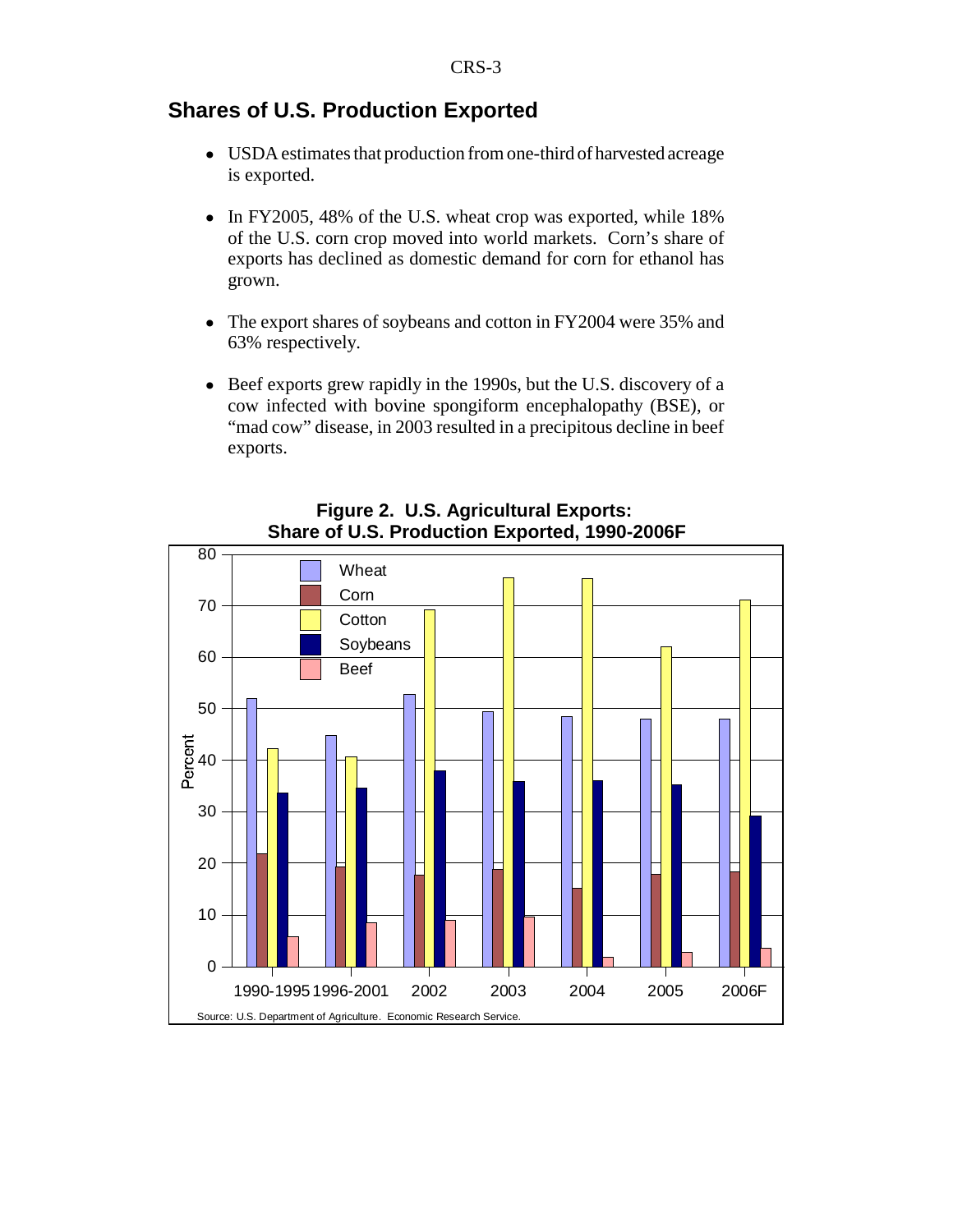| Year | Wheat | Corn | <b>Cotton</b> | <b>Soybeans</b> | <b>Beef</b> <sup>a</sup> |
|------|-------|------|---------------|-----------------|--------------------------|
| 1990 | 39.2  | 21.7 | 63.1          | 32.4            | 4.4                      |
| 1991 | 64.7  | 21.2 | 50.3          | 28.9            | 5.2                      |
| 1992 | 54.9  | 17.5 | 38.1          | 63.3            | 5.7                      |
| 1993 | 52.9  | 20.9 | 32.1          | 58.4            | 5.5                      |
| 1994 | 51.3  | 20.9 | 42.9          | 31.5            | 6.6                      |
| 1995 | 56.8  | 30.1 | 43.0          | 62.9            | $7.2\,$                  |
| 1996 | 44.0  | 19.5 | 36.5          | 39.1            | 7.4                      |
| 1997 | 41.9  | 16.3 | 39.9          | 32.5            | 8.4                      |
| 1998 | 40.9  | 20.3 | 30.9          | 29.4            | 8.4                      |
| 1999 | 47.4  | 20.5 | 40.0          | 36.7            | 9.1                      |
| 2000 | 49.5  | 22.6 | 43.4          | 34.2            | 9.7                      |
| 2001 | 49.4  | 20.0 | 39.2          | 36.1            | 9.1                      |
| 2002 | 52.2  | 17.7 | 54.2          | 36.8            | 8.9                      |
| 2003 | 50.6  | 19.0 | 69.1          | 37.9            | 9.5                      |
| 2004 | 48.5  | 15.1 | 75.3          | 36.1            | 1.9                      |
| 2005 | 48.0  | 17.9 | 62.0          | 35.3            | 2.8                      |
| 2006 | 48.0  | 18.4 | 71.2          | 29.2            | 3.5                      |

# **Table 2. U.S. Agricultural Exports: Shares of U.S. Production Exported, 1990-2006F**

**Source**: Calculated by CRS using data from the U.S. Department of Agriculture's Foreign Agricultural Service World Production, Market, and Trade Reports, available at [http://www.fas.usda.gov/currwmt.asp].

**a** Based on Calendar year.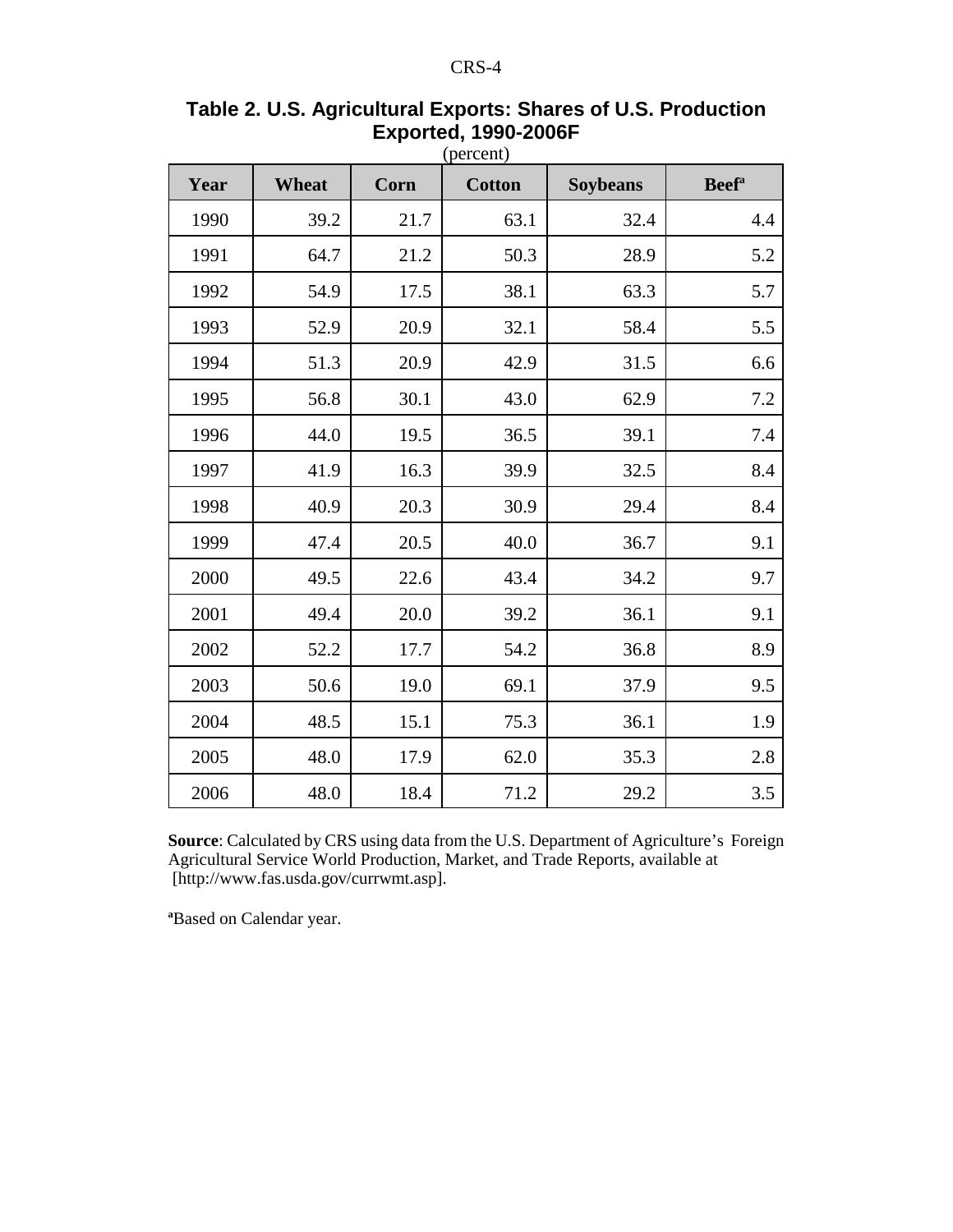# **Composition of U.S. Agricultural Exports: Major Commodity Components**

- The United States exports a wide range of agricultural products, including horticultural products, livestock products and poultry, and field crops.
- ! Horticultural product exports (fruits, vegetables, tree nuts, and their preparations) — valued at \$14.5 billion — were the leading commodity components of U.S. agricultural exports in FY2005.
- Oilseeds (mainly soybeans) and oilseed products valued at \$11 billion — comprise the second largest category of U.S. agricultural exports in FY2005.
- Livestock and poultry products together amounted to \$10.4 billion in FY2005.
- Feed grains, wheat and products, and cotton account for a substantial portion of U.S. agricultural exports.



**Figure 3. U.S. Agricultural Exports of Major Commodities, FY2005**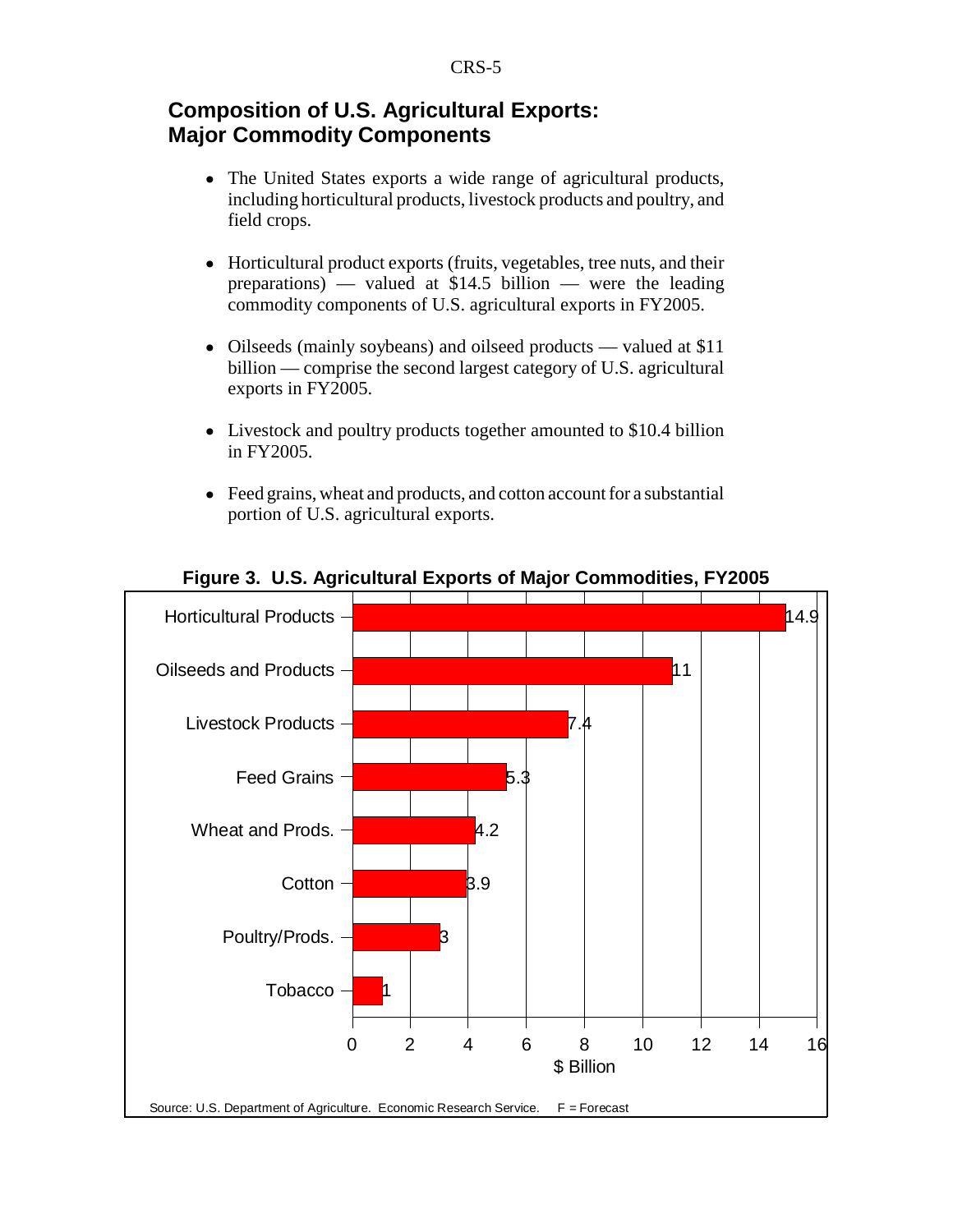| Table 3. U.S. Agricultural Exports of Major Commodities, |
|----------------------------------------------------------|
| <b>FY2005</b>                                            |

| <b>Commodity</b>              | (\$ Billion) |
|-------------------------------|--------------|
| <b>Horticultural Products</b> | 14.9         |
| <b>Oilseeds and Products</b>  | 11.0         |
| <b>Livestock Products</b>     | 7.4          |
| <b>Feed Grains</b>            | 5.3          |
| Wheat and Prods.              | 4.2          |
| Cotton                        | 3.9          |
| Poultry/Prods.                | 3.0          |
| Tobacco                       |              |

**Source**: U.S. Department of Agriculture. Economic Research Service, Outlook for U.S. Agricultural Trade, AES-51, August 23, 2006, available at [http://usda.mannlib.cornell.edu/usda/current/AES/AES-08-23-2006.pdf].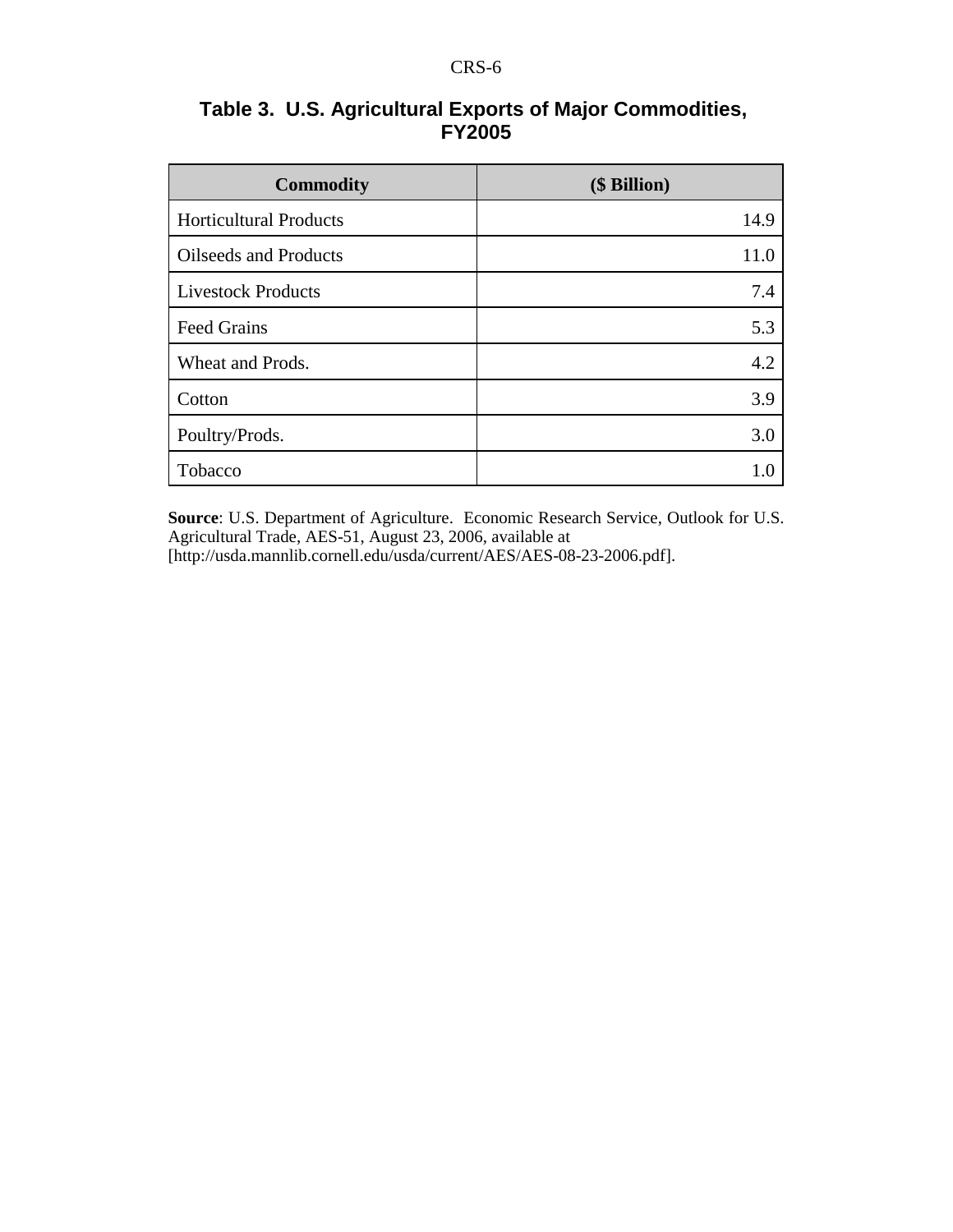# **Composition of U.S. Agricultural Exports: Bulk, Consumer-Ready, and Intermediate Product Exports**

- Bulk agricultural exports include products like wheat, coarse grains, cotton, and soybeans.
- Intermediate products have been processed to some extent and include products like wheat flour, soybean oil, and feeds.
- Consumer-ready includes both processed products such as breakfast cereals and products such as fresh fruits and vegetables.
- Since FY1991, the total of high-value (intermediate and consumer-ready) products has exceeded the value of bulk agricultural exports.
- In FY2005, high-value exports accounted for 62% of total U.S. agricultural exports and bulk exports for 38%.



## **Figure 4. U.S. Agricultural Exports, FY1989-FY2005: Bulk, Consumer-Ready, and Intermediate Product Exports**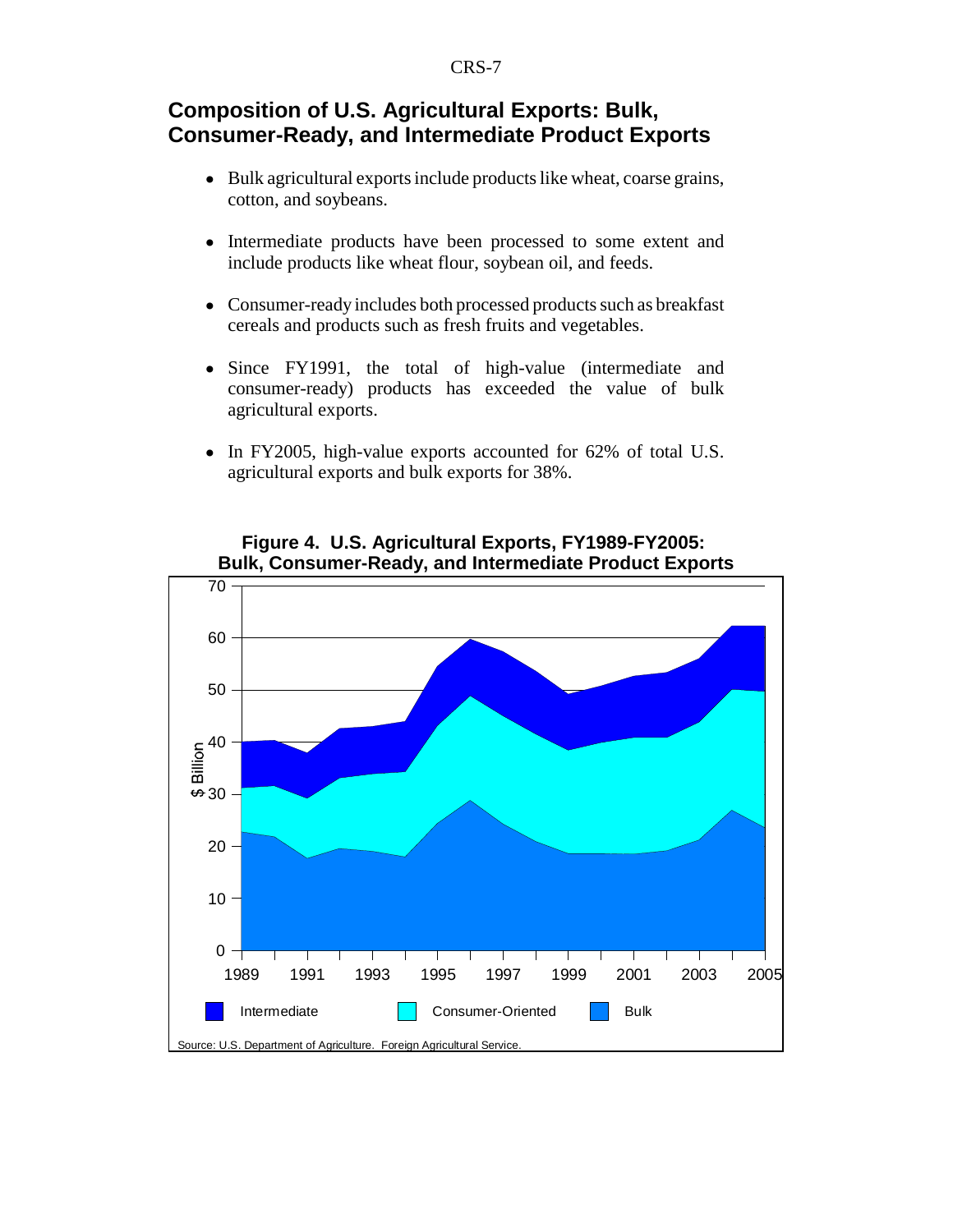|      |              |              | $-$                    |                                     |                        |                   |                        |
|------|--------------|--------------|------------------------|-------------------------------------|------------------------|-------------------|------------------------|
| Year | <b>Total</b> | <b>Bulk</b>  | $%$ of<br><b>Total</b> | <b>Consumer-</b><br><b>Oriented</b> | $%$ of<br><b>Total</b> | Inter-<br>mediate | $%$ of<br><b>Total</b> |
| 1989 | 40,022,209   | 22,813,257   | 57.0                   | 8,459,788                           | 21.1                   | 8,749,164         | 24.4                   |
| 1990 | 40,341,284   | 21,785,568   | 54.0                   | 9,821,323                           | 24.3                   | 8,734,393         | 21.7                   |
| 1991 | 37,858,478   | 17,693,289   | 46.7                   | 11,511,714                          | 30.4                   | 8,653,475         | 22.9                   |
| 1992 | 42,546,690   | 19,511,471   | 45.9                   | 13,610,605                          | 32.0                   | 9,424,615         | 22.1                   |
| 1993 | 43,050,541   | 19,073,156   | 44.3                   | 14,800,983                          | 34.4                   | 9,176,401         | 21.3                   |
| 1994 | 43,855,070   | 17,934,832   | 40.9                   | 16,377,119                          | 37.3                   | 9,573,120         | 21.8                   |
| 1995 | 54,599,280   | 24,443,986   | 44.8                   | 18,737,945                          | 34.3                   | 11,417,349        | 20.9                   |
| 1996 | 59,776,115   | 28,778,521   | 48.1                   | 20,073,106                          | 33.6                   | 10,924,488        | 18.3                   |
| 1997 | 57,294,470   | 24, 247, 161 | 42.3                   | 20,787,711                          | 36.3                   | 12,259,598        | 21.4                   |
| 1998 | 53,648,322   | 20,922,324   | 39.0                   | 20,561,238                          | 38.0                   | 12,164,761        | 22.7                   |
| 1999 | 49,108,033   | 18,591,806   | 37.9                   | 19,830,681                          | 40.4                   | 10,685,545        | 21.8                   |
| 2000 | 50,743,841   | 18,579,841   | 36.6                   | 21,396,153                          | 42.2                   | 10,767,846        | 21.2                   |
| 2001 | 52,698,239   | 18,435,158   | 35.0                   | 22,429,565                          | 42.6                   | 11,833,515        | 22.5                   |
| 2002 | 53,291,233   | 19,210,010   | 35.9                   | 21,617,074                          | 40.6                   | 12,554,149        | 23.6                   |
| 2003 | 55,986,644   | 21,223,290   | 37.9                   | 22,638,507                          | 40.4                   | 12,124,847        | 21.7                   |
| 2004 | 62,368,052   | 26,903,096   | 43.1                   | 23, 244, 157                        | 37.3                   | 12,220,799        | 19.6                   |
| 2005 | 62,369,349   | 23,603,104   | 37.8                   | 26,129,866                          | 41.9                   | 12,636,379        | 20.3                   |

## **Table 4. U.S. Agricultural Exports, FY1989-FY2005: Total, Bulk, Consumer-Ready, and Intermediate Product Exports** (\$ thousands)

**Source**: Data in this table are compiled from U.S. Department of Agriculture, Foreign Agricultural Service data bases, available at [http://www.fas.usda.gov/scriptsw/bico/bico\_ frm.asp].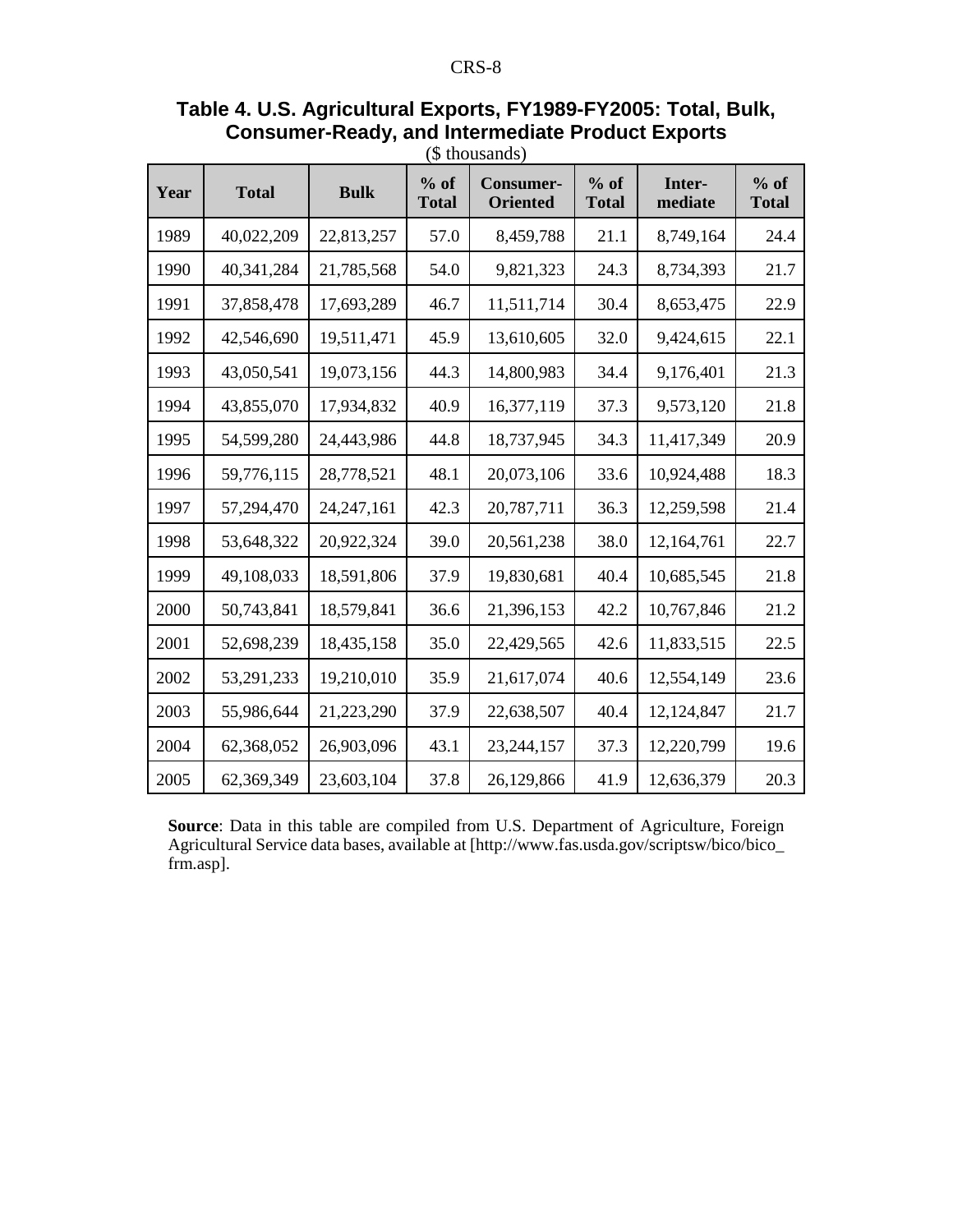## **Major Country Markets for U.S. Agricultural Exports**

- ! Canada and Mexico, both U.S. partners in the North American Free Trade Agreement (NAFTA), are the first- and second-largest markets for U.S. agricultural exports. Total U.S. agricultural exports to these two countries in FY2006 is forecast to be almost \$22 billion.
- Japan, which was the number one U.S. destination for agricultural products for many years, has dropped to third place.
- ! China, recently acceded to the World Trade Organization, is forecast to become the fourth-largest market for U.S. agricultural products in FY2006, ahead of the EU-25.
- Other Asian markets Taiwan and South Korea are the sixthand seventh-largest destinations for U.S. agricultural products.



**Figure 5. Major Country Markets for U.S. Exports, FY2004-FY2006F**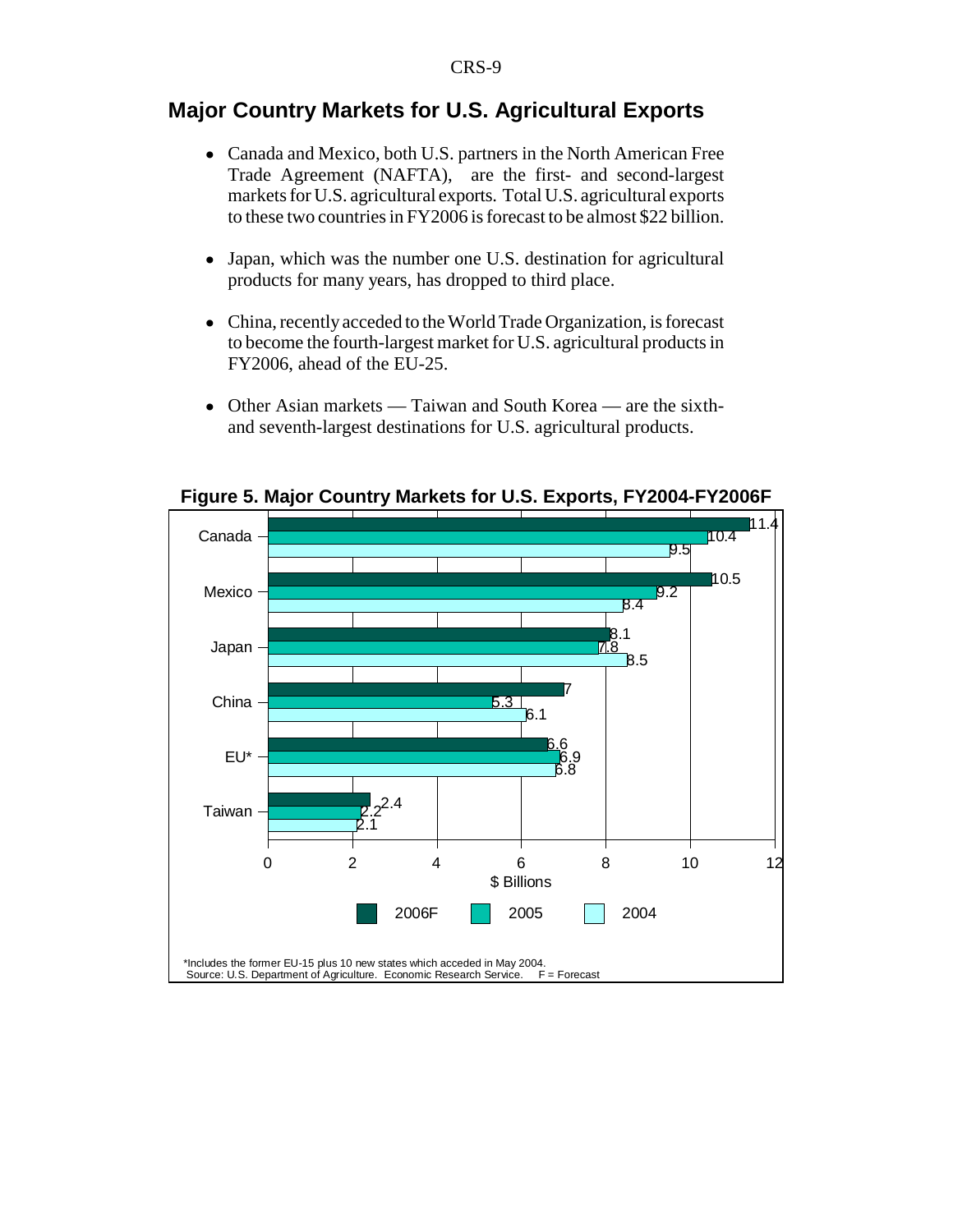| <b>Country</b> | 2004 | 2005 | 2006F | 2007F |
|----------------|------|------|-------|-------|
| Canada         | 9.5  | 10.4 | 11.4  | 12.4  |
| Mexico         | 8.4  | 9.2  | 10.5  | 11.3  |
| Japan          | 8.5  | 7.8  | 8.1   | 8.3   |
| China          | 6.1  | 5.3  | 7.0   | 7.5   |
| EU             | 6.8  | 6.9  | 6.6   | 6.6   |
| Taiwan         | 2.1  | 2.2  | 2.4   | 2.5   |
| South Korea    | 2.8  | 2.2  | 2.5   | 2.5   |
| Russia         | 0.7  | 0.9  | 1.0   | 1.0   |
| Turkey         | 0.9  | 1.0  | 0.9   | 1.0   |
| Hong Kong      | 1.0  | 0.9  | 0.9   | 1.0   |

#### **Table 5. Major Country Markets for U.S. Agricultural Exports, FY2004-FY2006F**  $(6, b:11)$

**Source**: U.S. Department of Agriculture. Economic Research Service, Outlook for U.S. Agricultural Trade, AES-51, August 23, 2006, available at [http://usda.mannlib.cornell.edu/usda/current/AES/AES-08-23-2006.pdf].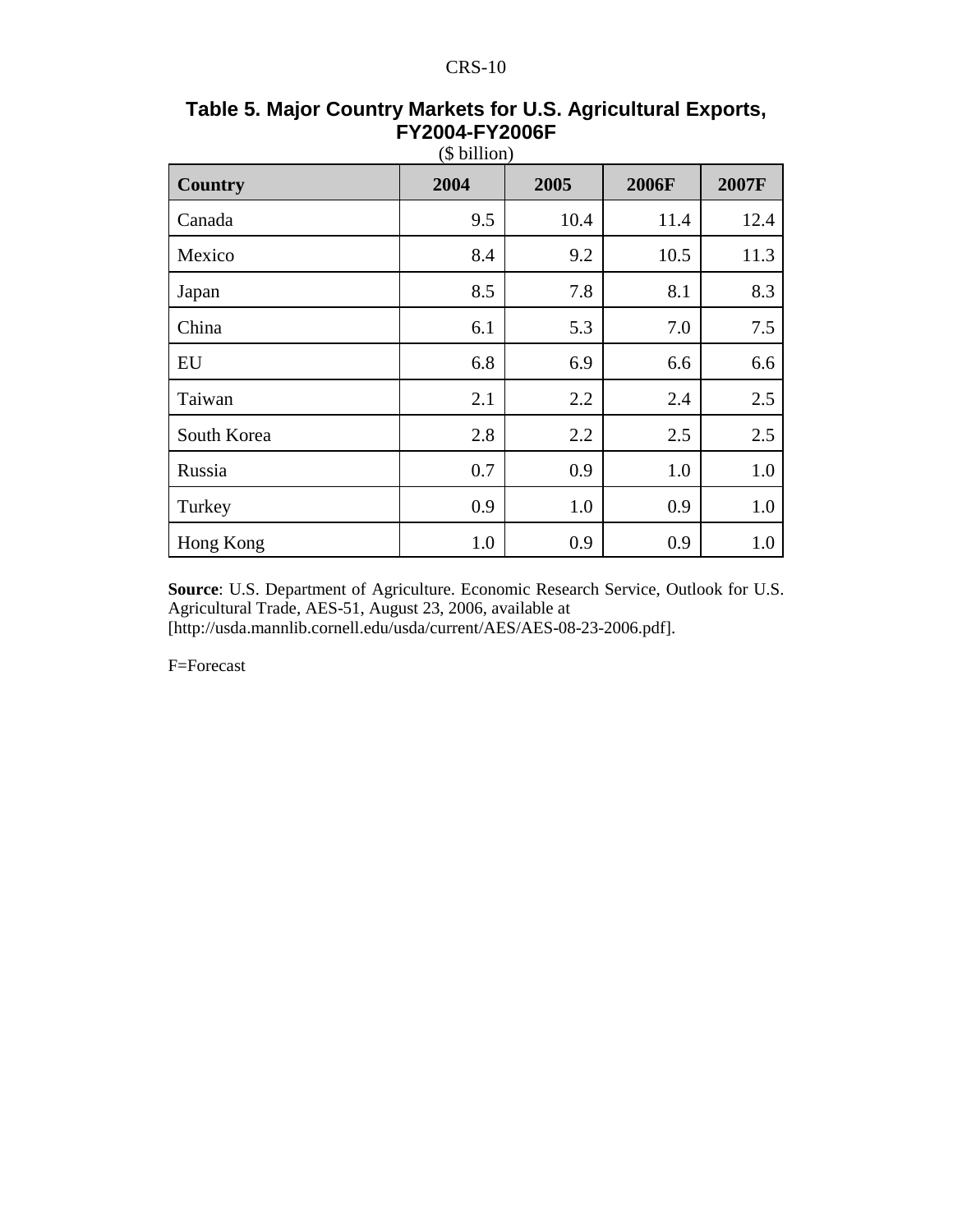## **World Market Shares: Crops**

- ! **Wheat**: Although it has lost export market share over the last decade, the United States remains the major supplier of wheat and wheat products to the world market, with a forecast share of 25% in marketing year 2006/2007. Australia, Canada, and the EU-25 are major competitors in this market (see **Figure 6** and **Table 6**).
- ! **Rice**: Thailand (30% forecast for 2007) is the world's dominant rice exporter; but Vietnam (17%) has emerged as a major competitor. India's export market share in 2007 is forecast to be 14% (see **Figure 7** and **Table 7**).
- ! **Corn**: The United States dominates the world market for corn with a 2007 forecast export share of 70% (see **Figure 8** and **Table 8**).
- ! **Soybeans**: Brazil has overtaken the United States as the world's main supplier of soybeans with a 2007 forecast share of 39%. The U.S. share has declined from 73% in 1995/1996 to a forecast of 37% in 2005/2006 (see **Figure 9** and **Table 9**).
- ! **Cotton**: U.S. cotton exports are estimated to be 39% of the world total in 2005/2006. Competitors include Australia (7%), Uzbekistan (11%), and Franc-Zone West African countries (11%) (see **Figure 10** and **Table 10**).



### **Figure 6. Shares of World Exports of Wheat and Wheat Products, 2006/2007F**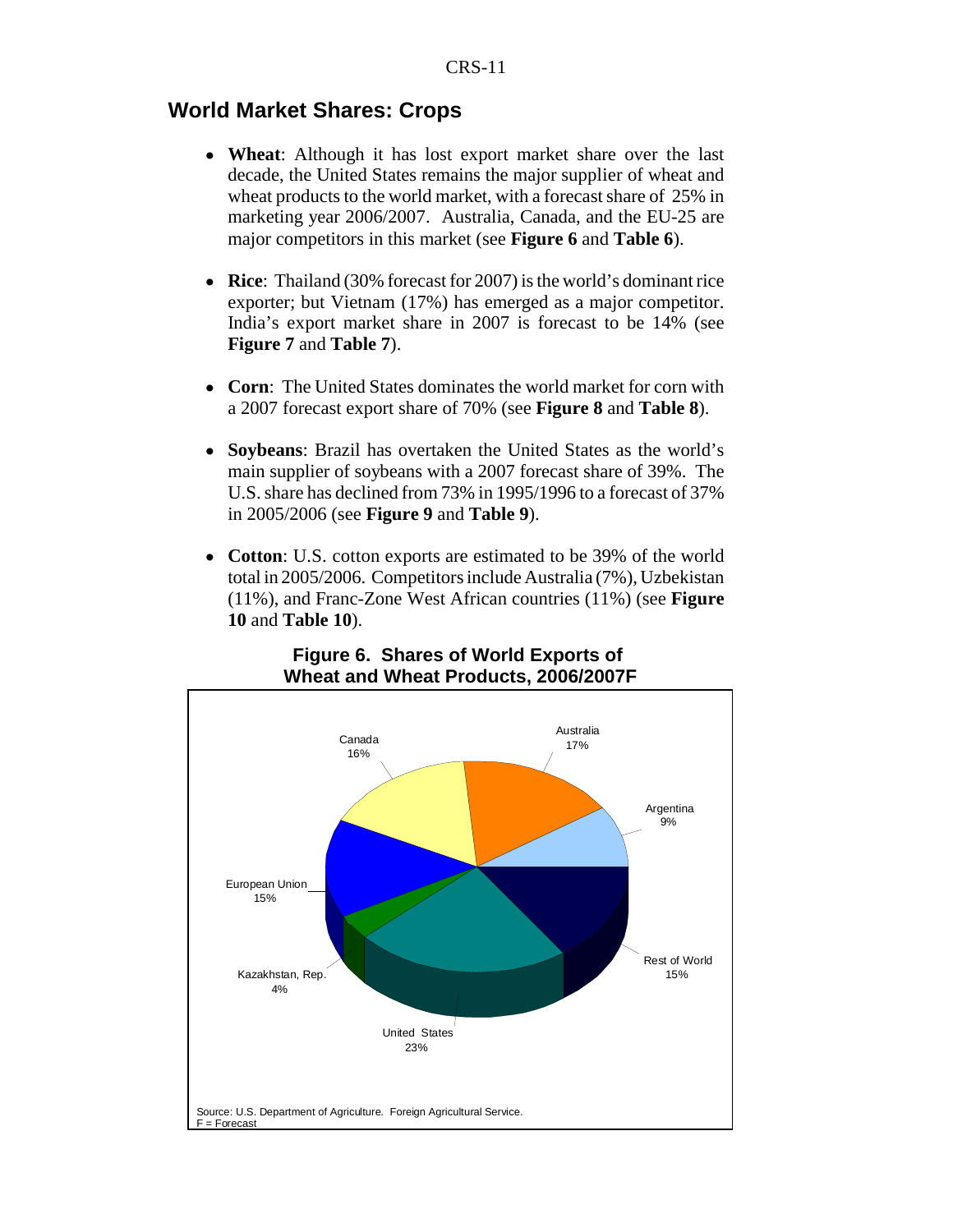| <b>Country</b>       | 1995/96 | 1996/97 | 1997/98 | 1998/99 | 1999/00 | 2000/01 |
|----------------------|---------|---------|---------|---------|---------|---------|
| Argentina            | 4.5     | 10.1    | 9.0     | 9.0     | 9.8     | 11.0    |
| Australia            | 12.4    | 18.0    | 15.5    | 15.8    | 15.2    | 16.7    |
| Canada               | 17.4    | 18.2    | 20.5    | 14.1    | 17.2    | 16.8    |
| $EU-25$              | 13.5    | 17.9    | 15.5    | 14.3    | 15.5    | 14.7    |
| Kazakhstan, Rep.     | 4.5     | 2.3     | 2.6     | 2.2     | 5.8     | 3.5     |
| <b>United States</b> | 34.3    | 27.1    | 28.1    | 28.5    | 26.1    | 26.9    |
| Rest of World        | 13.3    | 6.5     | 8.7     | 16.1    | 10.5    | 10.3    |

# **Table 6. Shares of World Exports of Wheat and Wheat Products, 1995/1996 - 2006/2007F**

| <b>Country</b>       | 2001/02 | 2002/03 | 2003/04 | 2004/05 | 2005/06<br>E | 2006/07<br>F |
|----------------------|---------|---------|---------|---------|--------------|--------------|
| Argentina            | 10.5    | 5.7     | 7.0     | 13.5    | 7.2          | 10.5         |
| Australia            | 14.9    | 10.0    | 14.4    | 15.8    | 16.0         | 19.0         |
| Canada               | 15.1    | 8.5     | 14.9    | 15.1    | 16.0         | 18.0         |
| $EU-25$              | 12.9    | 18.1    | 10.5    | 14.4    | 14.5         | 16.5         |
| Kazakhstan, Rep.     | 3.6     | 5.7     | 3.9     | 2.7     | 3.0          | 4.5          |
| <b>United States</b> | 23.7    | 20.8    | 30.9    | 28.5    | 27.5         | 25.5         |
| Rest of World        | 19.3    | 31.2    | 18.4    | 23.0    | 30.4         | 16.7         |

**Source**: U.S. Department of Agriculture. Foreign Agricultural Service, Grain: World Markets and Trade, FG 07-06, July 2006, available at [http://www.fas.usda.gov/grain/circular/2006/07-06/all.pdf].

July-June marketing year.

 $E =$  Estimate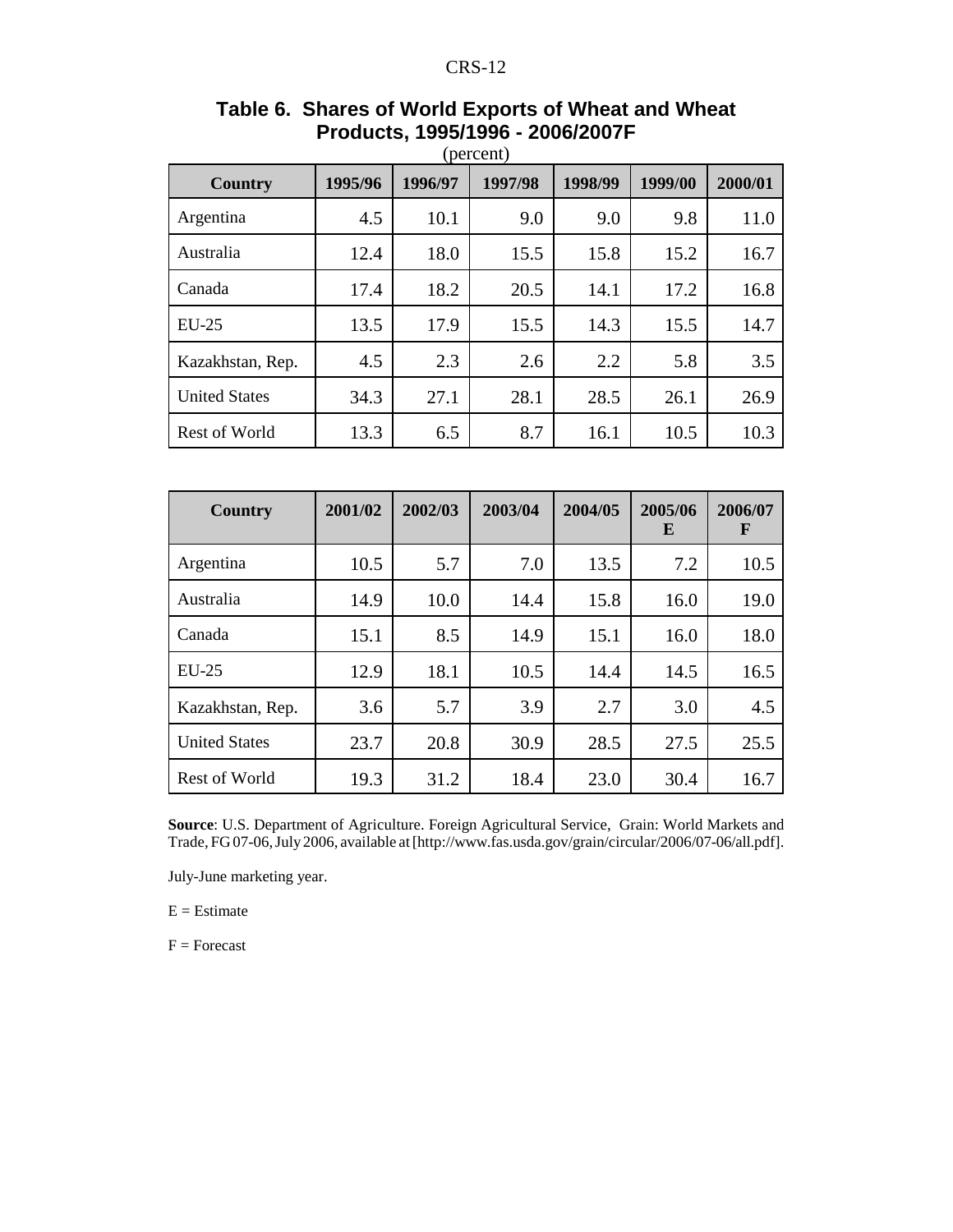CRS-13



**Figure 7. Shares of World Exports of Rice, 2007F**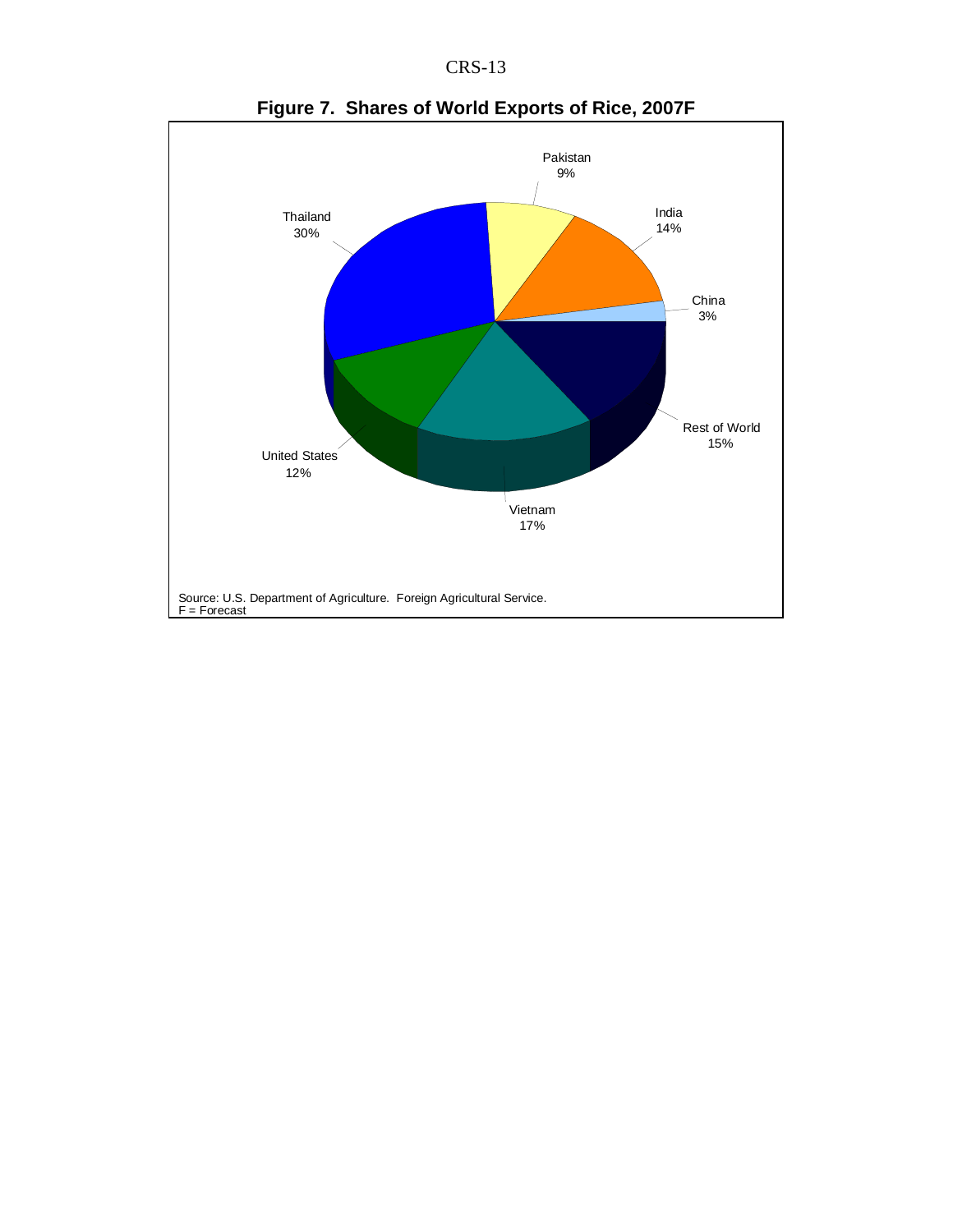| Country              | 1995 | 1996 | 1997 | 1998 | 1999 | 2000 | 2001 |
|----------------------|------|------|------|------|------|------|------|
| China                | 15.2 | 1.4  | 5.0  | 13.7 | 10.9 | 12.9 | 7.4  |
| India                | 20.2 | 18.2 | 10.4 | 16.5 | 11.0 | 6.3  | 7.8  |
| Pakistan             | 7.6  | 8.6  | 10.5 | 6.6  | 7.4  | 8.9  | 9.7  |
| Thailand             | 28.3 | 27.0 | 28.0 | 23.3 | 26.8 | 28.7 | 30.8 |
| <b>United States</b> | 14.6 | 13.4 | 12.2 | 11.6 | 10.6 | 12.5 | 10.6 |
| Vietnam              | 11.0 | 15.5 | 17.3 | 13.8 | 18.3 | 14.8 | 14.2 |
| <b>Rest of World</b> | 18.3 | 16.0 | 16.8 | 14.4 | 13.8 | 16.0 | 19.3 |

#### **Table 7. Shares of World Exports of Rice, 1995-2007F** (percent)

| <b>Country</b>       | 2002 | 2003 | 2004 | 2005 | <b>2006E</b> | 2007F |
|----------------------|------|------|------|------|--------------|-------|
| China                | 7.1  | 9.4  | 3.7  | 2.3  | 2.9          | 2.9   |
| India                | 23.9 | 16.0 | 11.7 | 15.7 | 13.8         | 14.4  |
| Pakistan             | 5.8  | 7.1  | 7.3  | 10.0 | 10.2         | 8.6   |
| Thailand             | 26.0 | 27.4 | 37.4 | 25.4 | 26.6         | 29.6  |
| <b>United States</b> | 11.8 | 13.9 | 11.4 | 13.4 | 12.0         | 12.2  |
| Vietnam              | 11.7 | 13.8 | 15.8 | 18.1 | 18.9         | 16.9  |
| <b>Rest of World</b> | 12.0 | 12.4 | 16.4 | 15.1 | 15.6         | 15.5  |

**Source**: U.S. Department of Agriculture. Foreign Agricultural Service, Grain: World Markets and Trade, FG 07-06, July 2006, available at [http://www.fas.usda.gov/grain/ circular/2006/07-06/all.pdf].

July-June marketing year.

 $E =$ Estimate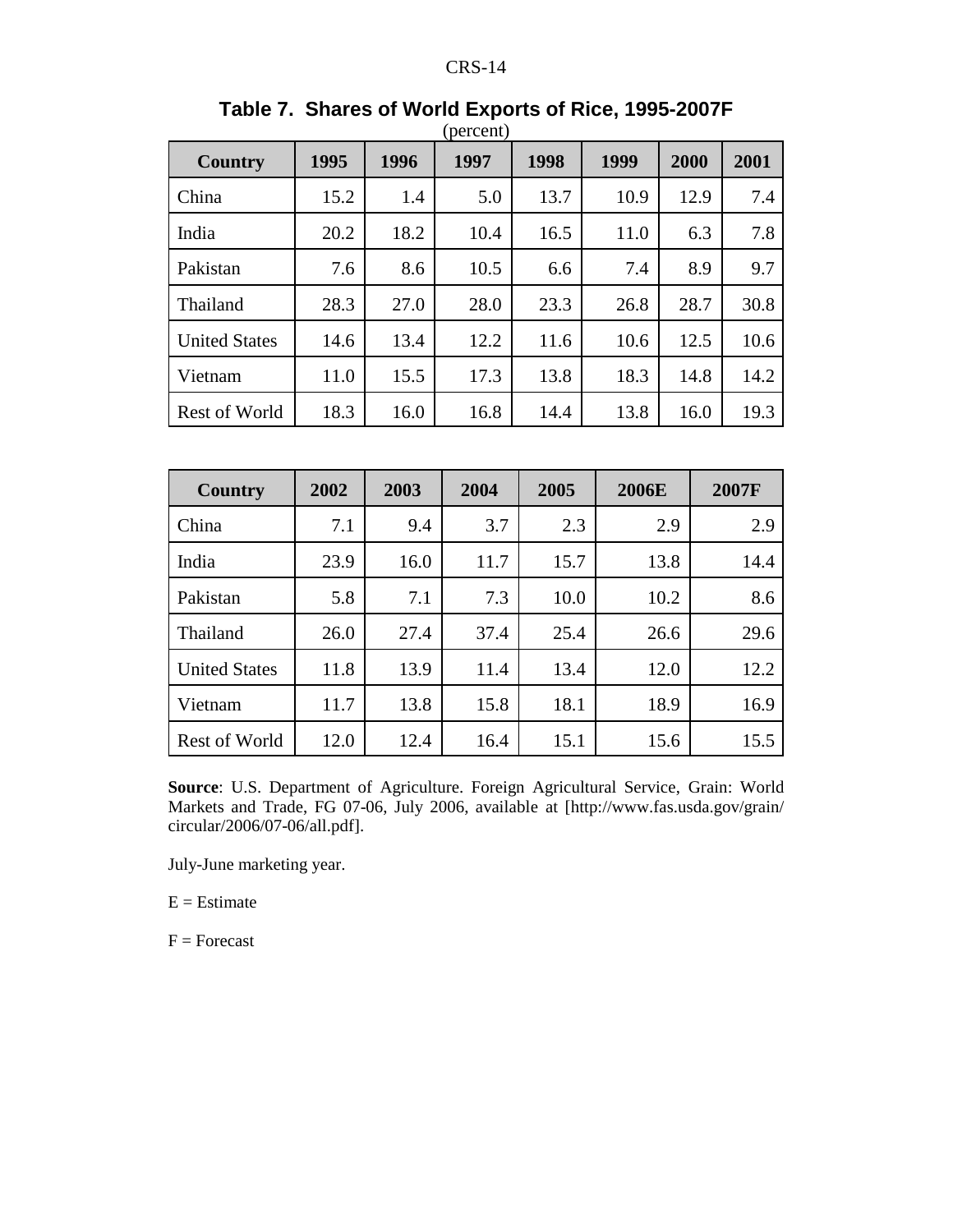



**Figure 8. Shares of World Exports of Corn, 2006/2007F**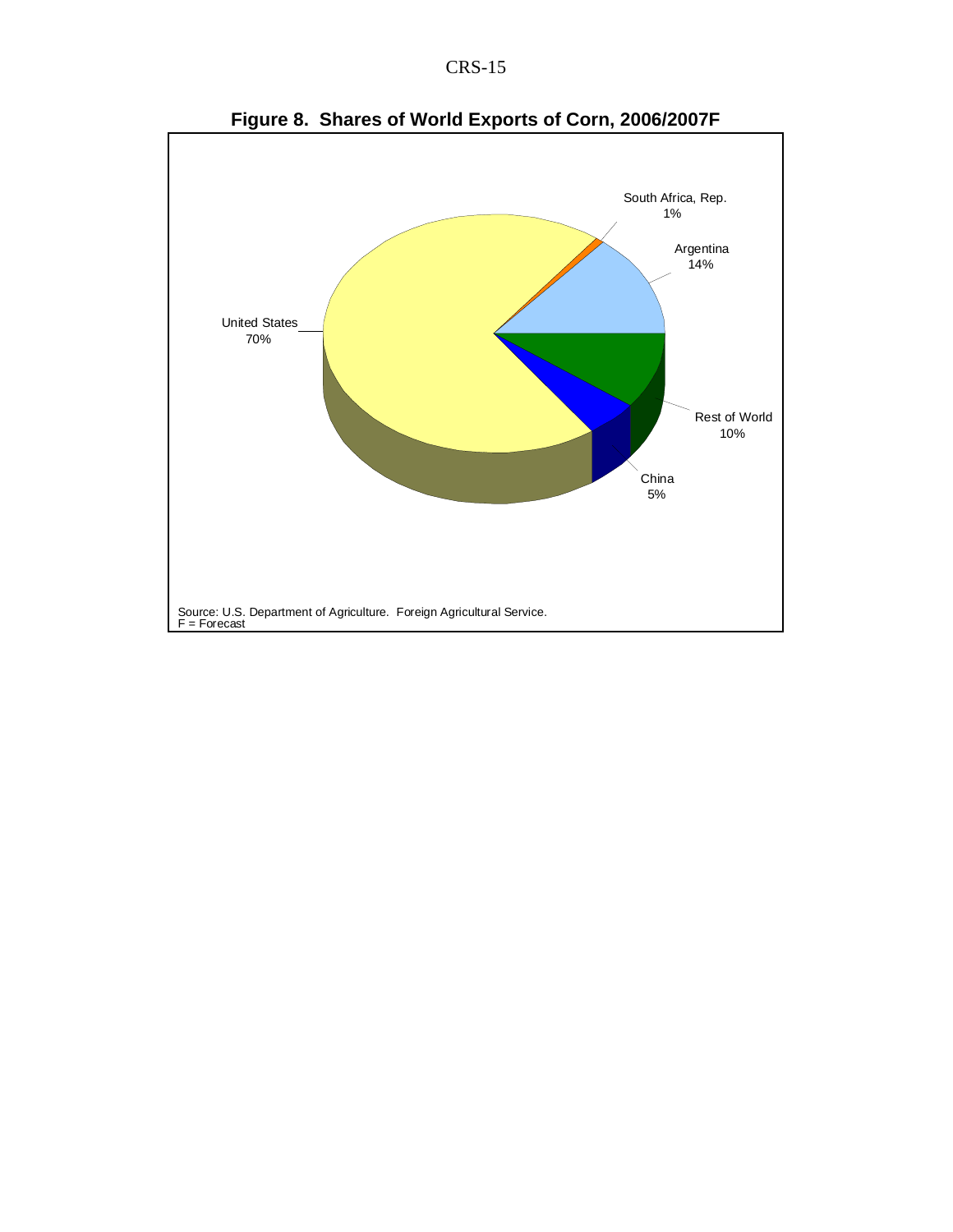| <b>Country</b>        | (percent)<br>1997/98<br>1995/96<br>1996/97<br>1998/99<br>1999/00<br>2000/01 |      |      |      |      |      |  |  |  |
|-----------------------|-----------------------------------------------------------------------------|------|------|------|------|------|--|--|--|
|                       |                                                                             |      |      |      |      |      |  |  |  |
| Argentina             | 8.9                                                                         | 11.8 | 16.8 | 8.8  | 9.2  | 12.5 |  |  |  |
| China                 | .22                                                                         | 2.4  | 7.0  | 3.5  | 9.5  | 7.0  |  |  |  |
| South Africa,<br>Rep. | 1.9                                                                         | 2.4  | 1.7  | .90  | .83  | 1.4  |  |  |  |
| <b>United States</b>  | 66.8                                                                        | 56.8 | 51.0 | 59.7 | 54.2 | 53.0 |  |  |  |
| Rest of World         | 22.2                                                                        | 24.7 | 23.6 | 27.1 | 26.3 | 25.8 |  |  |  |

# **Table 8. Shares of World Exports of Corn, 1995/1996 - 2006/2007F**

| Country               | 2001/02 | 2002/03 | 2003/04 | 2004/05 | 2005/06<br>E | 2006/07<br>F |
|-----------------------|---------|---------|---------|---------|--------------|--------------|
| Argentina             | 8.9     | 12.5    | 10.5    | 14.6    | 13.8         | 14.1         |
| China                 | 8.4     | 14.7    | 7.5     | 6.0     | 6.6          | 5.1          |
| South Africa,<br>Rep. | 1.2     | 1.1     | .81     | 1.5     | 1.8          | .64          |
| <b>United States</b>  | 52.3    | 44.5    | 52.4    | 51.4    | 68.2         | 70.0         |
| Rest of World         | 29.0    | 27.1    | 28.8    | 26.5    | 9.6          | 10.1         |

**Source**: U.S. Department of Agriculture. Foreign Agricultural Service, Grain: World Markets and Trade, FG 07-06, July 2006, available at [http://www.fas.usda.gov/grain/circular/2006/07-06/all.pdf].

October-September marketing year.

 $E =$ Estimate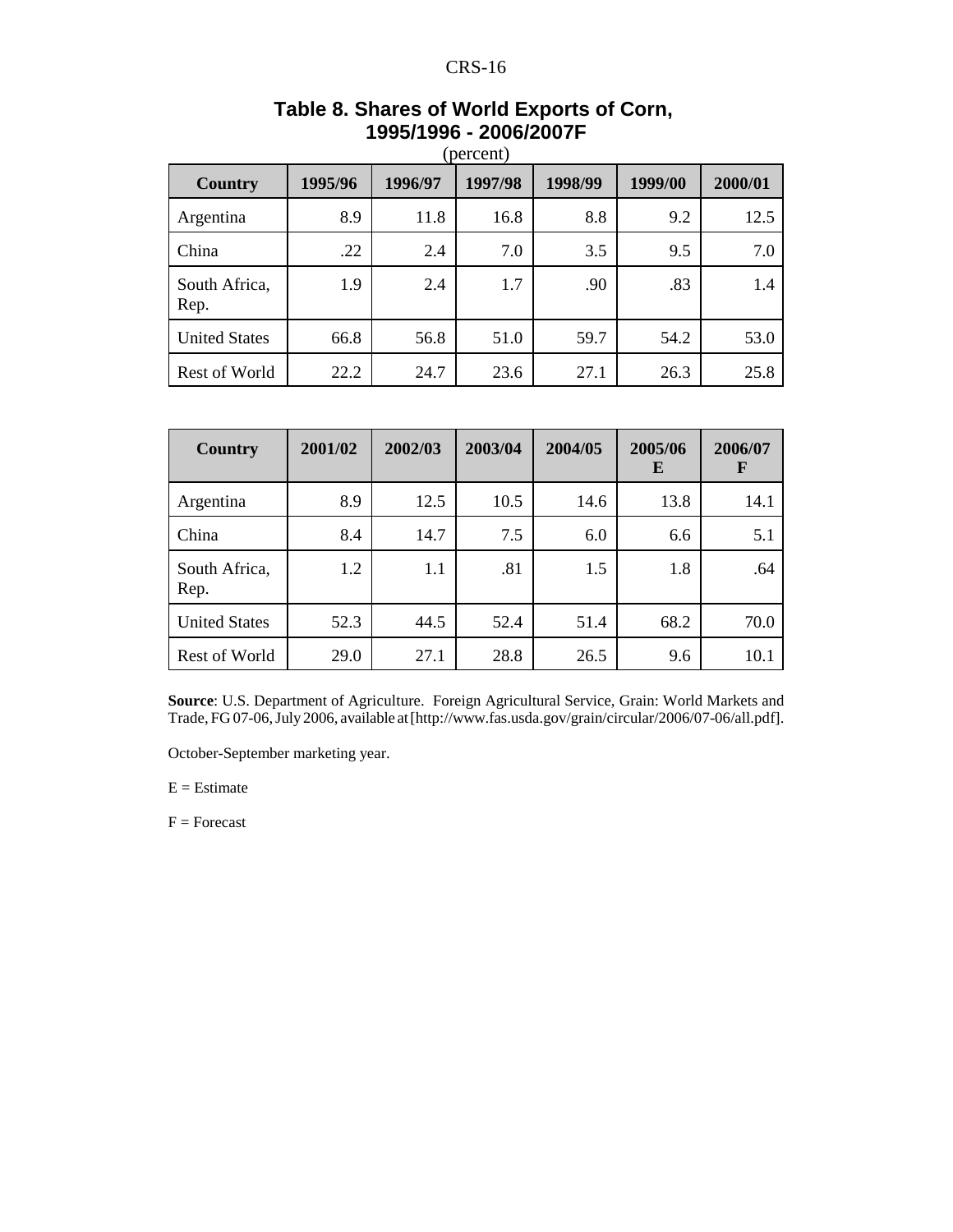|--|--|



**Figure 9. Shares of World Exports of Soybeans, 2005/2006E**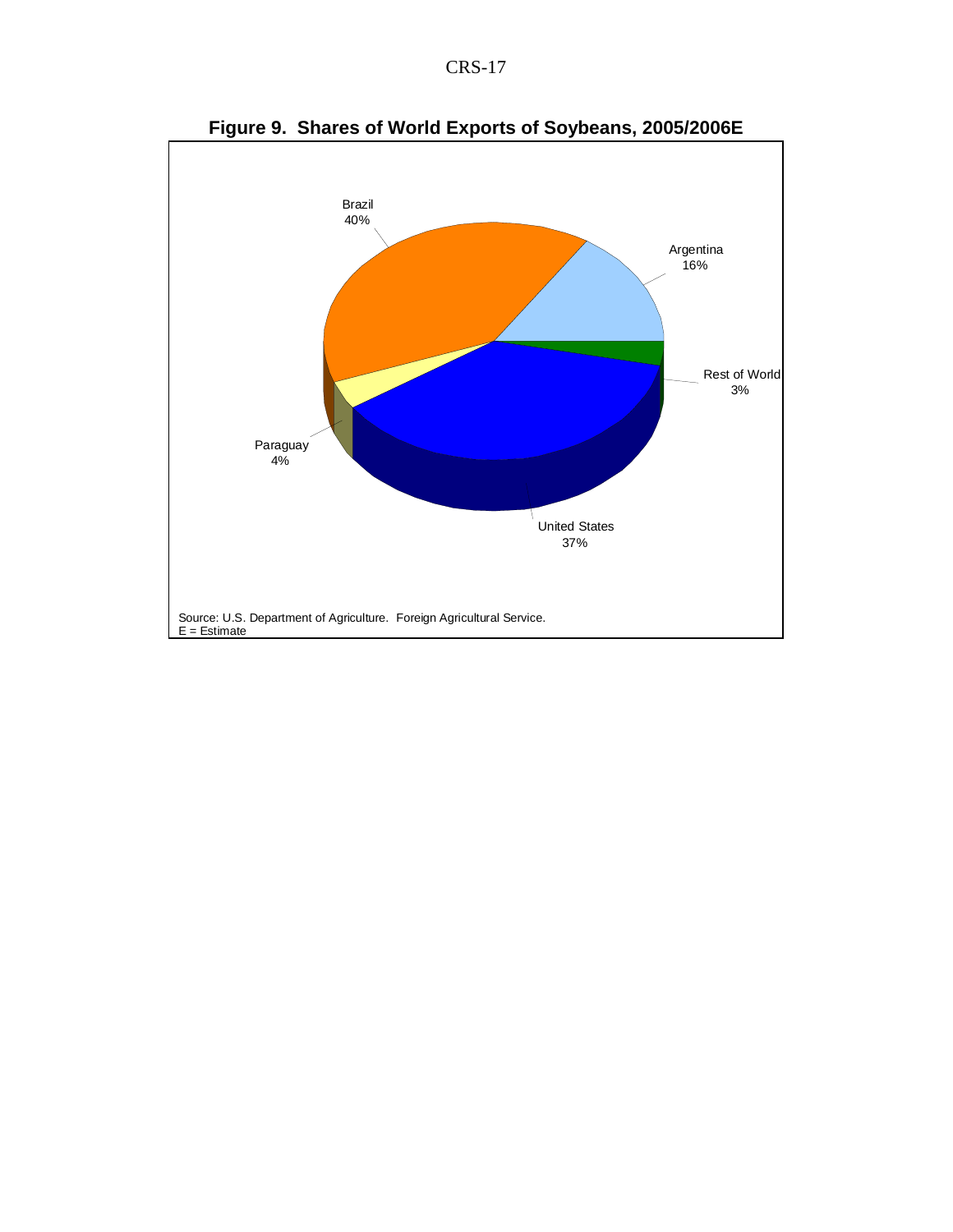| <b>Country</b>       | 1995/96 | 1996/97 | 1997/98 | 1998/99 | 1999/00 | 2000/01 |
|----------------------|---------|---------|---------|---------|---------|---------|
| Argentina            | 6.9     | 2.3     | 8.0     | 8.3     | 8.9     | 13.2    |
| <b>Brazil</b>        | 10.1    | 10.8    | 21.6    | 22.6    | 23.9    | 27.5    |
| Paraguay             | 4.7     | 6.7     | 5.9     | 6.3     | 4.5     | 4.6     |
| <b>United States</b> | 72.8    | 75.0    | 58.6    | 55.4    | 56.8    | 49.9    |
| Rest of<br>World     | 5.5     | 5.1     | 5.9     | 7.4     | 5.9     | 4.8     |

# **Table 9. Shares of World Exports of Soybeans, 1995/1996 - 2005/2006E**

| <b>Country</b>       | 2001/02 | 2002/03 | 2003/04 | 2004/05 | 2005/06E |
|----------------------|---------|---------|---------|---------|----------|
| Argentina            | 13.9    | 14.1    | 12.1    | 14.3    | 15.8     |
| <b>Brazil</b>        | 30.4    | 32.0    | 35.6    | 31.0    | 39.2     |
| Paraguay             | 4.4     | 5.2     | 5.0     | 4.4     | 4.0      |
| <b>United States</b> | 46.4    | 46.1    | 43.0    | 46.3    | 36.9     |
| <b>Rest of World</b> | 4.6     | 2.6     | 4.4     | 2.8     | 3.1      |

**Source**: U.S. Department of Agriculture. Foreign Agricultural Service, Oilseeds: World Market and Trade, FOP 7 - 06, July 2006, available at [http://www.fas.usda.gov/oilseeds/circular/2006/06-07/FULL06July.pdf].

Marketing year.

 $E =$ Estimate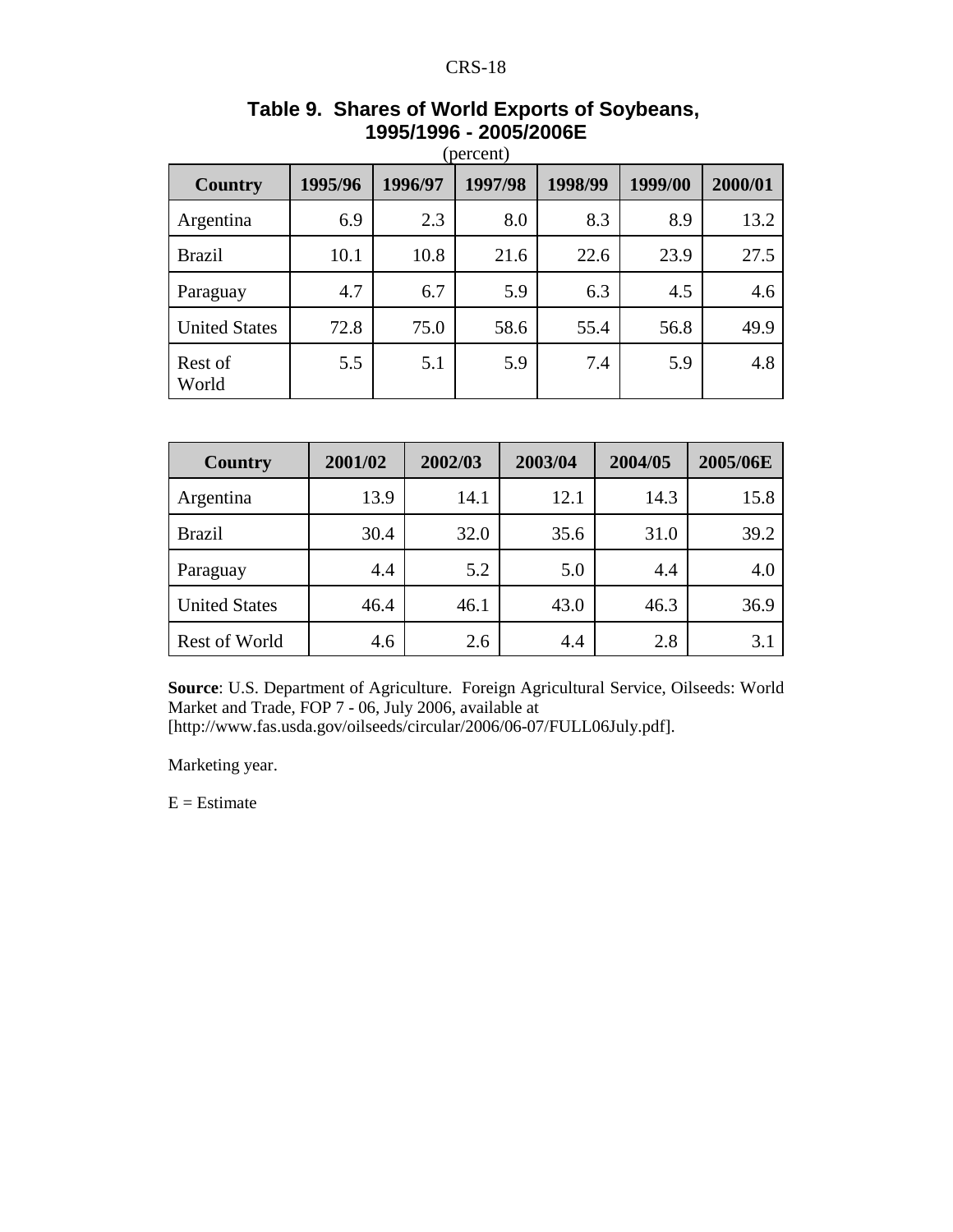



**Figure 10. Shares of World Exports of Cotton, 2005/2006E**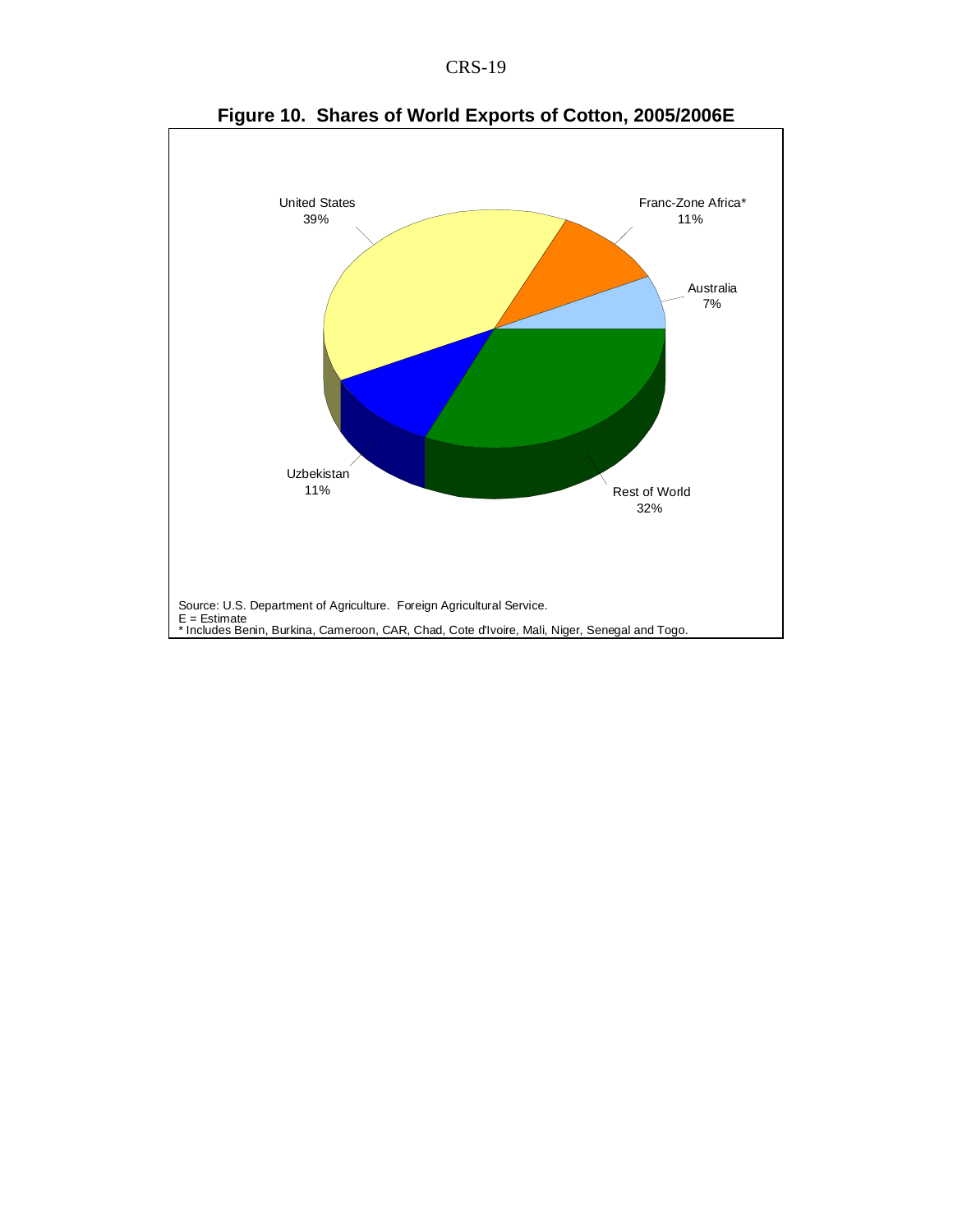| Country                        | 1995/96 | 1996/97 | 1997/98 | 1998/99 | 1999/00 |
|--------------------------------|---------|---------|---------|---------|---------|
| Australia                      | 5.3     | 8.9     | 10.1    | 10.1    | 11.8    |
| Franc-Zone Africa <sup>a</sup> | 10.1    | 12.3    | 13.5    | 13.5    | 13.7    |
| <b>United States</b>           | 27.6    | 25.6    | 28.1    | 28.1    | 24.7    |
| Uzbekistan                     | 16.3    | 17.0    | 17.1    | 16.1    | 15.0    |
| <b>Rest of World</b>           | 7.2     | 36.3    | 31.0    | 37.6    | 34.8    |

# **Table 10. Shares of World Exports of Cotton, 1995/1996 - 2004/2005E**

| Country                           | 2000/01 | 2001/02 | 2002/03 | 2003/04 | 2004/05 | 2005/06<br>E |
|-----------------------------------|---------|---------|---------|---------|---------|--------------|
| Australia                         | 14.8    | 10.8    | 8.7     | 6.5     | 5.8     | 7.4          |
| Franc-Zone<br>Africa <sup>a</sup> | 2.0     | 2.3     | 2.4     | 2.9     | 11.9    | 10.7         |
| United<br><b>States</b>           | 25.5    | 38.1    | 39.1    | 41.6    | 41.4    | 39.1         |
| Uzbekistan                        | 12.8    | 11.8    | 11.5    | 8.9     | 11.4    | 11.0         |
| Rest of<br>World                  | 44.8    | 37.0    | 38.2    | 40.1    | 29.5    | 31.5         |

**Source**: U.S. Department of Agriculture. Foreign Agricultural Service, Cotton: World Markets and Trade, FC-07-06, July 2006, available at [http://www.fas.usda.gov/cotton/ circular/2006/07/CottonWMT.pdf].

**a** Includes Benin, Burkina, Cameroon, CAR, Chad, Cote d'Ivoire, Mali, Niger, Senegal and Togo.

Marketing year.

 $E =$ Estimate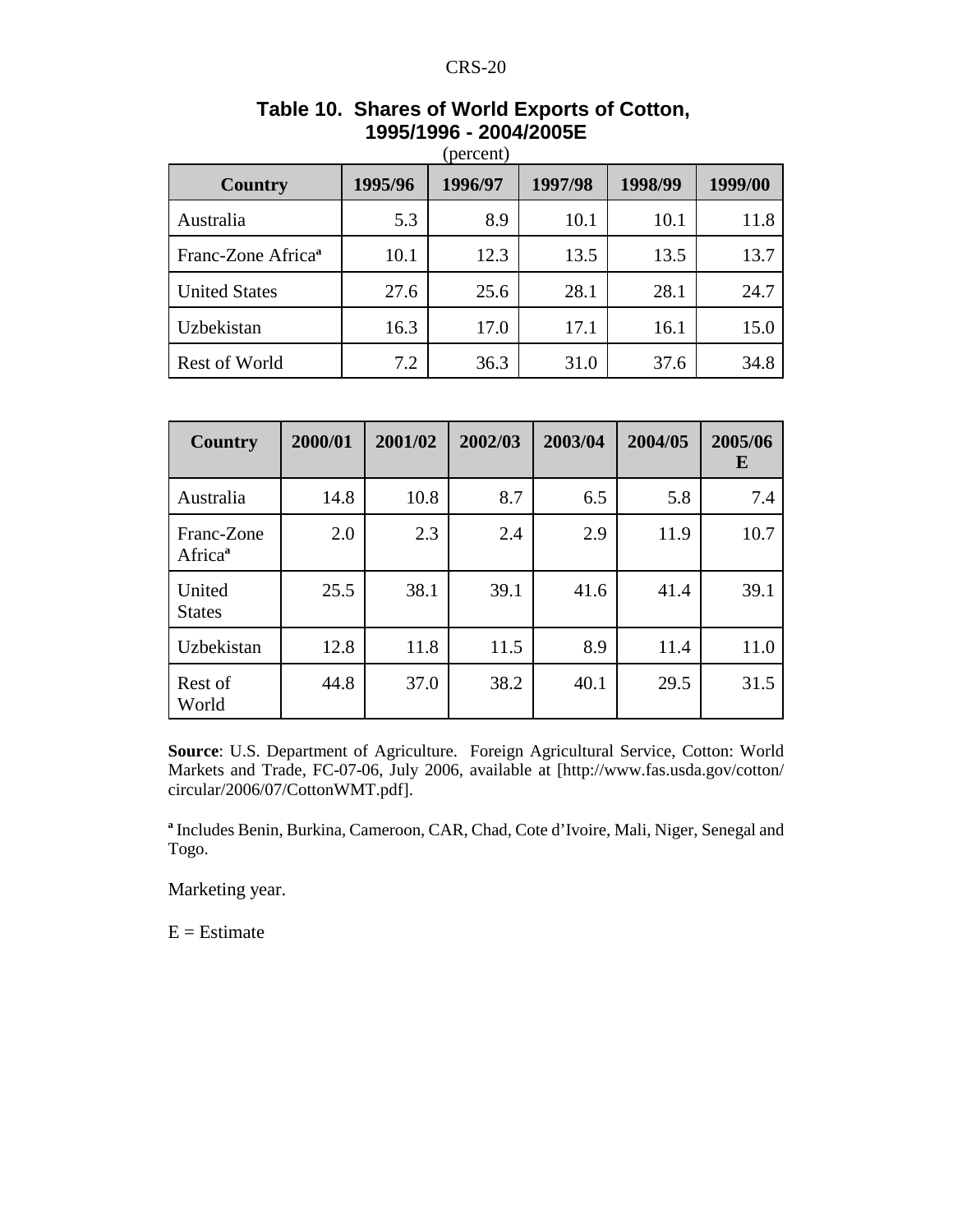## **World Market Shares: Livestock and Dairy**

- ! **Beef**: Brazil, with 26% (forecast) of world exports in 2006, has emerged as the world's largest supplier of beef to world markets. The U.S. share of world beef exports, 18% in 2003, has declined to a forecast 6% in 2006, because of mad cow disease.
- **Pork**: The EU retains its position as the world's largest exporter of pork (29% forecast for 2006), but has lost market share to the United States and Canada. The U.S. share of world pork exports is forecast to be 25% in 2006.
- **Poultry**: Brazil is the world's leading supplier of poultry meat (41%) forecast for 2006). The United States with 34% of world exports and the EU (10%) have lost market share to Brazil in recent years.
- ! **Dairy Products**: In 2006, Australia and New Zealand were the leading suppliers of nonfat dry milk (NFD) to world markets, followed by the United States and the EU. The EU dominates the world market for cheese, while New Zealand is the largest exporter of butter.



#### **Figure 11. Shares of World Exports of Beef and Veal, 2006F**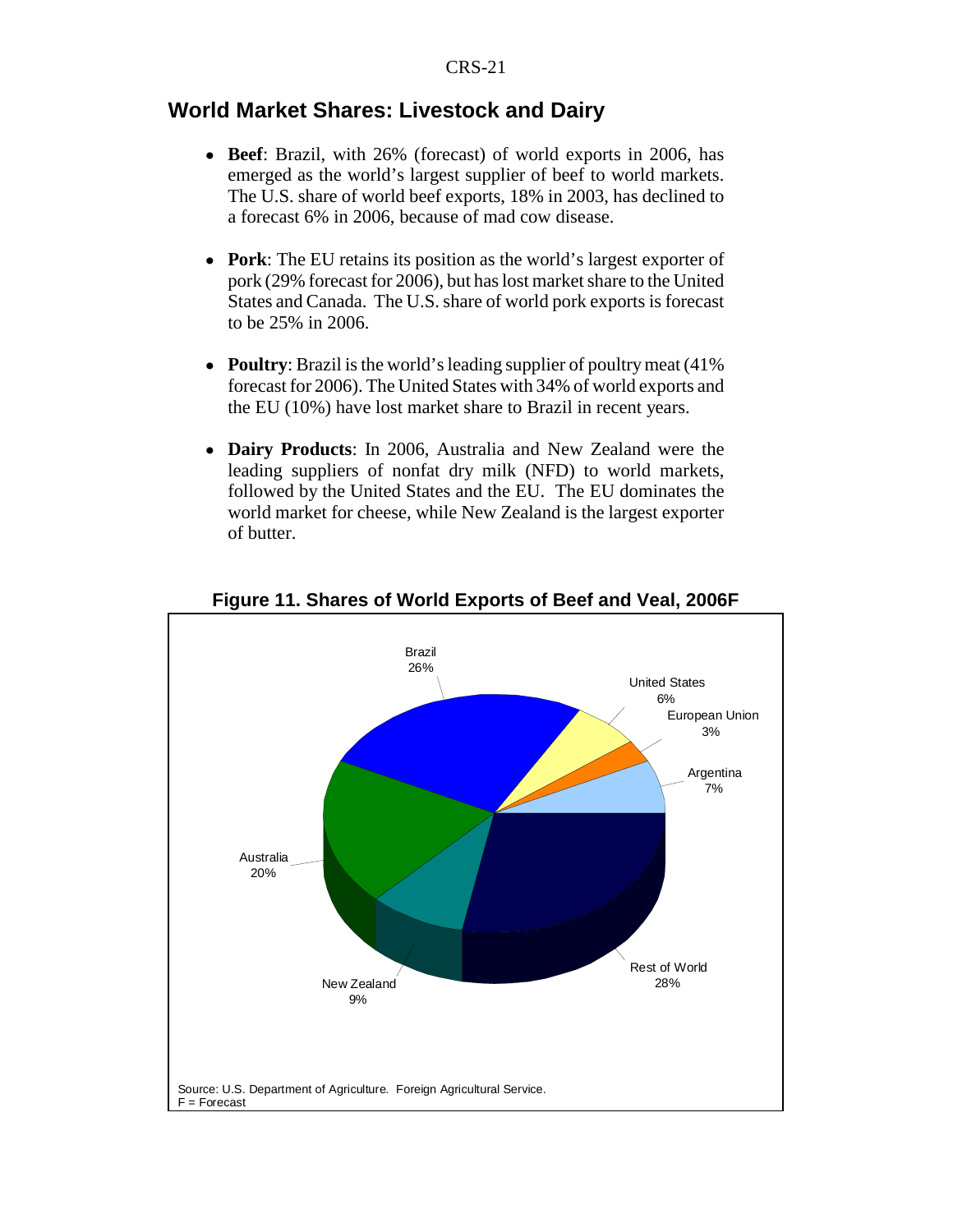| Country              | 1995 | 1996 | 1997 | 1998 | 1999 | 2000 |
|----------------------|------|------|------|------|------|------|
| Argentina            | 10.0 | 9.1  | 8.0  | 5.4  | 6.3  | 6.2  |
| European Union       | 17.9 | 17.7 | 15.7 | 12.6 | 14.8 | 9.5  |
| <b>United States</b> | 15.9 | 16.5 | 17.6 | 18.4 | 19.0 | 19.5 |
| <b>Brazil</b>        | 5.6  | 5.3  | 5.3  | 7.0  | 8.1  | 8.5  |
| Australia            | 21.0 | 19.7 | 20.9 | 23.5 | 22.1 | 23.2 |
| New Zealand          | 9.7  | 10.0 | 9.7  | 10.0 | 7.8  | 8.4  |
| <b>Rest of World</b> | 20.0 | 17.5 | 22.2 | 23.3 | 22.0 | 24.6 |

| Table 11. Shares of World Exports of Beef and Veal, 1995-2006F |           |  |
|----------------------------------------------------------------|-----------|--|
|                                                                | (percent) |  |

| <b>Country</b>       | 2001 | 2002 | 2003 | 2004 | 2005P | 2006F |
|----------------------|------|------|------|------|-------|-------|
| Argentina            | 3.0  | 5.6  | 6.1  | 9.6  | 10.8  | 7.3   |
| European Union       | 8.8  | 7.8  | 6.2  | 5.5  | 3.5   | 3.2   |
| <b>United States</b> | 18.1 | 17.8 | 18.1 | 3.2  | 4.4   | 6.4   |
| <b>Brazil</b>        | 13.2 | 14.1 | 18.7 | 25.1 | 26.5  | 26.1  |
| Australia            | 24.7 | 21.9 | 20.1 | 21.4 | 20.1  | 20.3  |
| New Zealand          | 8.7  | 7.8  | 8.9  | 9.3  | 8.4   | 9.1   |
| <b>Rest of World</b> | 23.5 | 25.0 | 22.0 | 25.9 | 26.3  | 28.1  |

**Source**: U.S. Department of Agriculture. Foreign Agricultural Service, Livestock and Poultry: World Markets and Trade, DL&P 1-06, March 2006, available at [http://www.fas.usda.gov/dlp/circular/2006/06-03LP/dlp06\_03LP.pdf].

 $P = Preliminary$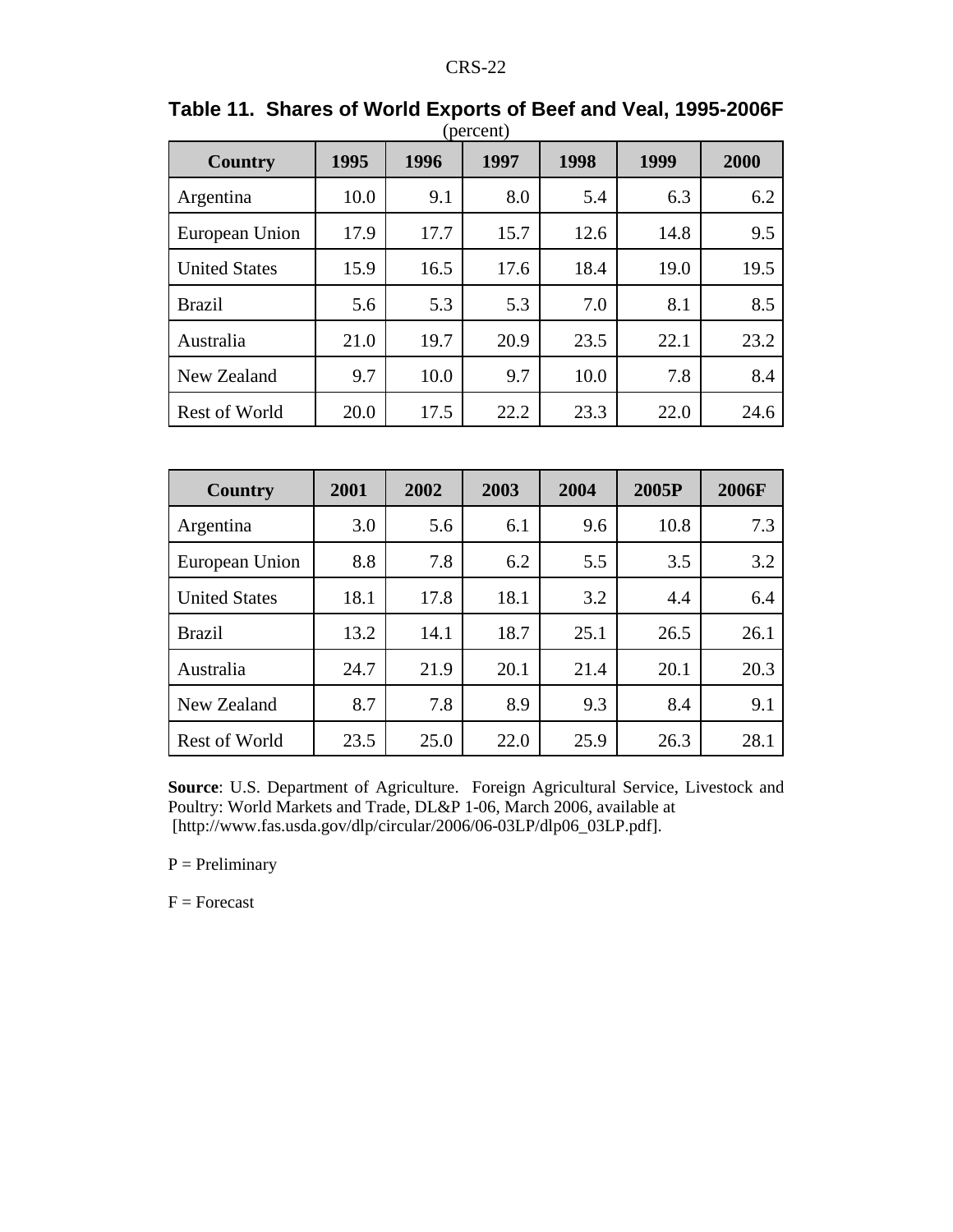CRS-23



**Figure 12. Shares of World Pork Exports, 2006F**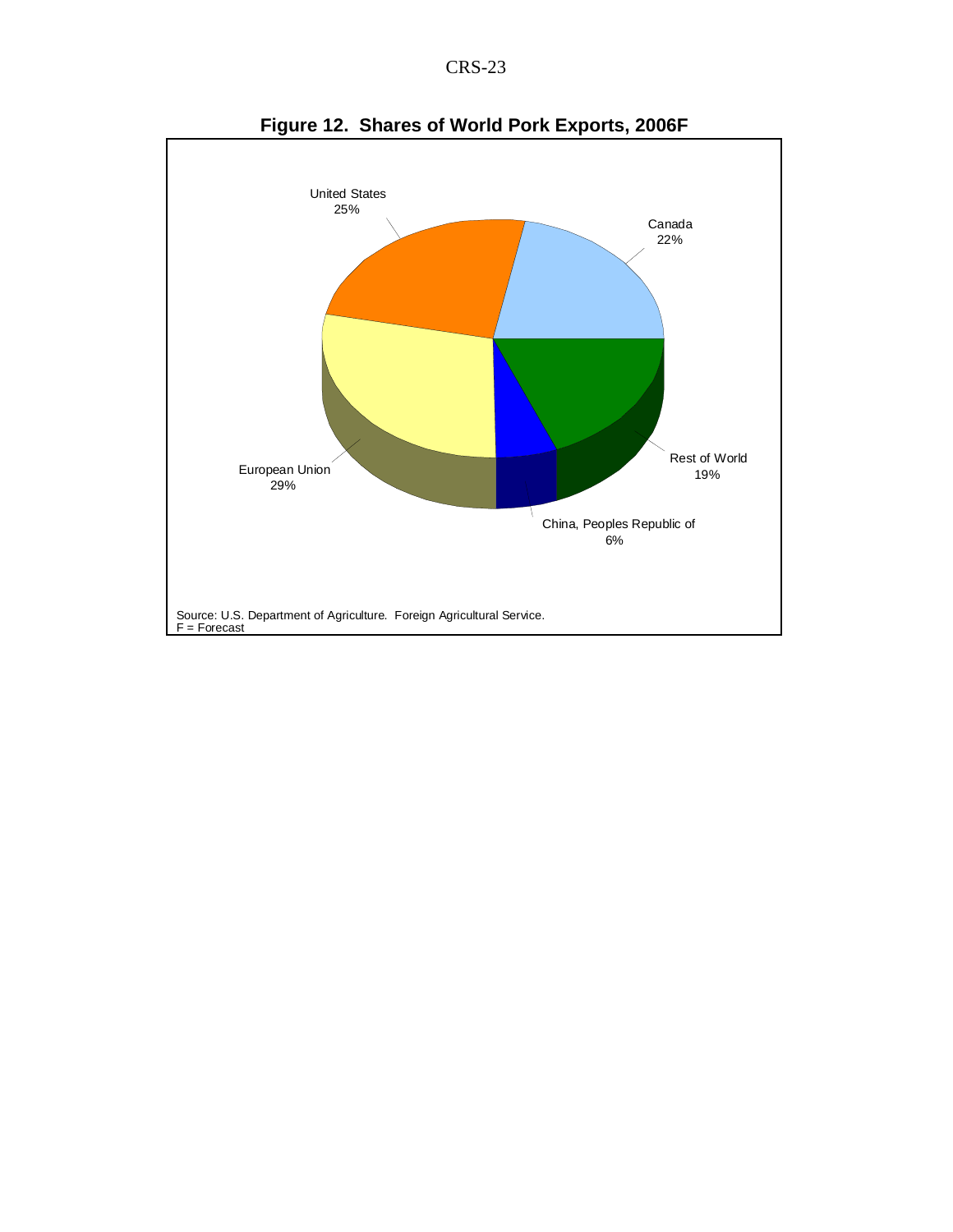| <b>Country</b>                | 1994 | 1995 | 1996 | 1997 | 1998 | 1999 |
|-------------------------------|------|------|------|------|------|------|
| Canada                        | 13.8 | 15.4 | 14.6 | 14.9 | 15.5 | 16.8 |
| <b>United States</b>          | 11.4 | 15.4 | 17.3 | 16.8 | 20.0 | 17.6 |
| European Union <sup>a</sup>   | 39.7 | 30.5 | 27.5 | 34.4 | 35.9 | 42.0 |
| Hungary                       | 1.9  | 2.3  | 4.0  | 4.8  | 3.9  | 4.0  |
| Poland                        | 1.2  | 3.5  | 6.3  | 10.1 | 7.9  | 7.1  |
| China, Peoples<br>Republic of | 8.3  | 9.9  | 7.5  | 5.6  | 5.1  | 2.3  |
| Taiwan                        | 15.1 | 16.4 | 15.1 |      |      |      |
| <b>Rest of World</b>          | 8.6  | 6.8  | 8.3  | 11.3 | 11.8 | 10.4 |

#### **Table 12. Shares of World Pork Exports, 1994-2006F**  $(narcant)$

| Country                        | 2000 | 2001 | 2002 | 2003 | 2004 | 2005P | 2006F |
|--------------------------------|------|------|------|------|------|-------|-------|
| Canada                         | 19.3 | 22.6 | 23.2 | 24.2 | 20.8 | 21.6  | 22.0  |
| <b>United States</b>           | 17.1 | 22.0 | 19.7 | 19.4 | 21.1 | 24.1  | 24.7  |
| European<br>Union <sup>a</sup> | 43.1 | 35.2 | 31.1 | 30.7 | 31.3 | 27.5  | 28.7  |
| Hungary                        | 4.2  |      |      |      | N/A  | N/A   | N/A   |
| Poland                         | 4.7  |      |      |      | N/A  | N/A   | N/A   |
| China, Peoples<br>Republic of  | 2.1  | 4.3  | 5.8  | 7.0  | 8.2  | 6.6   | 5.9   |
| Taiwan                         |      |      |      |      |      |       |       |
| <b>Rest of World</b>           | 10.0 | 15.9 | 20.1 | 18.8 | 18.7 | 20.3  | 18.7  |

**Source**: U.S. Department of Agriculture. Foreign Agricultural Service, Livestock and Poultry: World Markets and Trade, DL&P 1-06, March 2006, available at [http://www.fas.usda.gov/dlp/circular/2006/06-03LP/dlp06\_03LP.pdf].

**a** Hungary and Poland joined the EU-25 in May 2004.

P= Preliminary

F= Forecast

 $\qquad$  = Less than 0.1%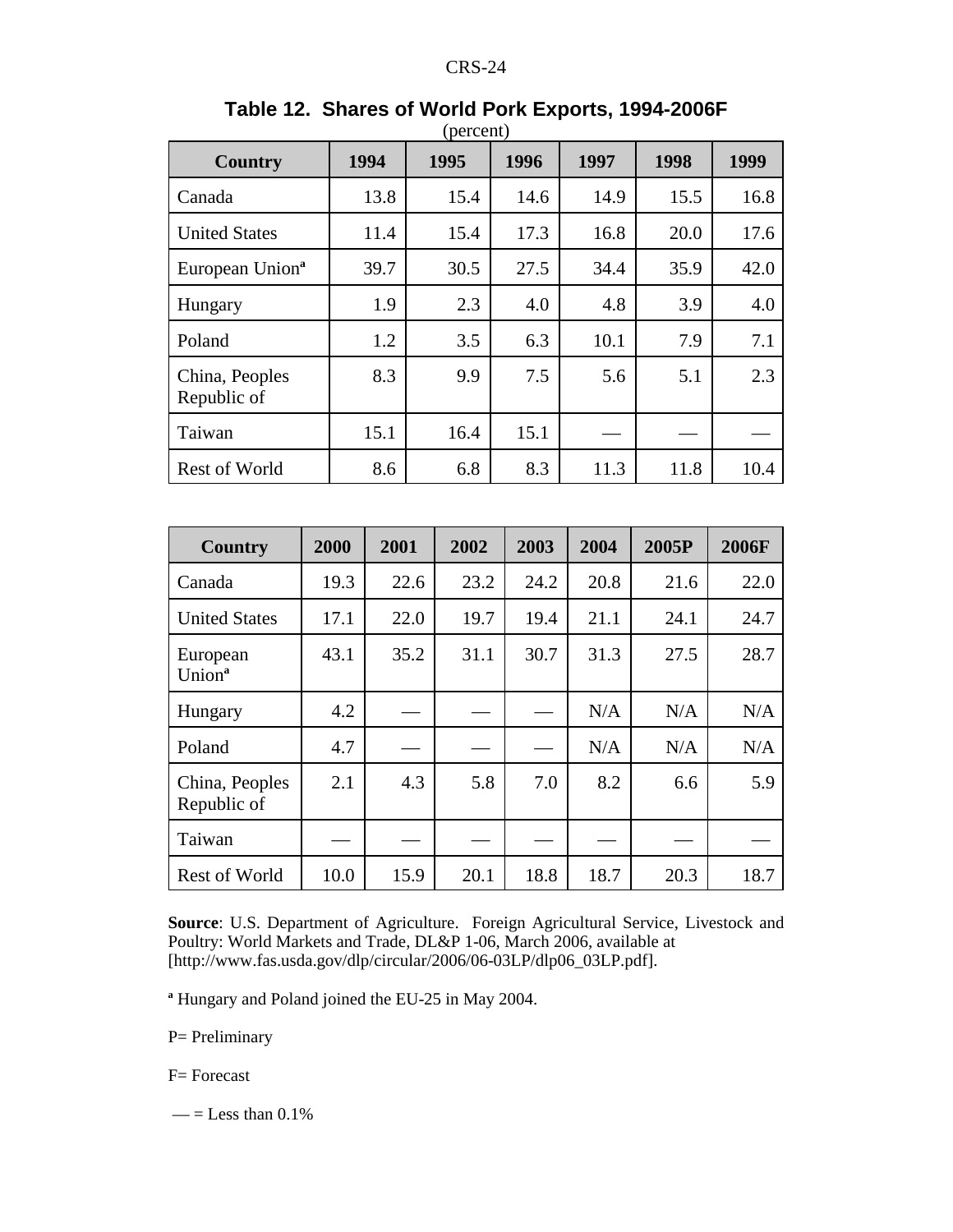



**Figure 13. Shares of World Poultry Meat Exports, 2006F**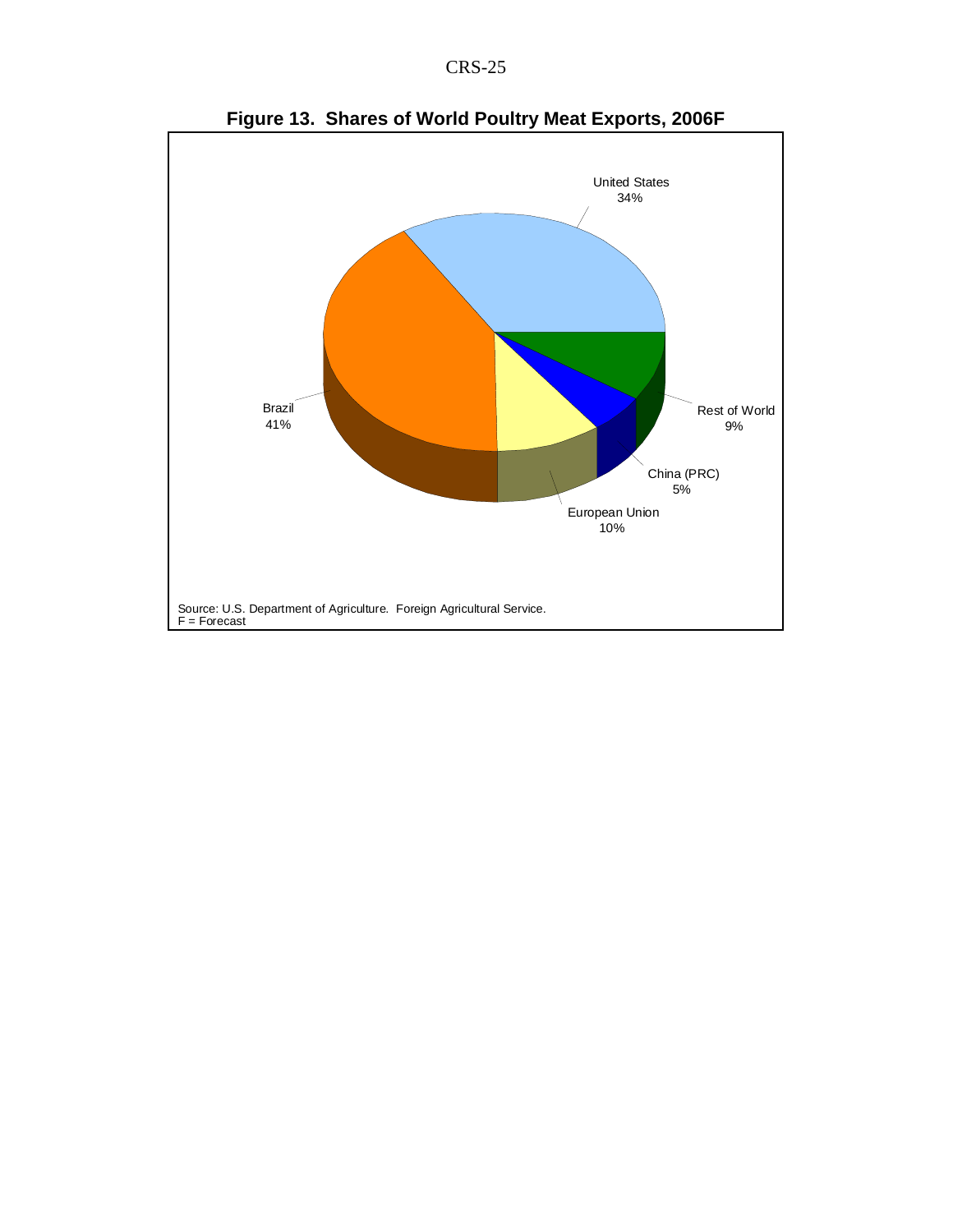| Country              | 1994 | 1995 | 1996 | 1997 | 1998 | 1999 | 2000 |
|----------------------|------|------|------|------|------|------|------|
| <b>United States</b> | 40.4 | 43.2 | 44.4 | 49.4 | 47.6 | 47.3 | 45.6 |
| <b>Brazil</b>        | 13.4 | 9.5  | 11.1 | 15.2 | 13.8 | 16.4 | 17.8 |
| European<br>Union    | 21.4 | 19.4 | 17.1 | 17.2 | 18.0 | 16.4 | 17.3 |
| China (PRC)          | 5.2  | 7.2  | 7.1  | 7.7  | 7.3  | 7.9  | 9.5  |
| <b>Rest of World</b> | 19.5 | 20.6 | 20.3 | 10.6 | 13.3 | 11.9 | 9.8  |

## **Table 13. Shares of World Total Poultry Meat Exports, 1994-2006F**

| <b>Country</b>       | 2001 | 2002 | 2003 | 2004 | 2005P | <b>2006F</b> |
|----------------------|------|------|------|------|-------|--------------|
| <b>United States</b> | 45.1 | 37.9 | 36.9 | 35.9 | 35.0  | 34.1         |
| <b>Brazil</b>        | 21.9 | 27.4 | 31.7 | 40.0 | 41.0  | 41.2         |
| European Union       | 13.7 | 15.2 | 12.6 | 13.5 | 11.1  | 10.2         |
| China (PRC)          | 8.7  | 7.6  | 6.4  | 4.0  | 5.0   | 5.3          |
| <b>Rest of World</b> | 10.6 | 11.8 | 12.5 | 6.7  | 8.0   | 9.2          |

**Source**: U.S. Department of Agriculture. Foreign Agricultural Service, Livestock and Poultry: World Markets and Trade, DL&P 1-06, March 2006, available at [http://www.fas.usda.gov/dlp/circular/2006/06-03LP/dlp06\_03LP.pdf].

P= Preliminary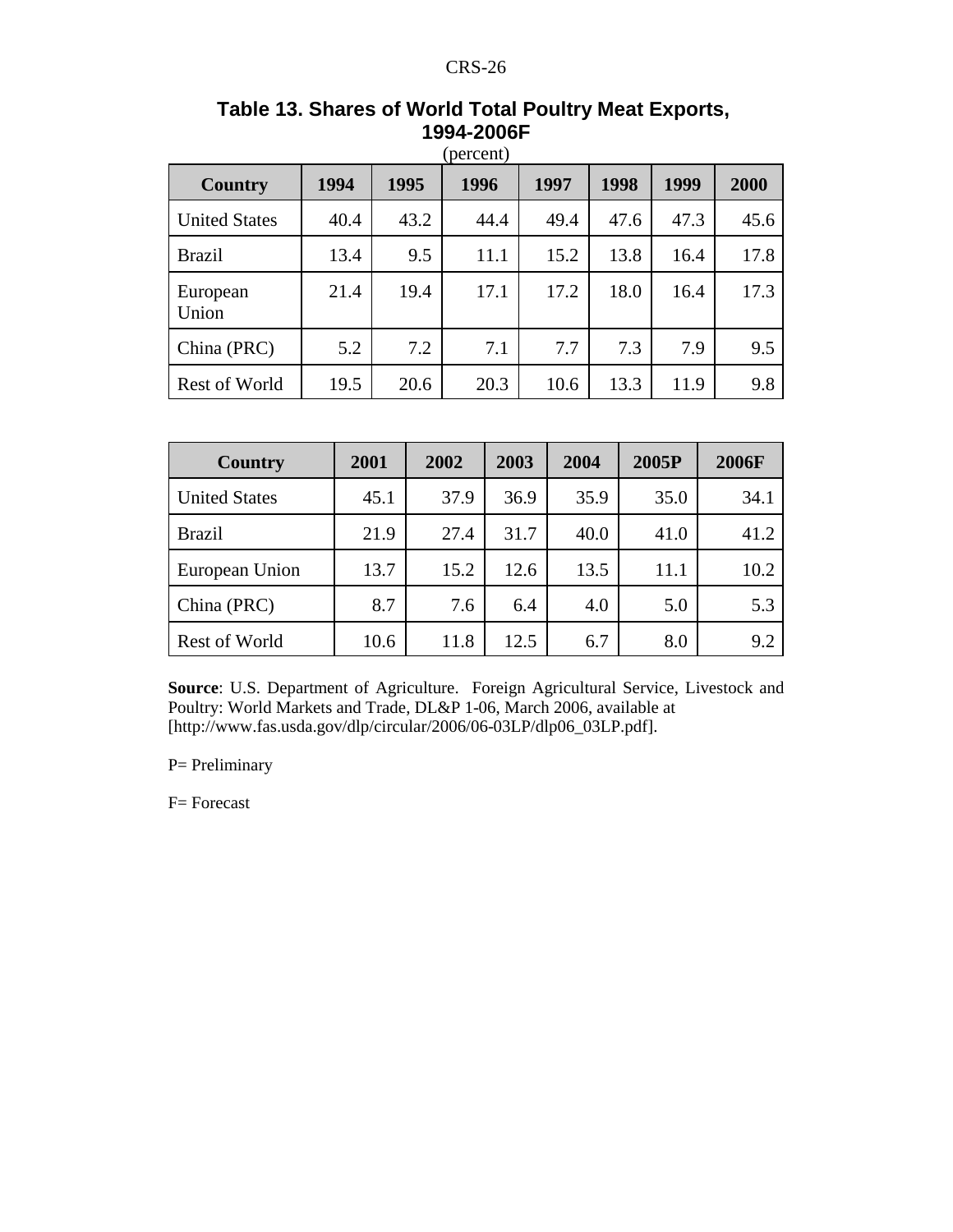



**Figure 14. Shares of World Nonfat Dry Milk Exports, 2006F**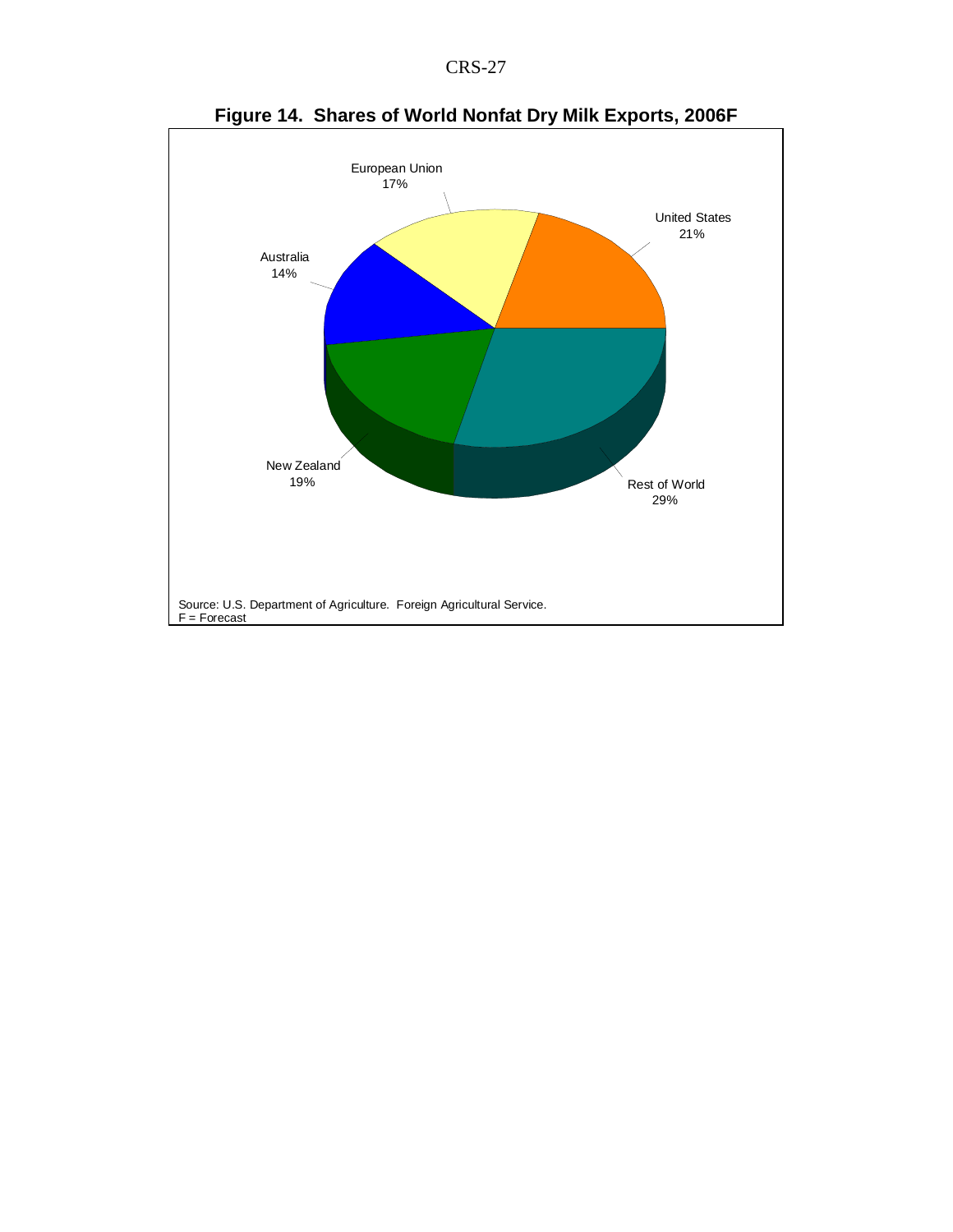| <b>Country</b>       | 1994 | 1995 | 1996 | 1997 | 1998 | 1999 |
|----------------------|------|------|------|------|------|------|
| Canada               | 3.9  | 3.8  | 4.6  | 3.1  | 3.9  | 3.8  |
| <b>United States</b> | 14.4 | 14.9 | 4.0  | 11.9 | 12.0 | 20.3 |
| European Union       | 21.1 | 34.7 | 36.7 | 24.0 | 16.9 | 20.6 |
| Poland <sup>a</sup>  | 13.1 | 8.8  | 10.0 | 11.4 | 11.7 | 7.8  |
| Australia            | 20.7 | 16.9 | 21.7 | 20.9 | 11.4 | 22.5 |
| New Zealand          | 17.7 | 15.0 | 19.5 | 21.9 | 22.7 | 19.2 |
| Rest of World        | 9.0  | 5.4  | 10.0 | 6.9  | 9.8  | 5.7  |

**Table 14. Shares of World Nonfat Dry Milk Exports, 1994-2006F**

| <b>Country</b>       | 2000 | 2001 | 2002 | 2003 | 2004 | 2005P | <b>2006F</b> |
|----------------------|------|------|------|------|------|-------|--------------|
| Canada               | 2.6  | 4.8  | 4.7  | 3.1  | 1.4  | 1.5   | .30          |
| <b>United States</b> | 11.7 | 9.9  | 12.0 | 12.0 | 19.8 | 27.9  | 24.4         |
| European Union       | 37.4 | 29.4 | 25.5 | 28.9 | 24.2 | 20.9  | 19.6         |
| Poland <sup>a</sup>  |      |      |      |      |      |       |              |
| Australia            | 20.9 | 22.5 | 22.1 | 16.5 | 16.1 | 16.2  | 16.9         |
| New Zealand          | 14.5 | 20.2 | 23.7 | 26.8 | 26.2 | 20.6  | 22.1         |
| <b>Rest of World</b> | 12.9 | 13.2 | 12.0 | 12.7 | 12.3 | 14.0  | 33.6         |

**Source**: U.S. Department of Agriculture. Foreign Agricultural Service, Dairy: World Markets and Trade, FD 1-06, July 2006, [http://www.fas.usda.gov/dlp/circular/ 2006/06-07Dairy/dairy06\_07.pdf].

**a** Poland joined the European Union in 2004.

P= Preliminary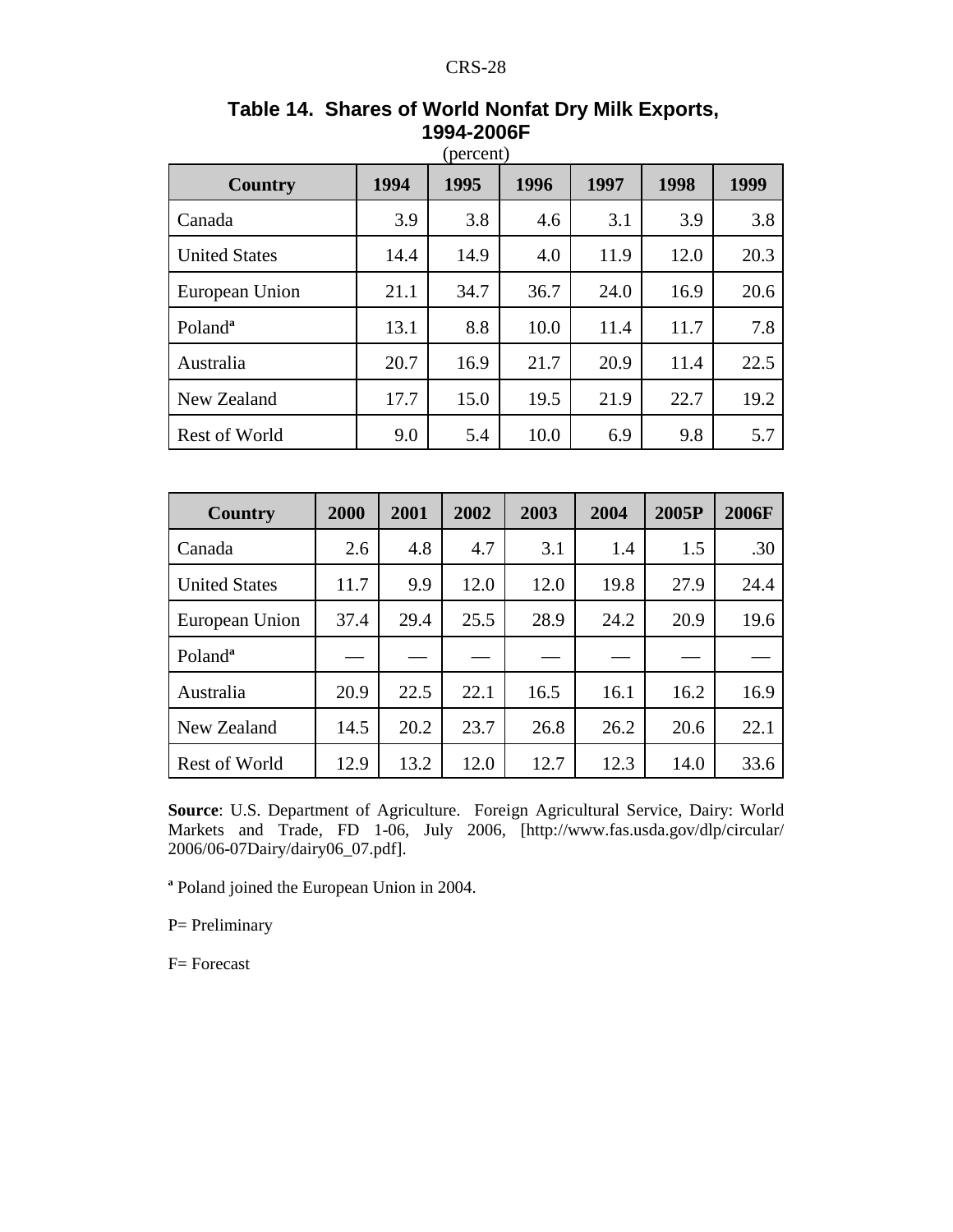

**Figure 15. Shares of World Cheese Exports, 2006F**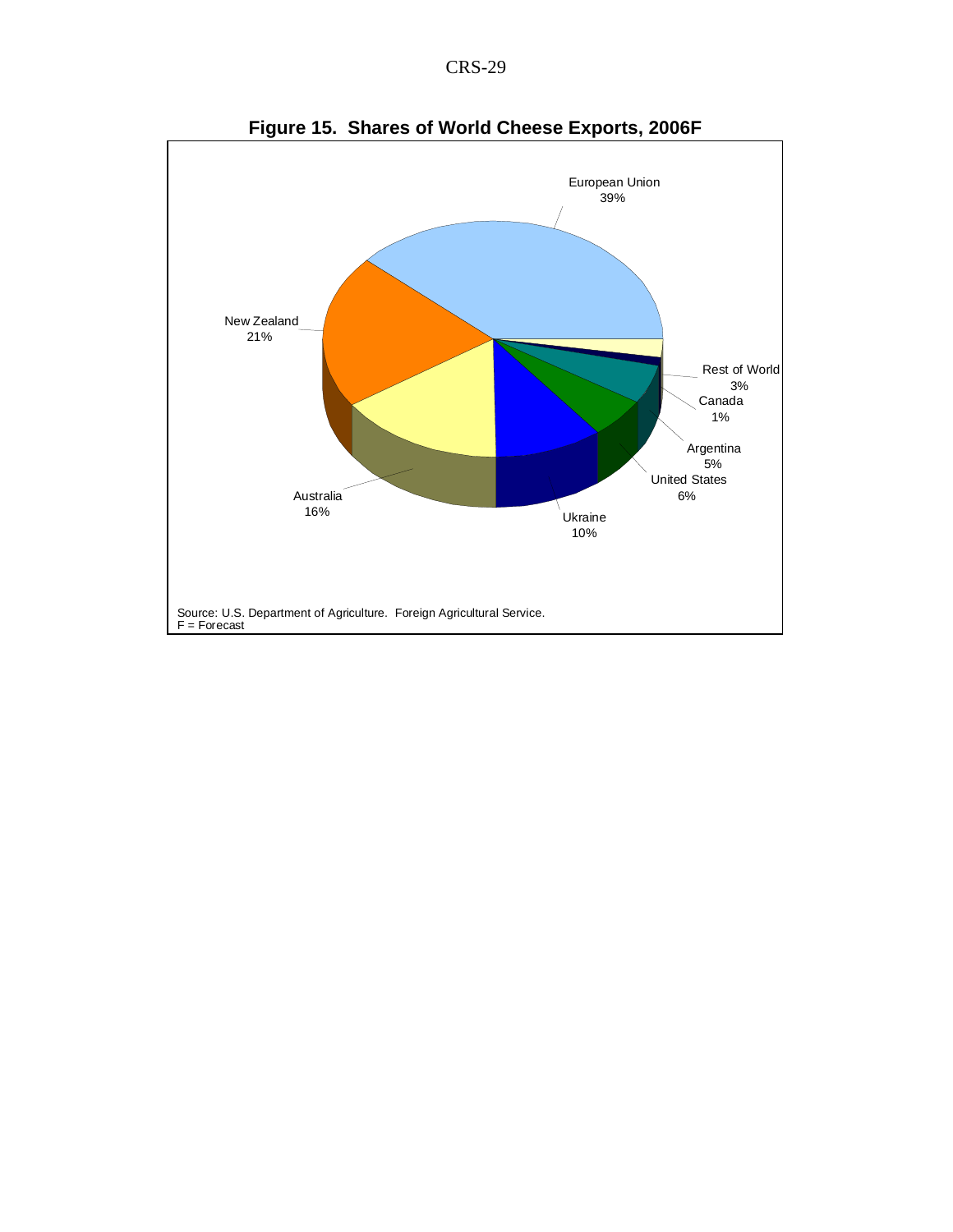| Country                  | 1994 | 1995 | 1996 | 1997 | 1998 | 1999 | 2000 |
|--------------------------|------|------|------|------|------|------|------|
| European Union           | 60.3 | 56.7 | 57.3 | 51.0 | 46.2 | 42.2 | 45.2 |
| New Zealand <sup>a</sup> | 15.0 | 17.4 | 20.4 | 25.0 | 25.6 | 26.9 | 23.7 |
| Australia <sup>b</sup>   | 10.6 | 11.5 | 13.1 | 13.3 | 16.6 | 19.3 | 20.9 |
| Ukraine                  | 0.5  | 0.6  | 0.4  | 0.2  | 0.4  | 0.7  | 1.1  |
| <b>United States</b>     | 2.7  | 2.9  | 3.8  | 4.0  | 4.1  | 4.3  | 4.4  |
| Argentina                | 1.4  | 1.3  | 1.3  | 2.0  | 1.9  | 2.2  | 2.1  |
| Canada                   | 0.9  | 1.4  | 1.8  | 2.4  | 3.0  | 2.8  | 1.7  |
| <b>Rest of World</b>     | 8.5  | 8.2  | 2.0  | 2.0  | 2.2  | 1.7  | 0.9  |

#### **Table 15. Shares of World Cheese Exports, 1994-2006F**  $(narcant)$

| <b>Country</b>           | 2001 | 2002 | 2003 | 2004 | 2005P | <b>2006F</b> |
|--------------------------|------|------|------|------|-------|--------------|
| European Union           | 44.7 | 44.6 | 43.6 | 41.6 | 39.7  | 38.5         |
| New Zealand <sup>a</sup> | 23.1 | 23.9 | 24.6 | 23.3 | 21.5  | 21.2         |
| Australia <sup>b</sup>   | 20.2 | 18.8 | 17.5 | 17.1 | 18.4  | 15.6         |
| Ukraine                  | 2.9  | 3.2  | 5.2  | 7.6  | 8.9   | 10.4         |
| <b>United States</b>     | 4.9  | 4.7  | 4.4  | 4.9  | 4.7   | 5.6          |
| Argentina                | 1.7  | 2.2  | 1.9  | 2.5  | 3.6   | 5.2          |
| Canada                   | 1.8  | 1.5  | 0.9  | 0.9  | 0.8   | 1.0          |
| <b>Rest of World</b>     | 0.9  | 1.0  | 1.9  | 2.2  | 2.4   | 2.5          |

**Source**: U.S. Department of Agriculture. Foreign Agricultural Service, Dairy: World Markets and Trade, FD 1-06, July 2006,

[http://www.fas.usda.gov/dlp/circular/2006/06-07Dairy/dairy06\_07.pdf].

<sup>a</sup> Year ending May 31 of the year shown.

<sup>b</sup> Year ending June 30 of the year shown.

P= Preliminary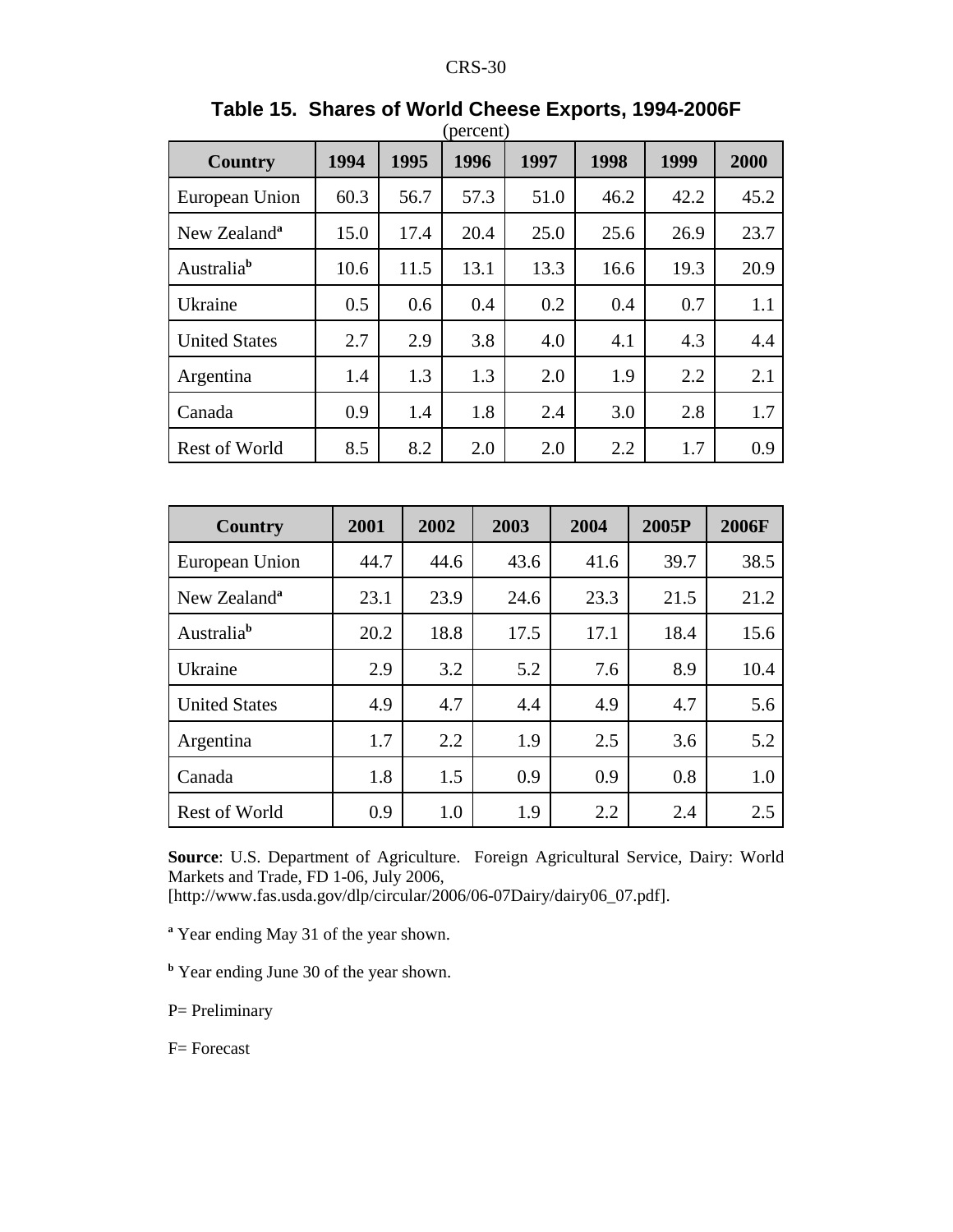



**Figure 16. Shares of World Butter Exports, FY2006F**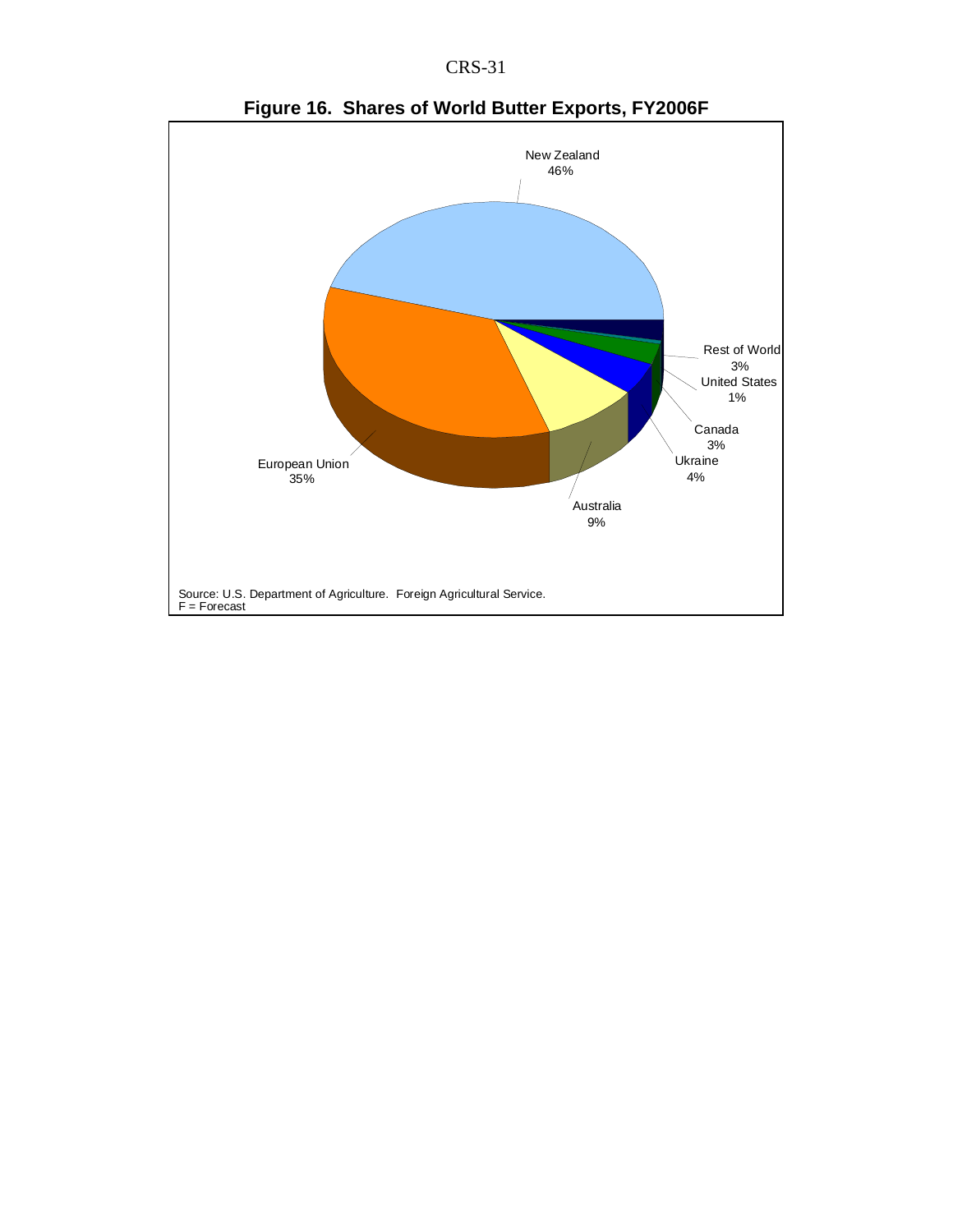| <b>Country</b>           | 1994 | 1995 | 1996 | 1997 | 1998 | 1999 |
|--------------------------|------|------|------|------|------|------|
| New Zealand <sup>a</sup> | 38.7 | 35.3 | 39.1 | 42.1 | 50.2 | 47.7 |
| European Union           | 27.9 | 27.7 | 23.6 | 29.2 | 26.8 | 27.5 |
| Australia <sup>b</sup>   | 13.7 | 12.6 | 12.3 | 14.8 | 16.7 | 20.0 |
| Ukraine                  | 3.3  | 10.2 | 15.6 | 7.9  | 1.6  | 1.4  |
| Canada                   | 0.3  | 0.9  | 2.1  | 1.6  | 1.9  | 1.9  |
| <b>United States</b>     | 13.7 | 9.5  | 3.1  | 2.4  | 0.5  | 0.3  |
| <b>Rest of World</b>     | 2.5  | 3.9  | 4.1  | 2.0  | 2.2  | 1.2  |

#### **Table 16. Shares of World Butter Exports, 1994-2006F** (percent)

| Country                  | 2000 | 2001 | 2002 | 2003 | 2004 | 2005P | 2006F |
|--------------------------|------|------|------|------|------|-------|-------|
| New Zealand <sup>a</sup> | 47.5 | 46.7 | 47.5 | 46.1 | 44.2 | 39.5  | 45.7  |
| European Union           | 26.0 | 26.4 | 29.9 | 35.5 | 39.2 | 42.5  | 34.6  |
| Australia <sup>b</sup>   | 19.5 | 16.6 | 16.8 | 12.7 | 8.3  | 8.8   | 9.3   |
| Ukraine                  | 4.4  | 7.1  | 2.0  | 2.1  | 4.6  | 3.8   | 4.3   |
| Canada                   | 1.4  | 2.2  | 2.3  | 1.4  | 1.9  | 2.5   | 2.7   |
| <b>United States</b>     | 0.6  | 0.0  | 0.4  | 1.2  | 0.9  | 1.0   | 0.7   |
| <b>Rest of World</b>     | 0.7  | 1.1  | 1.1  | 1.0  | 0.9  | 2.0   | 2.6   |

**Source**: U.S. Department of Agriculture. Foreign Agricultural Service, Dairy: World Markets and Trade, FD 1-06, July 2006, [http://www.fas.usda.gov/dlp/circular/ 2006/06-07Dairy/dairy06\_07.pdf].

<sup>a</sup> Year ending May 31 of the year shown.

<sup>b</sup> Year ending June 30 of the year shown.

P= Preliminary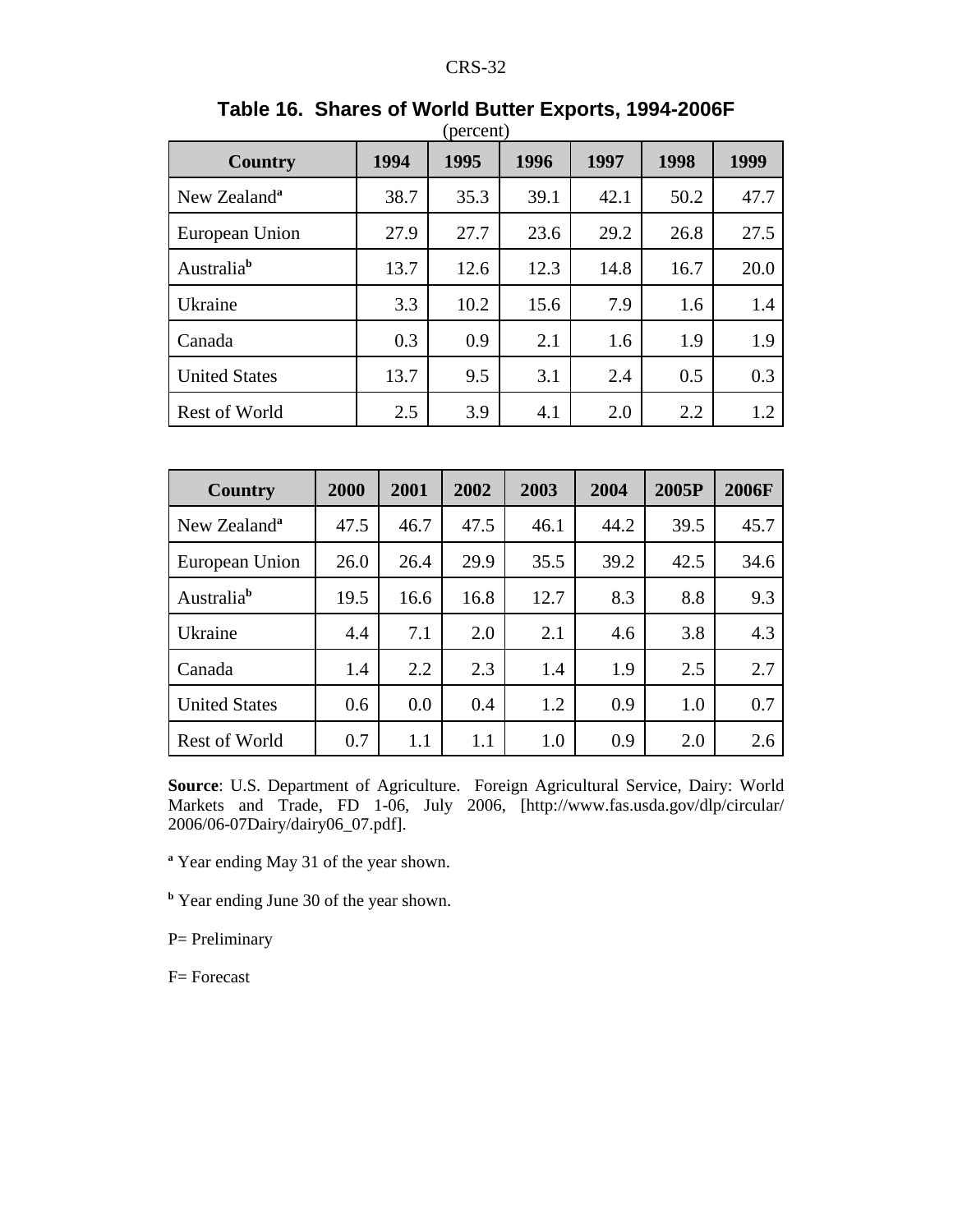# **Major U.S. Agricultural Imports**

- ! High-value horticultural products (fruits, vegetables, nuts, wine, beer, and others) are the largest category of U.S. agricultural imports  $-$ \$22 billion  $-$  in FY2005.
- ! Other high-value imports include red meats (\$5.7 billion), and oilseeds and products (\$2.9 billion).
- ! Imports of coffee, cocoa, and sugar amounted to \$7.7 billion in FY2005.



**Figure 17. Major Agricultural Imports by Commodity, FY2005**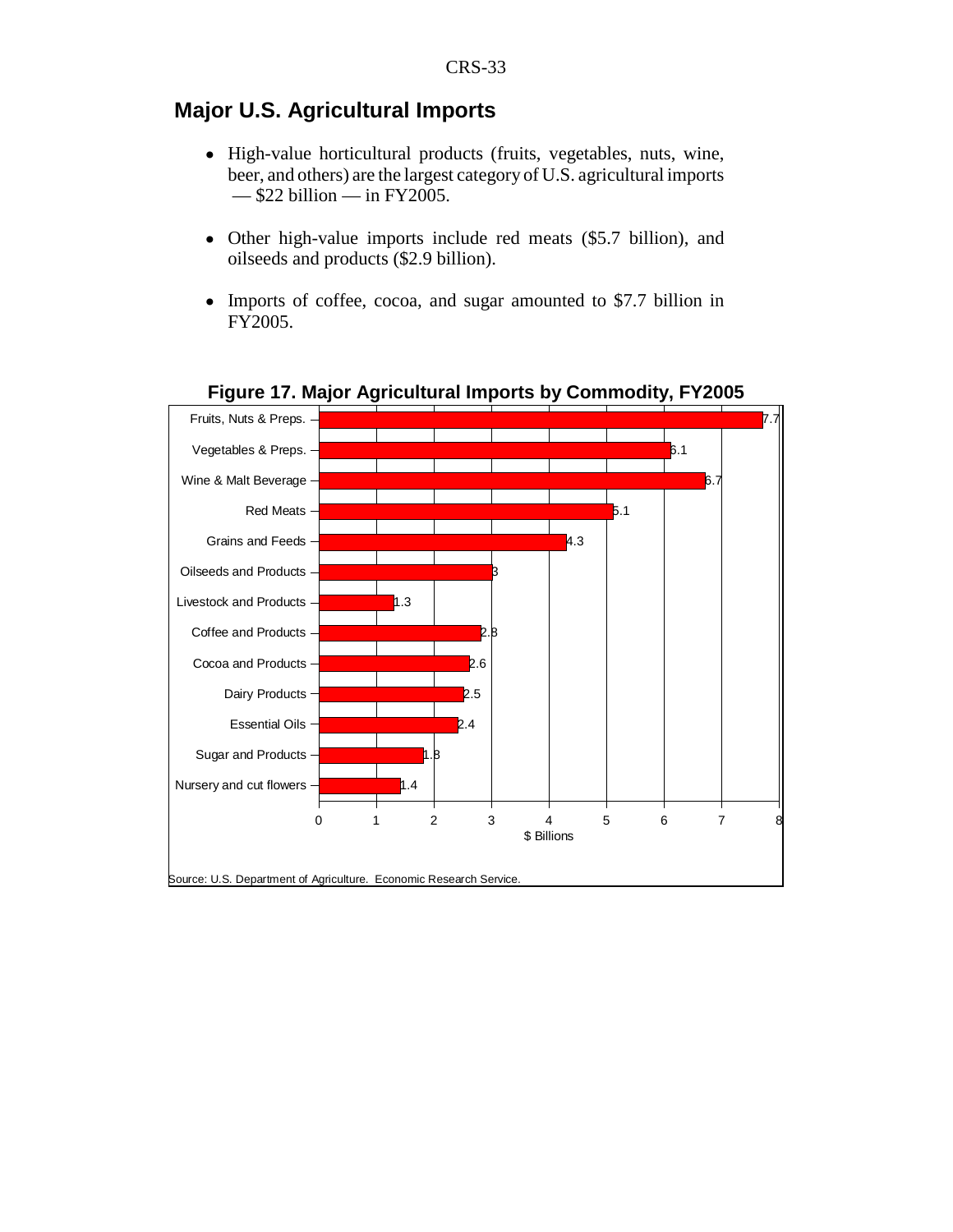| <b>Commodity</b>              | <b>FY2005 Imports</b> |
|-------------------------------|-----------------------|
| Fruits, Nuts & Preps.         | 7.7                   |
| Vegetables & Preps.           | 6.1                   |
| Wine & Malt Beverage          | 6.7                   |
| <b>Red Meats</b>              | 5.1                   |
| Grains and Feeds              | 4.3                   |
| <b>Oilseeds and Products</b>  | 3.0                   |
| <b>Livestock and Products</b> | 1.3                   |
| <b>Coffee and Products</b>    | 2.8                   |
| Cocoa and Products            | 2.6                   |
| Dairy Products                | 2.5                   |
| <b>Sugar and Products</b>     | 1.8                   |
| <b>Essential Oils</b>         | 2.4                   |
| Nursery and cut flowers       | 1.4                   |

## **Table 17. Major U.S. Agricultural Imports, FY2005** (\$ billions)

**Source**: U.S. Department of Agriculture. Economic Research Service, Outlook for U.S. Agricultural Trade, AES-51, August 23, 2006, available at [http://usda.mannlib.cornell.edu/usda/current/AES/AES-08-23-2006.pdf].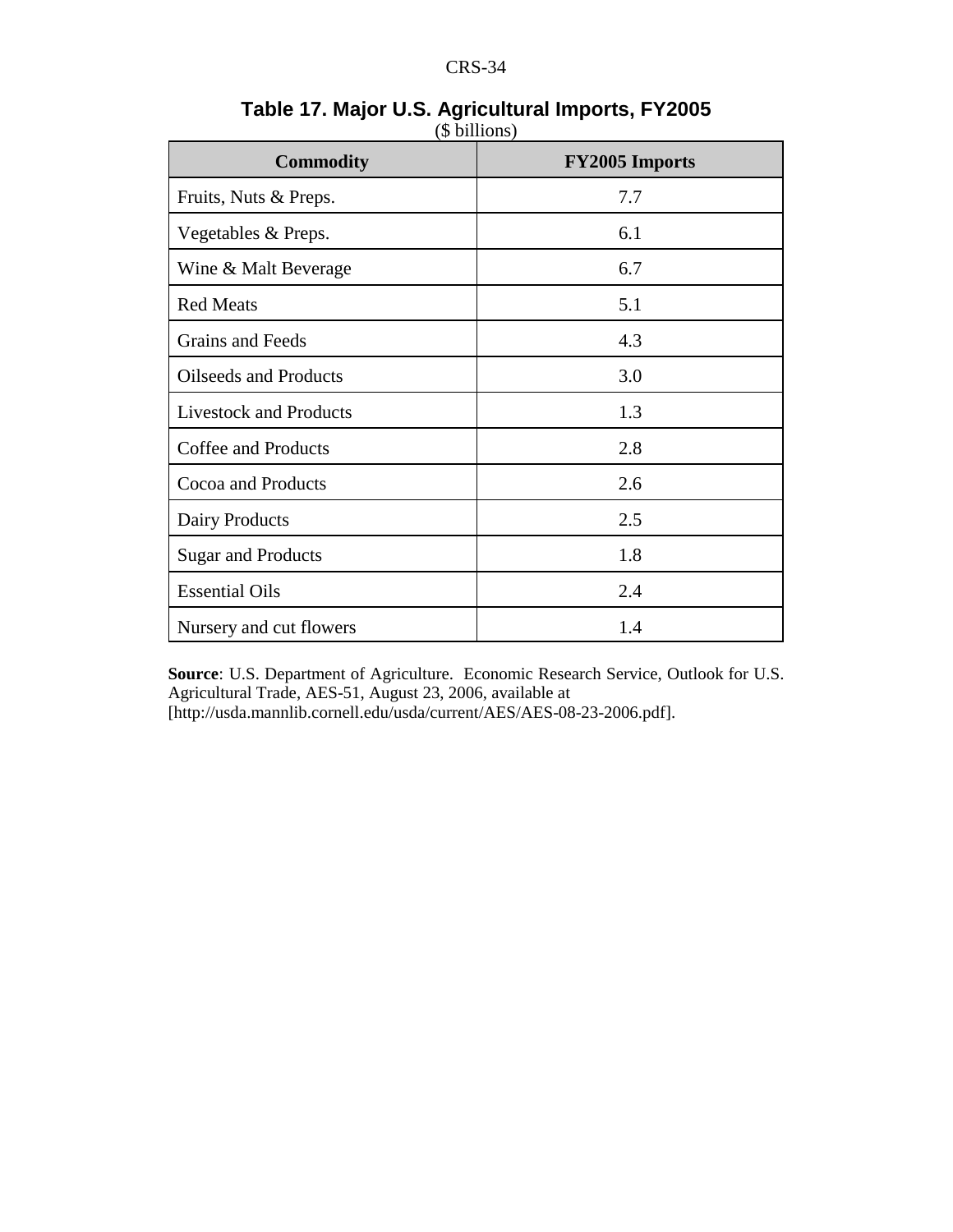# **U.S. Agricultural Imports by Country of Origin**

- Agricultural imports from the EU-25, Canada and Mexico, account for 58% of total U.S. agricultural imports in FY2006.
- ! Australia (at \$2.6 billion) is forecast to be the fourth largest supplier.
- Agricultural imports from Brazil are expected to reach \$2.2 billion in FY2006, making it the fifth largest supplier of food and agricultural products to the United States in FY2006.

**Figure 18. Major U.S. Agricultural Imports by Country of Origin, FY2004-FY2006F**

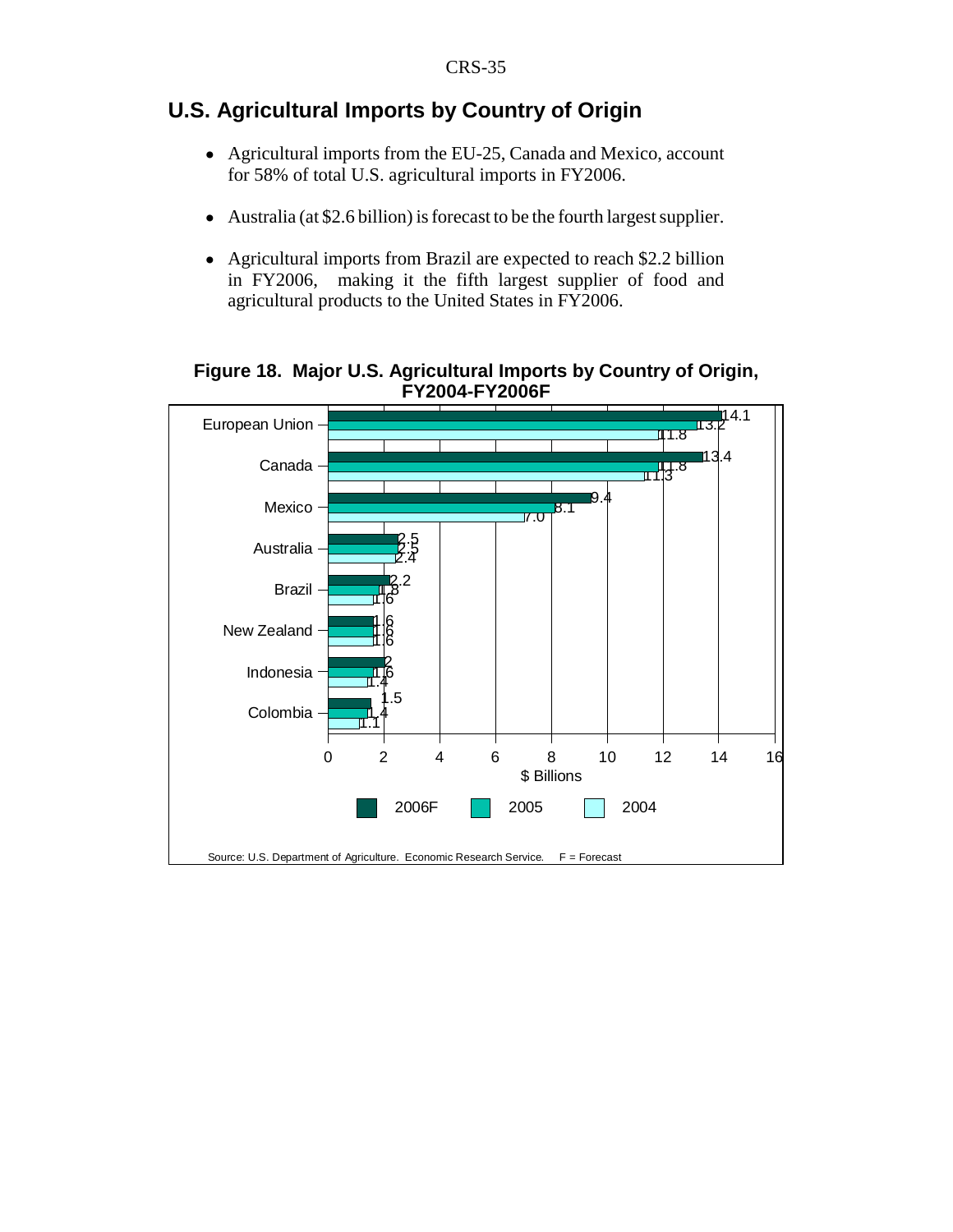| Country        | 2004 | 2005 | <b>2006F</b> | 2007F |
|----------------|------|------|--------------|-------|
| European Union | 11.8 | 13.2 | 14.1         | 14.6  |
| Canada         | 11.3 | 11.8 | 13.4         | 14.4  |
| Mexico         | 7.0  | 8.1  | 9.4          | 10.2  |
| Australia      | 2.4  | 2.5  | 2.5          | 2.6   |
| <b>Brazil</b>  | 1.6  | 1.8  | 2.2          | 2.5   |
| New Zealand    | 1.6  | 1.6  | 1.6          | 1.6   |
| Colombia       | 1.1  | 1.4  | 1.5          | 1.6   |
| Indonesia      | 1.4  | 1.6  | 2.0          | 2.3   |

#### **Table 18. U.S. Agricultural Imports by Country of Origin, FY2004-FY2007F**  $\phi$  billion)

**Source**: U.S. Department of Agriculture. Economic Research Service, Outlook for U.S. Agricultural Trade, AES-51, August 23, 2006, available at [http://usda.mannlib.cornell.edu/usda/current/AES/AES-08-23-2006.pdf]..

**a** Australia, New Zealand, and Papua New Guinea.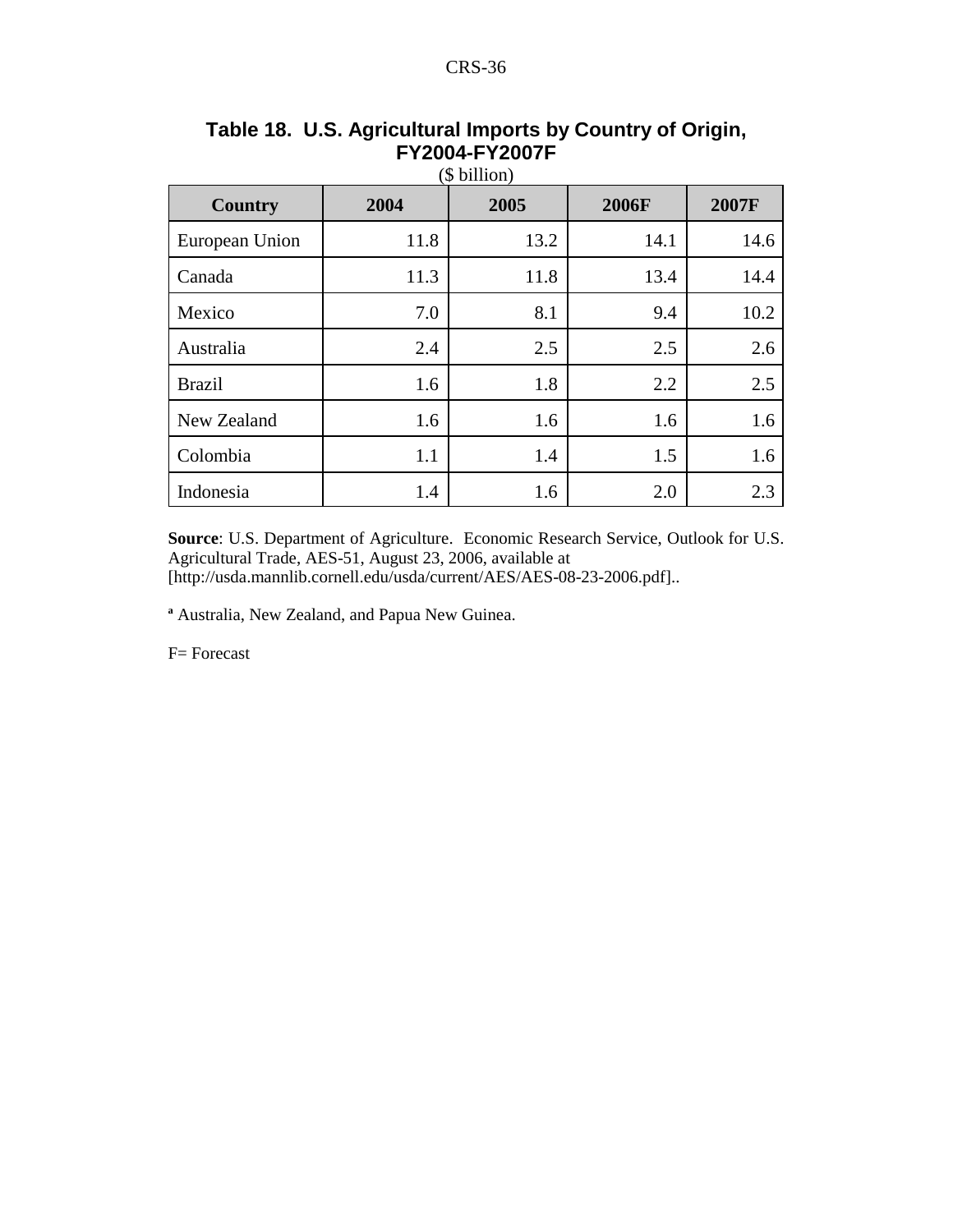# **Growth in U.S. Agricultural Exports**

- ! Growth in U.S. farm exports to Asia slowed considerably following a 1997 financial crisis, but have since resumed an upward trend.
- ! U.S. agricultural exports to the EU have declined from highs of around \$9 billion in the late 1990s to around \$6.6 billion forecast for FY2006.
- ! Agricultural exports to countries in the former Soviet Union have declined in value since the 1992 break-up of the USSR.
- ! Agricultural exports to Latin America, including Mexico, and to Canada have grown rapidly during the 1990's because of geographic proximity, NAFTA, and other factors.



**Figure 19. Growth in U.S. Agricultural Exports, FY1992-FY2007F**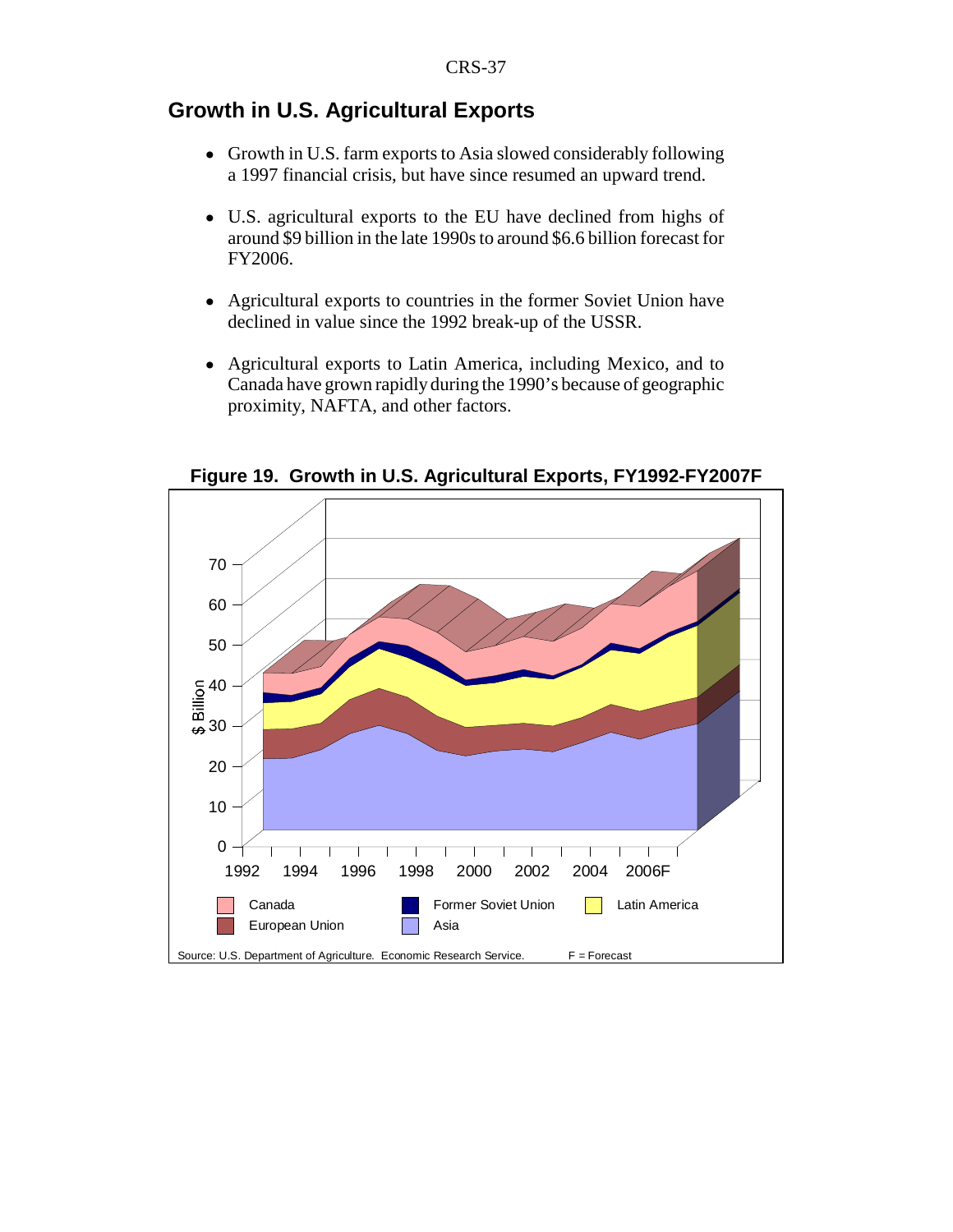| Year                           | <b>Asia</b> | <b>European</b><br><b>Union</b> | Latin<br>America <sup>a</sup> | <b>Former</b><br><b>Soviet</b><br><b>Union</b> | Canada |
|--------------------------------|-------------|---------------------------------|-------------------------------|------------------------------------------------|--------|
| 1992                           | 17.8        | 7.2                             | 6.5                           | 2.7                                            | 4.8    |
| 1993                           | 17.8        | 7.2                             | 6.9                           | 1.6                                            | 5.2    |
| 1994                           | 19.9        | 6.6                             | 7.4                           | 1.5                                            | 5.3    |
| 1995                           | 24.0        | 8.4                             | 8.2                           | 2.1                                            | 5.8    |
| 1996                           | 26.0        | 9.2                             | 9.9                           | 1.7                                            | 6.0    |
| 1997                           | 23.9        | 9.0                             | 10.0                          | 2.9                                            | 6.6    |
| 1998                           | 19.7        | 8.5                             | 11.3                          | 2.6                                            | 7.0    |
| 1999                           | 18.5        | 7.0                             | 10.4                          | 1.4                                            | 7.0    |
| 2000                           | 19.7        | 6.4                             | 10.6                          | 1.6                                            | 7.5    |
| 2001                           | 20.1        | 6.5                             | 11.6                          | 1.8                                            | 8.0    |
| 2002                           | 19.5        | 6.5                             | 11.5                          | 0.9                                            | 8.6    |
| 2003                           | 21.7        | 6.3                             | 12.4                          | 0.7                                            | 9.1    |
| 2004                           | 24.3        | 6.8                             | 13.6                          | 1.7                                            | 9.6    |
| 2005                           | 22.5        | 6.9                             | 14.4                          | 1.2                                            | 10.4   |
| 2006F                          | 24.8        | 6.6                             | 16.6                          | 1.1                                            | 11.4   |
| 2007F                          | 26.3        | 6.6                             | 17.8                          | 1.1                                            | 12.4   |
| Rate of<br>Growth <sup>b</sup> | 2.47%       | $-0.54%$                        | 6.50%                         | $-5.46%$                                       | 6.11%  |

## **Table 19. Change in U.S. Agricultural Exports, FY1992-FY2007F** (\$ billion)

**Source**: U. S. Department of Agriculture. Economic Research Service, Outlook for U.S. Agricultural Trade, AES-51, August 23, 2006, available at [http://usda.mannlib.cornell.edu/usda/current/AES/AES-08-23-2006.pdf].

**a** Including Mexico.

<sup>b</sup> The rate of growth is the change in U.S. exports from 1992 to 2007F. Calculations were computed using a compound rate of growth calculator, available at [http://www.moneychimp.com/calculator/compound\_interest\_calculator.htm].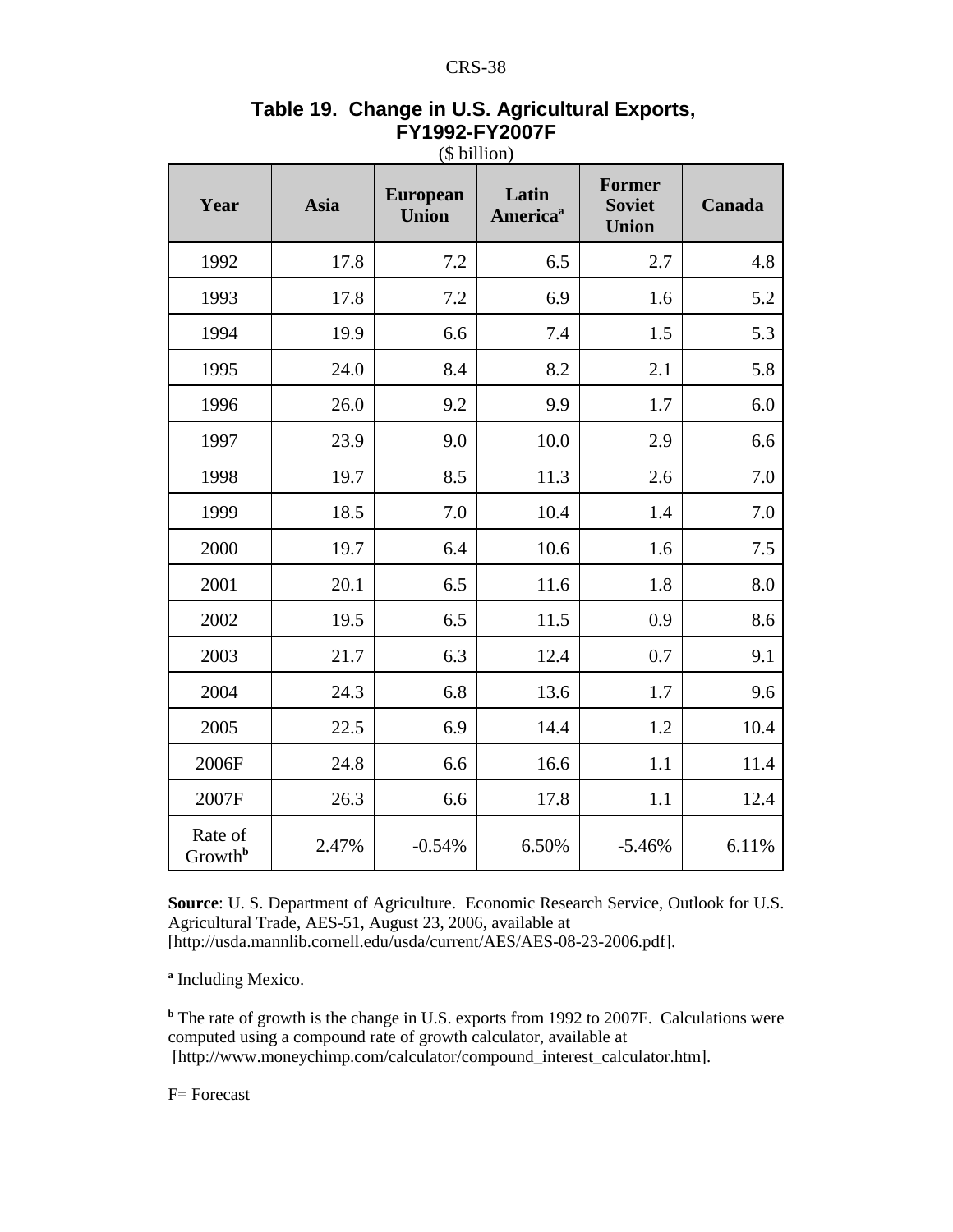## **Growth in U.S. Agricultural Exports to Asian Markets**

- ! U.S. agricultural exports to Japan, the United States' third largest agricultural export market, have declined since 1996.
- ! U.S. agricultural exports to China have grown rapidly during 1992- 2006. Since 2001, when China became a member of the World Trade Organization, U.S. agricultural exports to China have more than tripled as its annual rates of GDP growth have averaged more than 9%.
- Rapid income growth in Southeast Asia also has stimulated demand for U.S. agricultural exports since 1992.
- Agricultural exports to South Asia have grown at a little over 1% since 1992.

**Figure 20. Growth in Agricultural Exports to Asian Markets, FY1992-FY2007F**

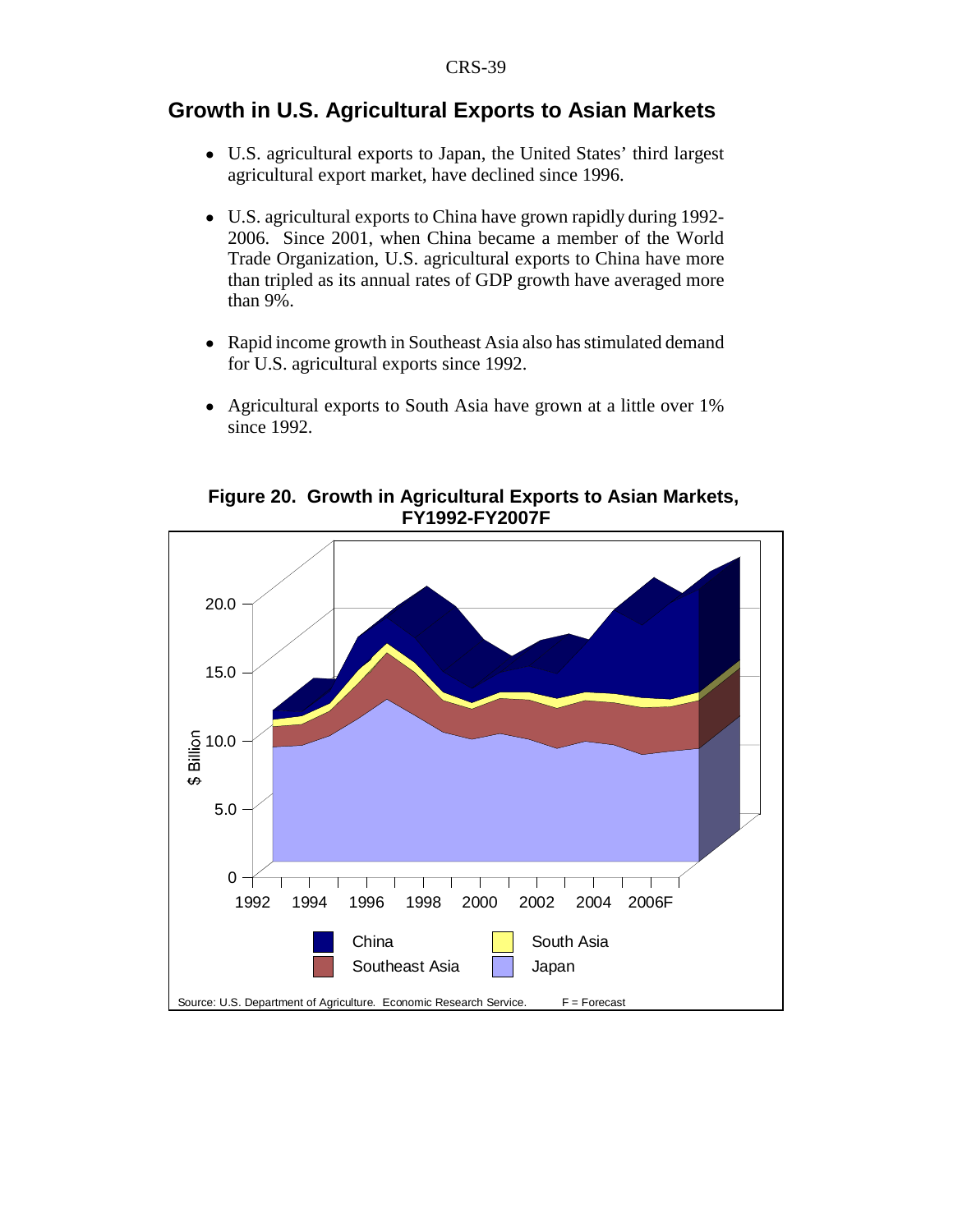|                                |              | $(\psi$ onnon)           |                   |         |
|--------------------------------|--------------|--------------------------|-------------------|---------|
| Year                           | <b>Japan</b> | <b>Southeast</b><br>Asia | <b>South Asia</b> | China   |
| 1992                           | 8.4          | 1.5                      | 0.5               | 0.7     |
| 1993                           | 8.5          | 1.6                      | 0.6               | 0.3     |
| 1994                           | 9.2          | 1.8                      | 0.6               | 0.9     |
| 1995                           | 10.5         | 2.6                      | 1.0               | $2.4\,$ |
| 1996                           | 11.9         | 3.4                      | 0.7               | 1.8     |
| 1997                           | 10.7         | 3.1                      | 0.7               | 1.8     |
| 1998                           | 9.5          | 2.3                      | 0.6               | 1.5     |
| 1999                           | 8.9          | 2.2                      | 0.5               | 1.0     |
| 2000                           | 9.4          | 2.6                      | 0.4               | 1.5     |
| 2001                           | 8.9          | 2.9                      | 0.6               | 1.9     |
| 2002                           | 8.3          | 2.9                      | 0.8               | 1.8     |
| 2003                           | 8.8          | 2.9                      | 0.6               | 3.5     |
| 2004                           | 8.5          | 3.1                      | $0.7\,$           | 6.1     |
| 2005                           | 7.8          | 3.5                      | 0.7               | 5.3     |
| 2006F                          | 8.1          | 3.2                      | 0.6               | $7.0\,$ |
| 2007F                          | 8.3          | 3.5                      | 0.6               | 7.5     |
| Rate of<br>Growth <sup>a</sup> | $-0.07%$     | 5.44%                    | 1.15%             | 15.98%  |

### **Table 20. Change in Agricultural Exports to Asian Markets, FY1992-FY2007F** (\$ billion)

**Source**: U.S. Department of Agriculture. Economic Research Service, Outlook for U.S. Agricultural Trade, AES-51, August 23, 2006, available at [http://usda.mannlib.cornell.edu/usda/current/AES/AES-08-23-2006.pdf].

<sup>a</sup> The rate of growth is the change in U.S. exports from 1992 to 2007F. Calculations were computed using a compound rate of growth calculator, available at [http://www.moneychimp.com/calculator/compound\_interest\_calculator.htm].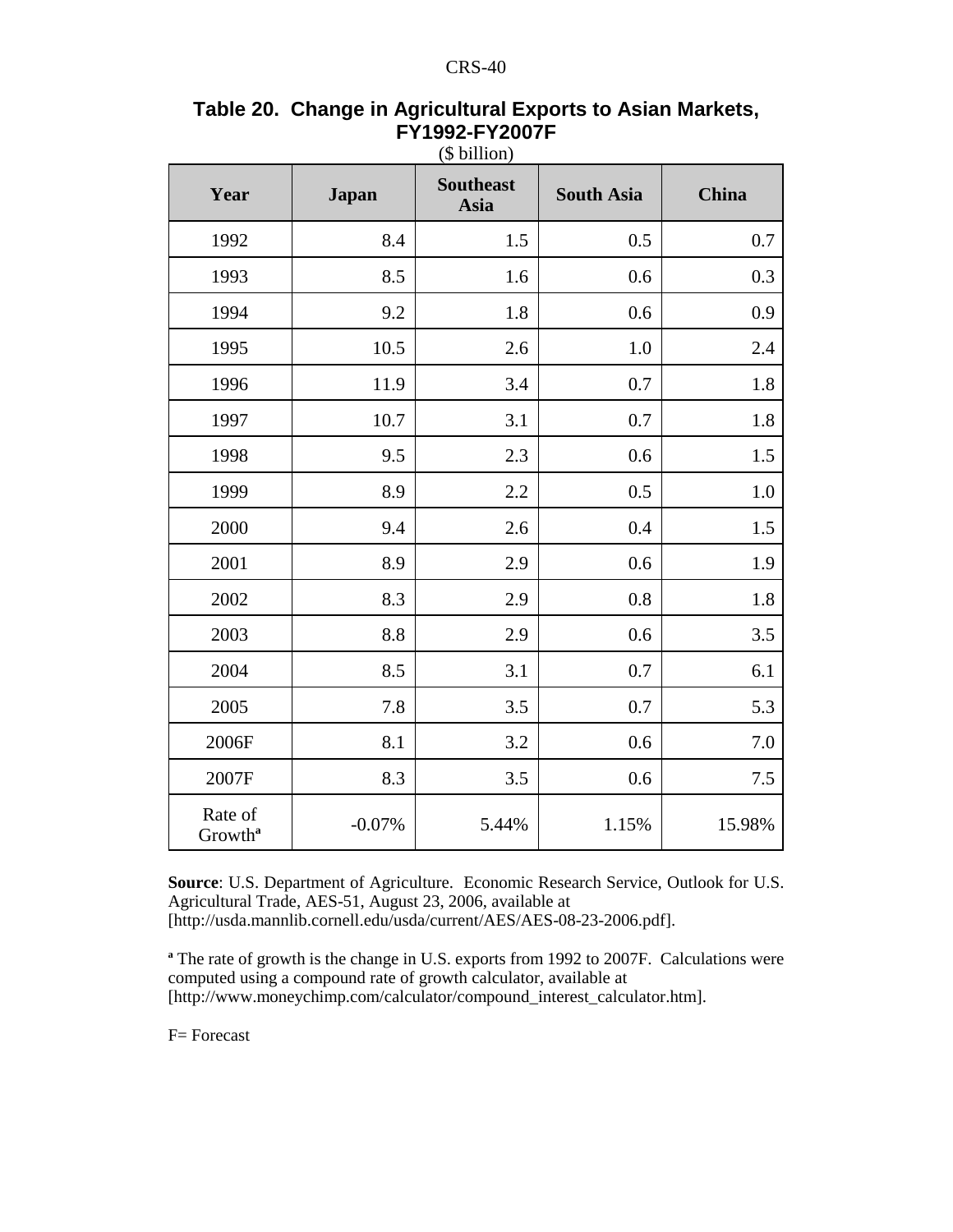# **Growth in Agricultural Exports to North and South America**

- ! Growth in U.S. agricultural trade with Canada and Mexico, both NAFTA trading partners, and with Latin America has been particularly strong since 1992.
- ! U.S. agricultural exports to Canada are forecast to reach \$11.4 billion in FY2006.
- U.S. agricultural exports to Mexico are expected to be \$10.4 billion in FY2006.
- ! U.S. agricultural exports to Latin America (excluding Mexico) are expected to reach \$6 billion in FY2006.



## **Figure 21. Growth in Agricultural Exports to North and South America, FY1992-FY2007F**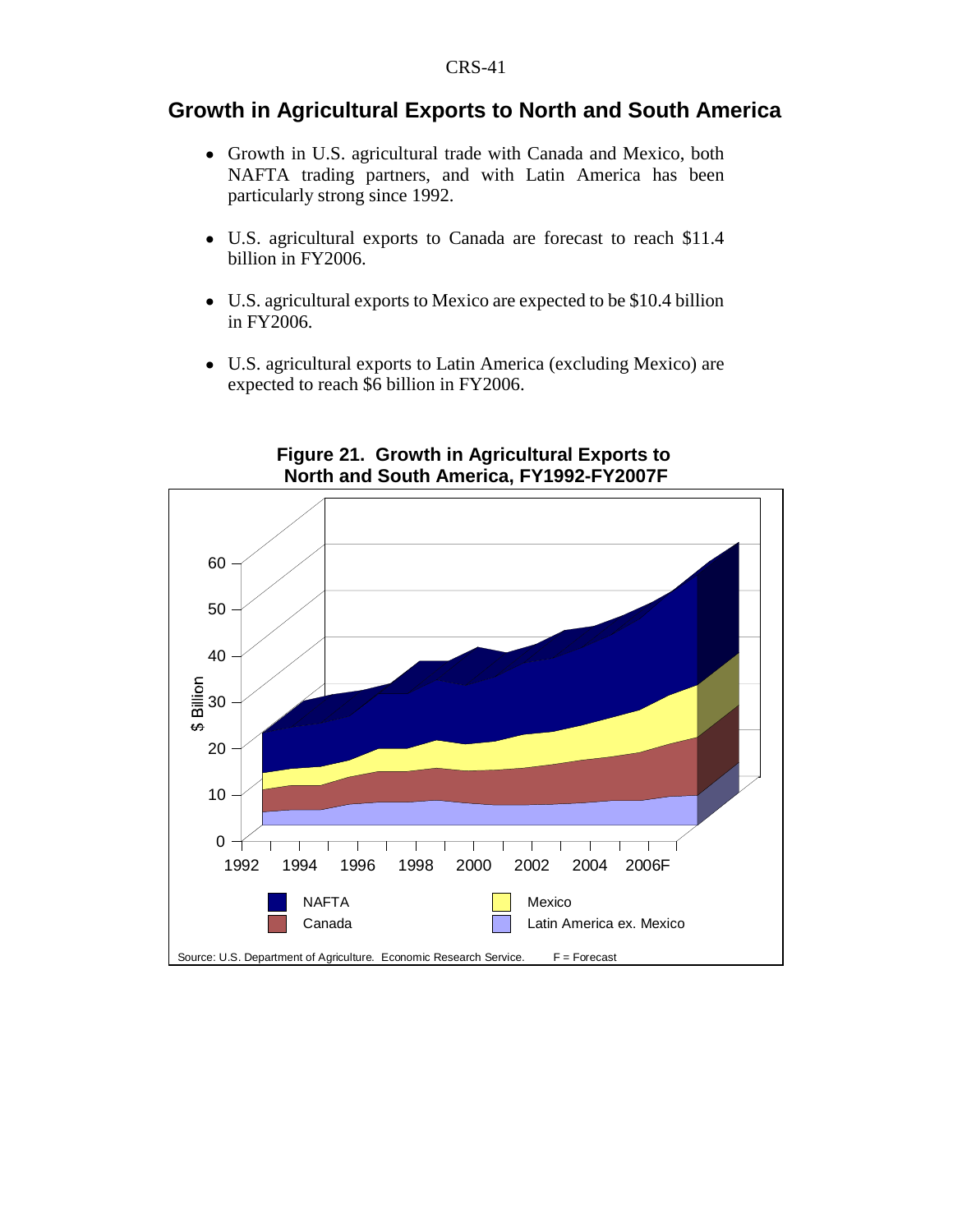| Year              | <b>Latin America</b><br>ex. Mexico | Canada | <b>Mexico</b> | <b>NAFTA</b> |
|-------------------|------------------------------------|--------|---------------|--------------|
| 1992              | 2.8                                | 4.8    | 3.7           | 8.5          |
| 1993              | 3.3                                | 5.2    | 3.7           | 8.9          |
| 1994              | 3.2                                | 5.3    | 4.1           | 9.4          |
| 1995              | 4.5                                | 5.8    | 3.7           | 9.5          |
| 1996              | 4.9                                | 6.6    | 5.1           | 11.7         |
| 1997              | 4.9                                | 6.6    | 5.1           | 11.7         |
| 1998              | 5.3                                | 7.0    | 6.0           | 13.0         |
| 1999              | 4.7                                | 7.0    | 5.7           | 12.7         |
| 2000              | 4.3                                | 7.5    | 6.3           | 13.8         |
| 2001              | 4.3                                | 8.0    | 7.3           | 15.3         |
| 2002              | 4.5                                | 8.6    | 7.1           | 15.7         |
| 2003              | 4.8                                | 9.1    | 7.6           | 16.7         |
| 2004              | 5.2                                | 9.5    | 8.4           | 17.9         |
| 2005              | 5.2                                | 10.4   | 9.2           | 19.6         |
| 2006F             | 6.1                                | 11.4   | 10.5          | 21.9         |
| 2007F             | 6.5                                | 12.4   | 11.3          | 23.7         |
| Rate of<br>Growth | 5.40%                              | 6.11%  | 7.23%         | 6.62%        |

## **Table 21. Change in Agricultural Exports to North and South America, FY1992-FY2007F** (\$ billion)

**Source**: U.S. Department of Agriculture. Economic Research Service, Outlook for U.S. Agricultural Trade, AES-51, August 23, 2006, available at [http://usda.mannlib.cornell.edu/usda/current/AES/AES-08-23-2006.pdf].

<sup>a</sup> The rate of growth is the change in U.S. exports from 1992 to 2007F. Calculations were computed using a compound rate of growth calculator, available at [http://www.moneychimp.com/calculator/compound\_interest\_calculator.htm].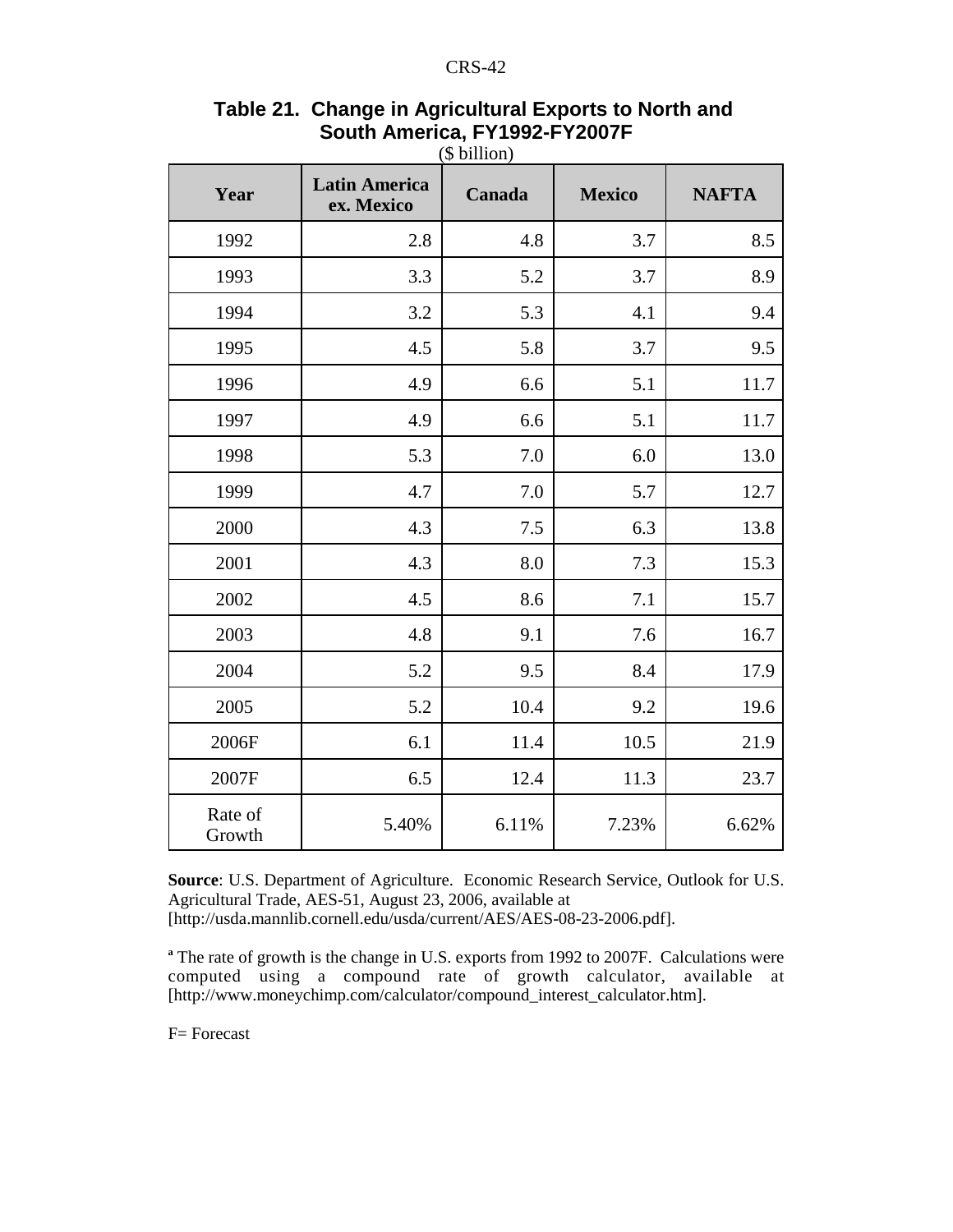## **Market Development Programs in Selected Countries**

- ! Most major agricultural exporting countries have programs to promote agricultural exports and develop markets. Programs include consumer promotions, market research, technical assistance, and trade servicing. $<sup>1</sup>$ </sup>
- ! 37% of the funds for U.S. market development programs are from the Federal Government; 63% are from commodity groups, trade associations, cooperatives, or private firms.
- ! EU countries operate market development/export promotion programs funded by mandatory producer levies (57% in 2002) and national budgets (43% in 2002).
- In Australia, the government provided 63% of export market development funds in 2002 and industry 37%.
- In New Zealand, 99.8% of export market development funds are provided by industry.



## **Figure 22. Expenditures for Market Development, Selected Countries, 2002**

<sup>&</sup>lt;sup>1</sup> Information on spending for foreign country market development programs is from *The Competition in 2002: U.S. and Competitor Expenditures on Export Promotion for Agricultural, Forestry, and Fishery Products*, USDA, Foreign Agricultural Service, August 2004, available at [http://www.fas.usda.gov/cmp/com-study/2002/2002.pdf]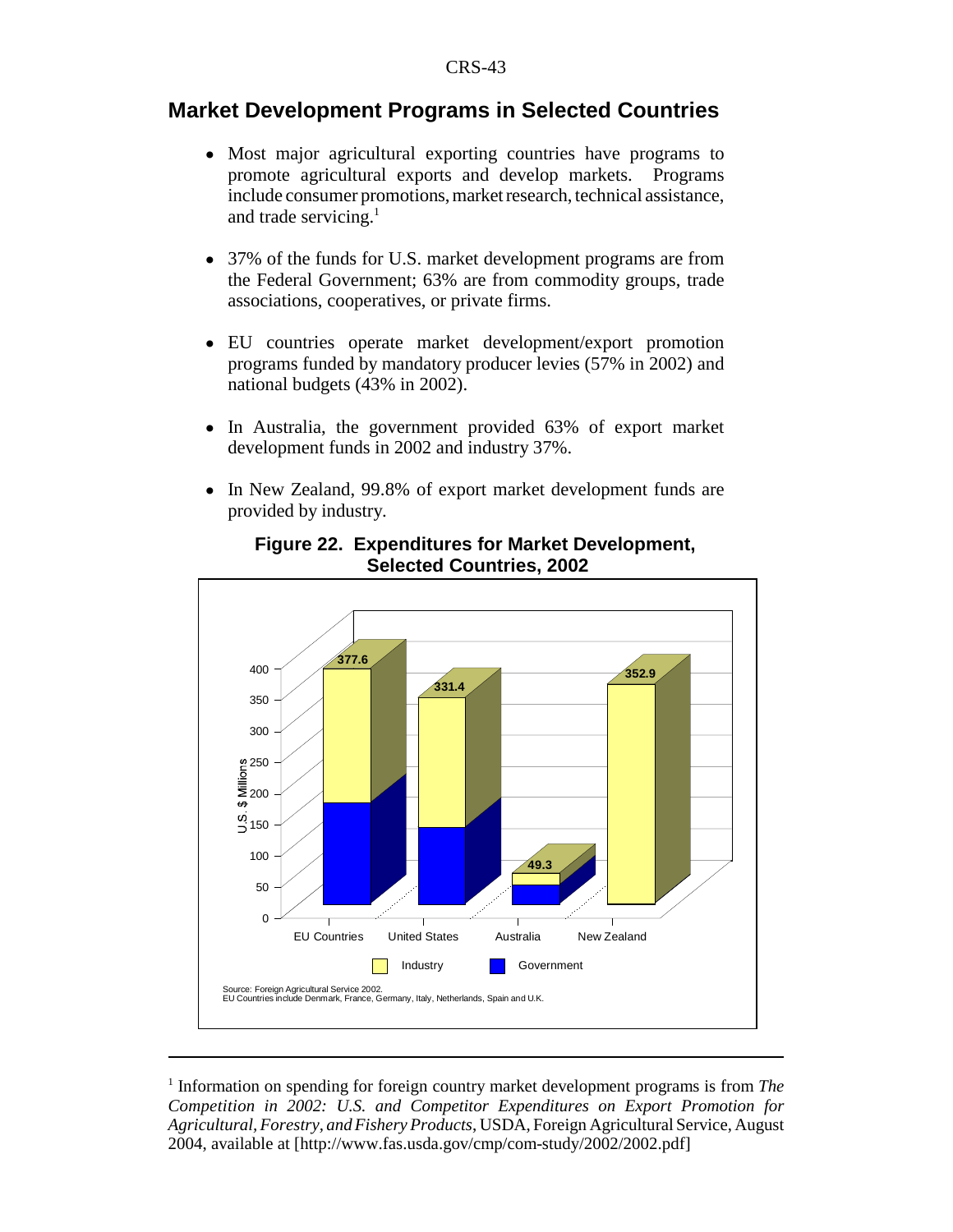| Country              | <b>Total</b> | Government | $\frac{0}{0}$ | <b>Industry</b> | $\frac{0}{0}$ |
|----------------------|--------------|------------|---------------|-----------------|---------------|
| <b>EU</b> Countries  | 377.6        | 162.1      | 42.9          | 215.5           | 57.0          |
| <b>United States</b> | 331.4        | 123.4      | 37.2          | 208.0           | 62.8          |
| Australia            | 49.3         | 31.1       | 63.1          | 18.2            | 36.9          |
| New Zealand          | 352.9        | 0.6        | 0.2           | 352.3           | 99.8          |

## **Table 22. Expenditures for Market Development, Selected Countries, 2002** (\$ millions)

**Source**: U.S. Department of Agriculture, Foreign Agricultural Service, The Competition in 2002: U.S. and Competitor Expenditures on Export Promotion for Agricultural, Forestry, and Fishery Products, August 2004, available at [http://www.fas.usda.gov/cmp/ com-study/2002/2002.pdf].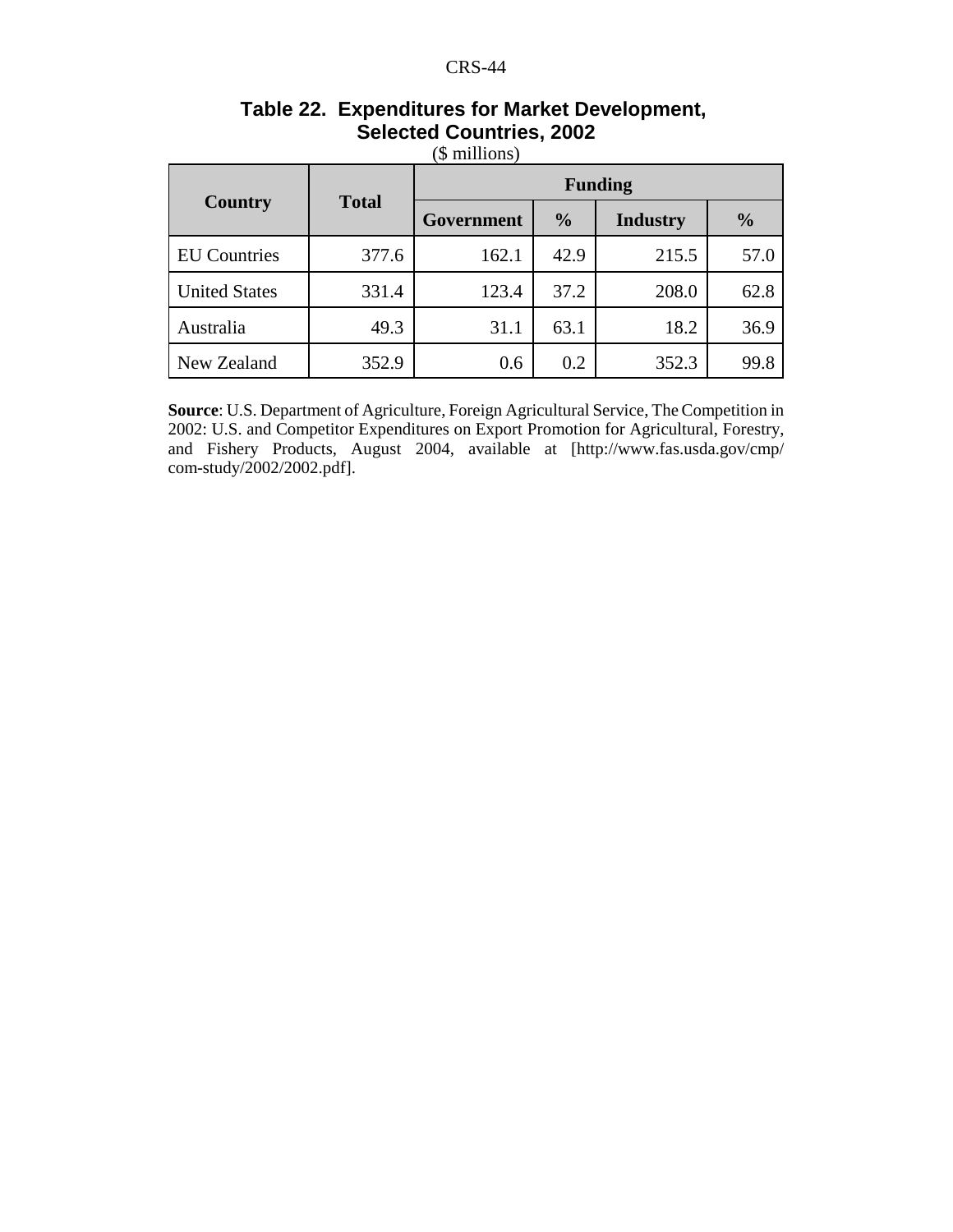# **Producer Support Estimates (PSEs) in Selected OECD Countries<sup>2</sup>**

- ! PSEs measure assistance to producers in terms of the value of monetary transfers generated by agricultural policy. Transfers are paid either by consumers or by taxpayers in the form of market price support, direct payments, or other support. They are a broader measure of support than direct government subsidies alone (which are discussed below). PSEs can be expressed in money terms in aggregate or per unit of production, or in percentage terms.
- PSEs are an indication of the extent to which government policy supports agricultural producers.
- ! PSE's vary considerably among OECD countries. Australia with 5% is among the lowest, while Korea at 63% and Japan at 56% are among the highest.
- ! The EU's PSE (32%) equals about one-third, and the United States' (16%) less than one-fifth, of the value of total agricultural production.



**Figure 23. Producer Support Estimates (PSEs) in Selected OECD Countries**

<sup>2</sup> *Agricultural policies in OECD Countries At a Glance*, Paris, OECD, 2006.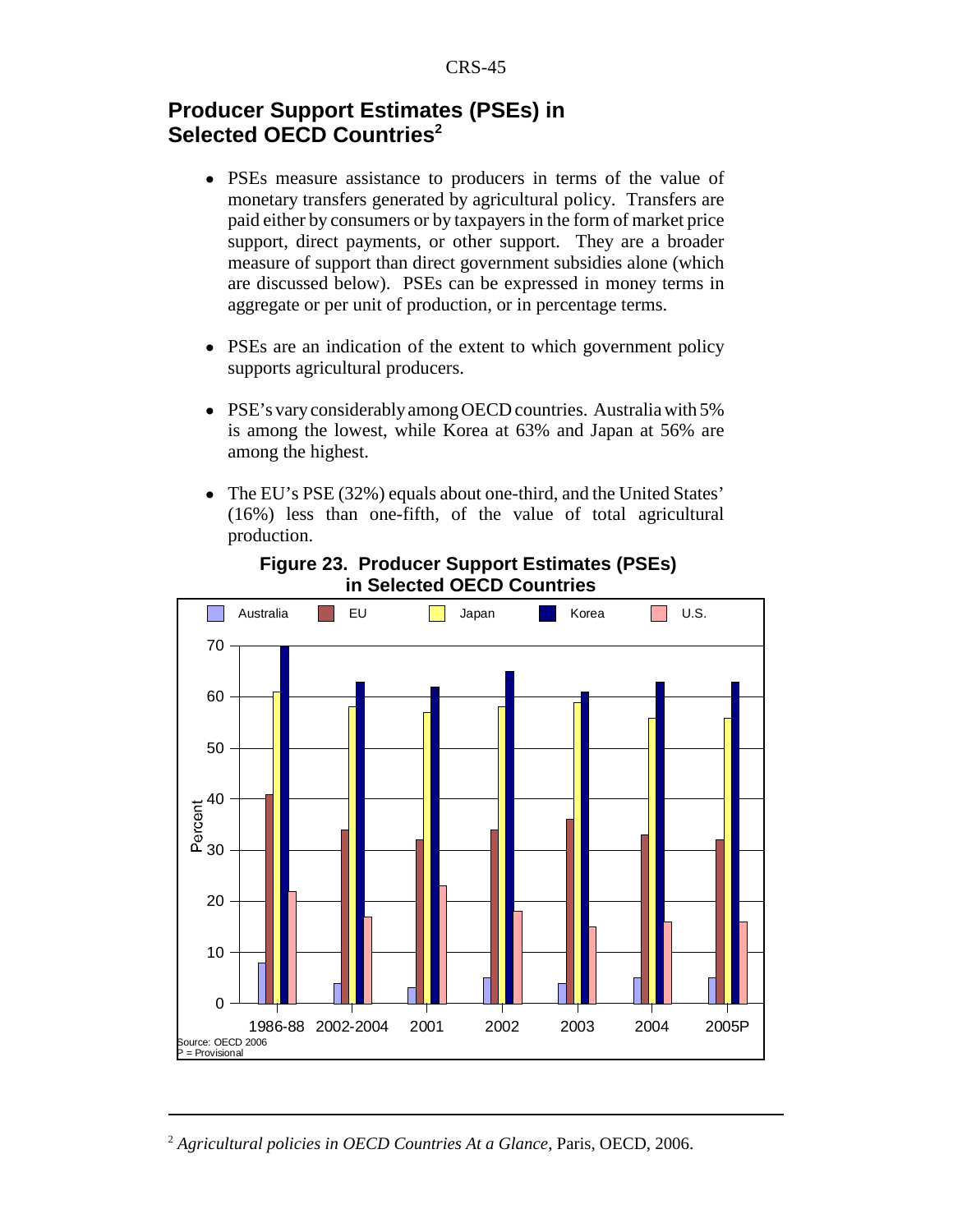| <b>Country</b> | 1986-88 | 2002-2004 | 2001 | 2002 | 2003 | 2004 | 2005 P |
|----------------|---------|-----------|------|------|------|------|--------|
| Australia      | 8       | 4         | 3    | 5    | 4    | 5    |        |
| EU             | 41      | 34        | 32   | 34   | 36   | 33   | 32     |
| Japan          | 61      | 58        | 57   | 58   | 59   | 56   | 56     |
| Korea          | 70      | 63        | 62   | 65   | 61   | 63   | 63     |
| U.S.           | 22      | 17        | 23   | 18   | 15   | 16   | 16     |

#### **Table 23. Producer Support Estimates (PSEs) in Selected OECD Countries**  $(nq)$

**Source**: Organization for Economic Co-operation and Development (OECD), Agricultural policies in OECD Countries At a Glance, 2006 edition, [http://www.oecd.org/document/4/  $0,2340,$ en\_2649\_201185\_36967364\_1\_1\_1\_1,00.html].

 $P = Provisional$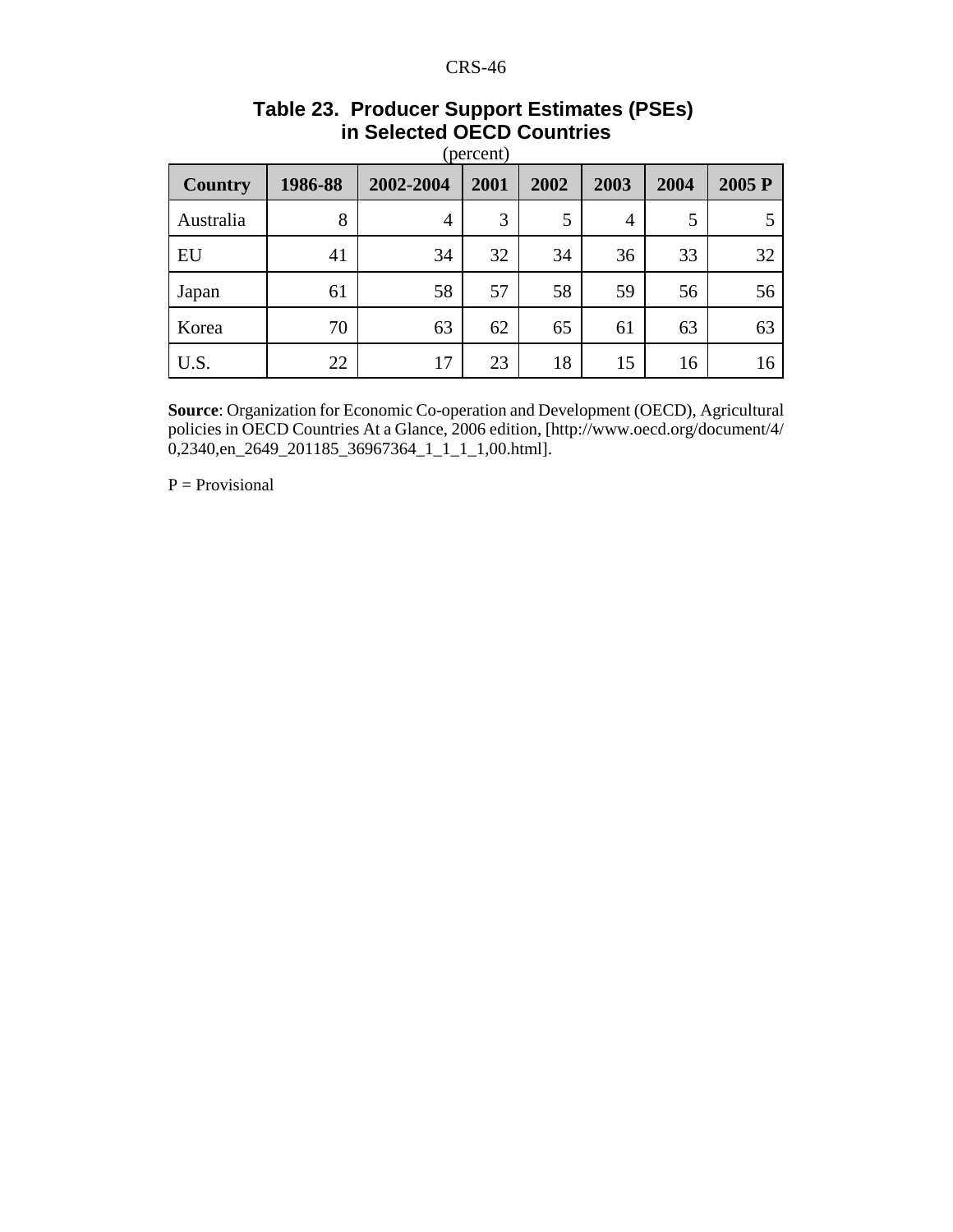# **Producer Support Estimates (PSEs) in the United States and the European Union3**

- The PSE for all agricultural products in the EU declined from 41% in 1986-88, and was 32% in 2005.
- The PSE for all agricultural products in the United States declined from 22% in 1986-88 to 16% in 2005.
- Products most heavily supported in the EU are beef and veal, sugar, poultry, milk, wheat, and rice.
- Products most heavily supported in the United States are milk, sugar, wheat, and rice.



## **Figure 24. Producer Support Estimates (PSEs) in Selected Commodities in the United States**

<sup>3</sup> PSEs for individual commodities are from *Agricultural Policies in OECD Countries: Monitoring and Evaluation*, Paris, OECD, 2005.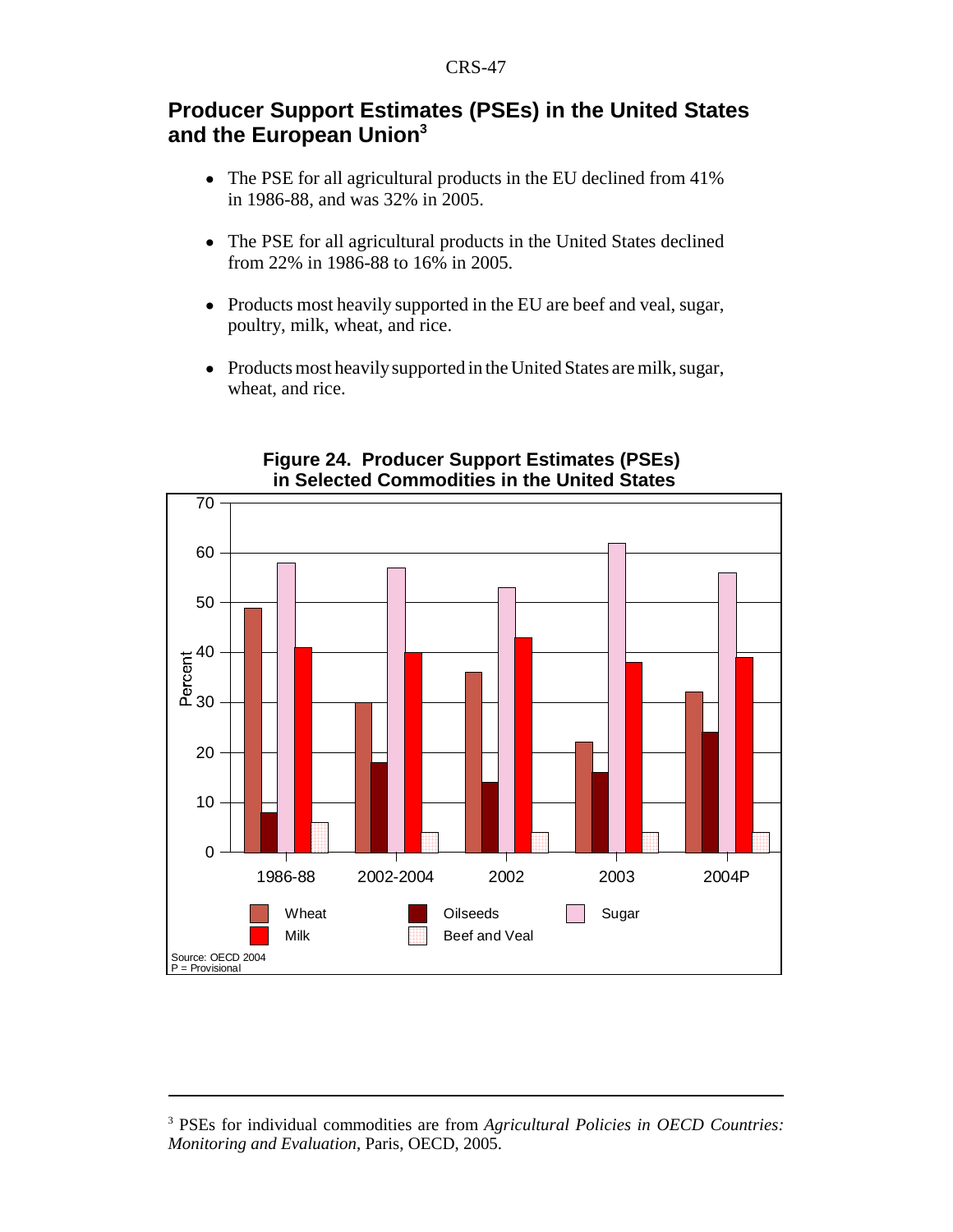| <b>Products</b>     | 1986-88<br>(Average) | 2002-2004      | 2002           | 2003           | 2004P          |
|---------------------|----------------------|----------------|----------------|----------------|----------------|
| Wheat               | 49                   | 30             | 36             | 22             | 32             |
| Corn                | 38                   | 20             | 20             | 13             | 27             |
| Rice                | 52                   | 33             | 50             | 31             | 18             |
| Oilseeds            | 8                    | 18             | 14             | 16             | 24             |
| Sugar               | 58                   | 57             | 53             | 62             | 56             |
| Milk                | 41                   | 40             | 43             | 38             | 39             |
| Beef and Veal       | 6                    | $\overline{4}$ | $\overline{4}$ | $\overline{4}$ | $\overline{4}$ |
| Pork                | $\overline{4}$       | 4              | $\overline{A}$ | 4              | $\overline{A}$ |
| Poultry             | 13                   | $\overline{4}$ | $\overline{4}$ | 4              | $\overline{4}$ |
| <b>All Products</b> | 22                   | 17             | 18             | 15             | 18             |

#### **Table 24. Producer Support Estimates (PSE) in the United States by Commodity**  $(norcont)$

**Source**: Organization for Economic Cooperation and Development (OECD), Agricultural Policies in OECD Countries: Monitoring and Evaluation, 2005 edition, [http://www.oecd.org/document/9/0,2340,en\_2649\_201185\_35015433\_1\_1\_1\_1,00.html].

 $P = Provisional$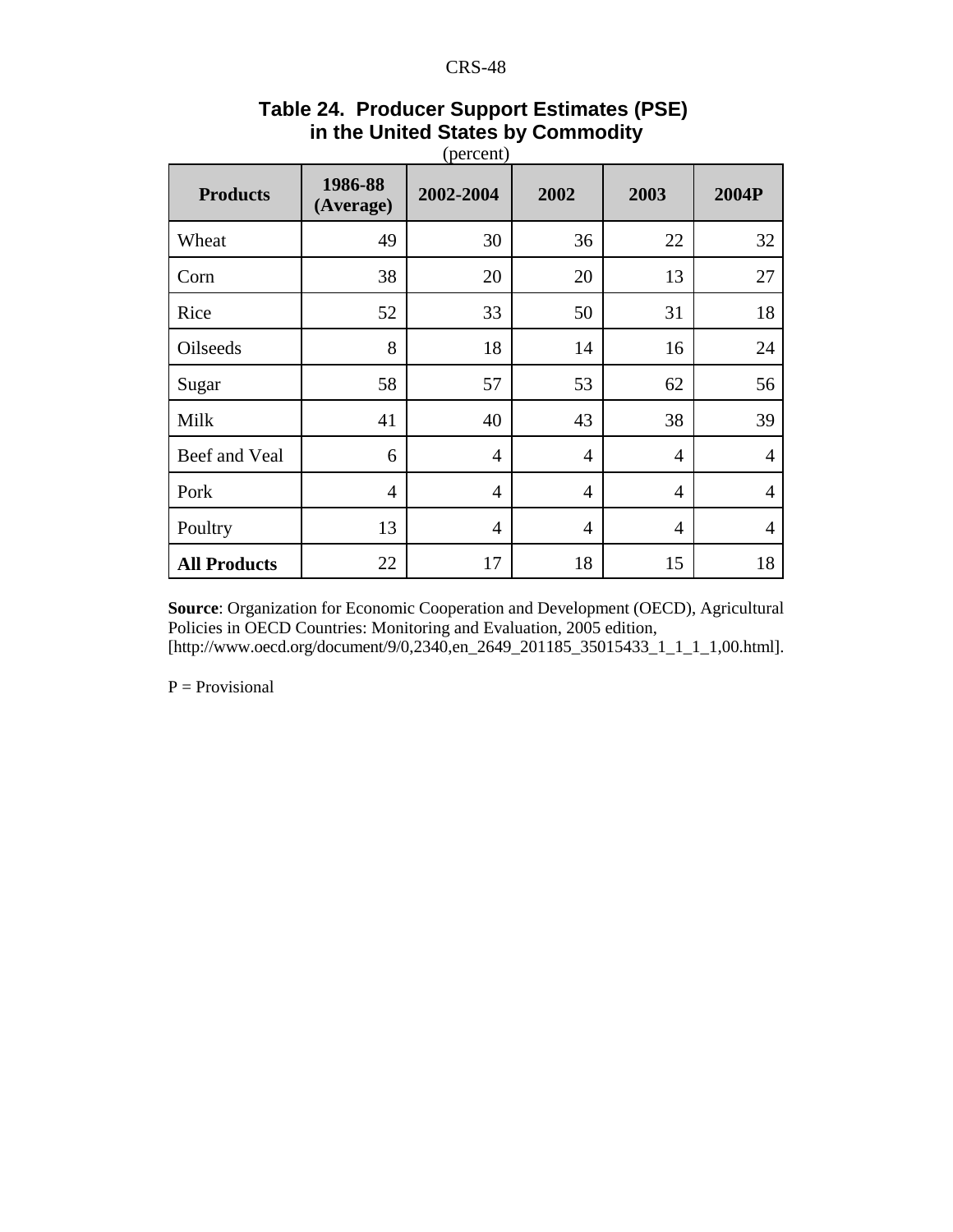

**Figure 25. Producer Support Estimates (PSEs) in Selected Commodities in the European Union**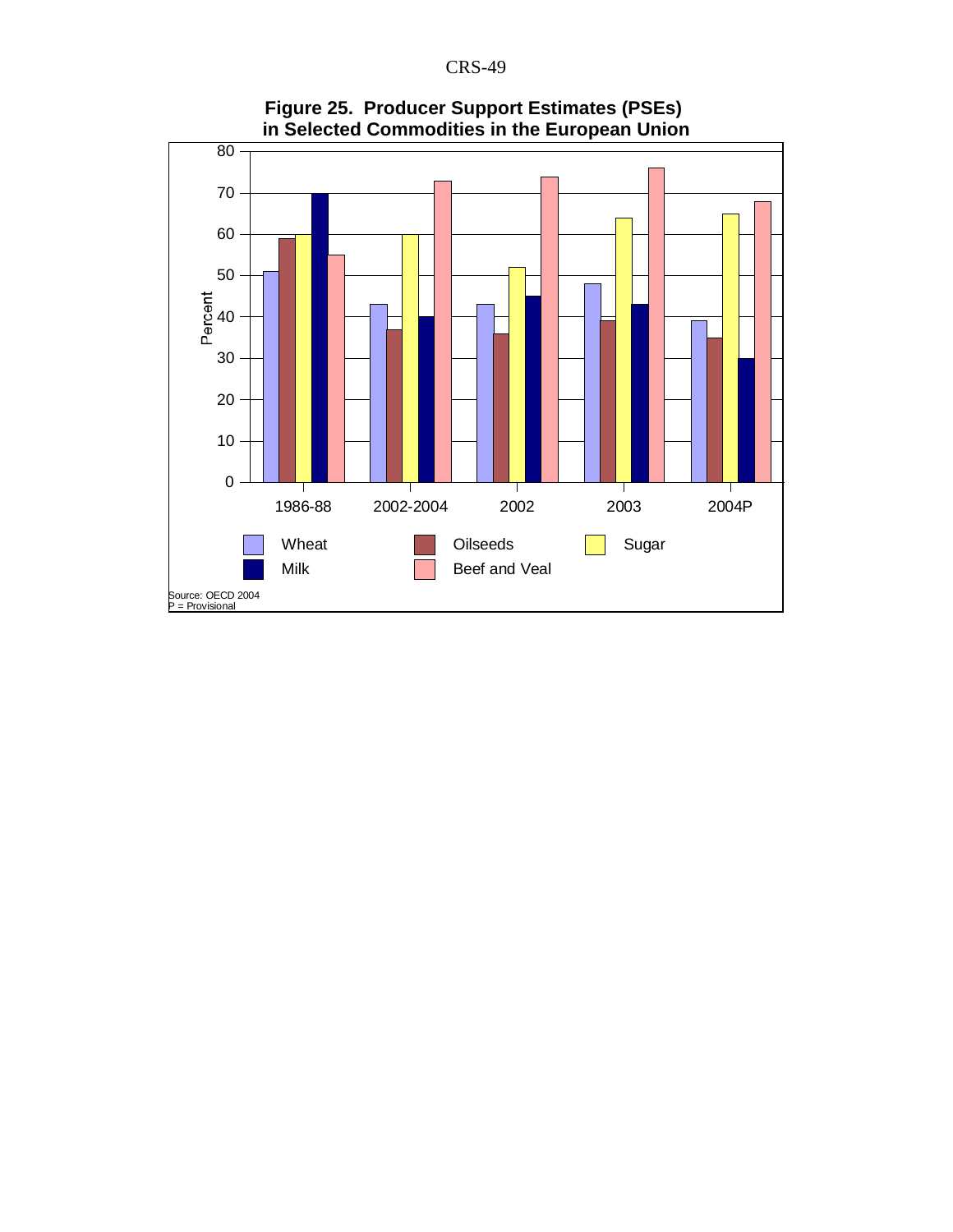| <b>Products</b>     | 1986-88<br>(Average) | 2002-2004 | 2002 | 2003 | 2004P |
|---------------------|----------------------|-----------|------|------|-------|
| Wheat               | 51                   | 43        | 43   | 48   | 39    |
| Corn                | 53                   | 39        | 30   | 44   | 43    |
| Rice                | 60                   | 35        | 34   | 32   | 39    |
| Oilseeds            | 59                   | 37        | 36   | 39   | 35    |
| Sugar               | 60                   | 60        | 52   | 64   | 65    |
| Milk                | 70                   | 40        | 45   | 43   | 30    |
| Beef and Veal       | 55                   | 73        | 74   | 76   | 68    |
| Pork                | 16                   | 24        | 21   | 26   | 24    |
| Poultry             | 24                   | 40        | 38   | 35   | 46    |
| <b>All Products</b> | 41                   | 34        | 34   | 36   | 33    |

# **Table 25. Producer Support Estimates (PSEs) in the European Union**

**Source**: Organization for Economic Cooperation and Development (OECD), Agricultural Policies in OECD Countries: Monitoring and Evaluation, 2005 edition, [http://www.oecd.org/document/9/0,2340,en\_2649\_201185\_35015433\_1\_1\_1\_1,00.html].

 $P = Provisional$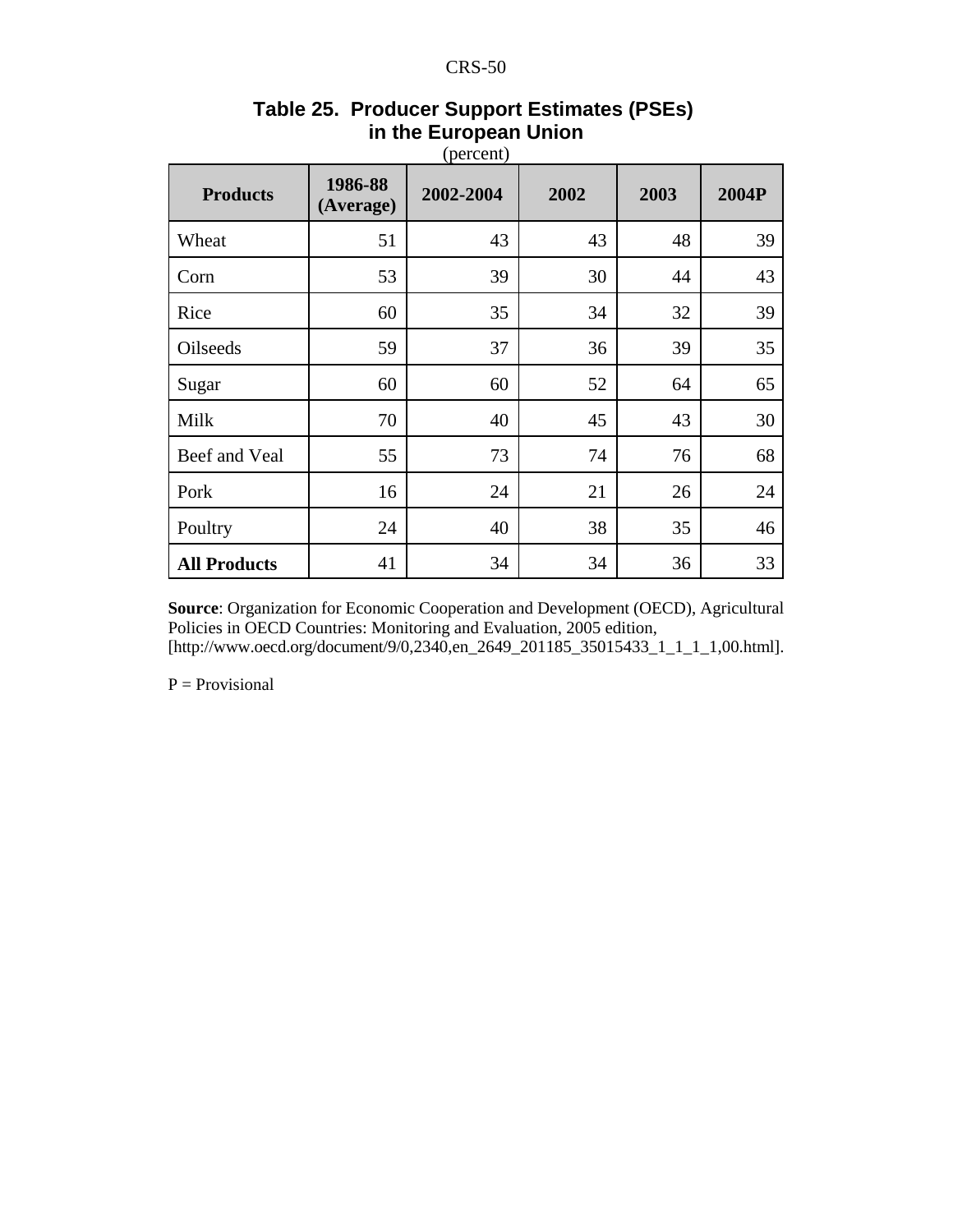## **Domestic Support and Export Subsidies in the United States and the European Union**

- The governments of both the United States and the European Union provide income support to farmers and subsidize agricultural exports. EU direct subsidies in 1998 were more than four times larger than direct U.S. subsidies; in 1999 EU subsidies were a little over twice as large.
- ! In the United States, domestic support and export subsidies are concentrated on wheat, rice, feed grains, and cotton.
- U.S. support increased by 80% in 1999 because of a large emergency assistance program for farmers and because low prices triggered increased outlays for marketing assistance and loan deficiency payments.
- The European Union provides domestic support and export subsidies to a broader range of products including grains, sugar, oils and fats, dairy products, meat, poultry and eggs, and fruits and vegetables.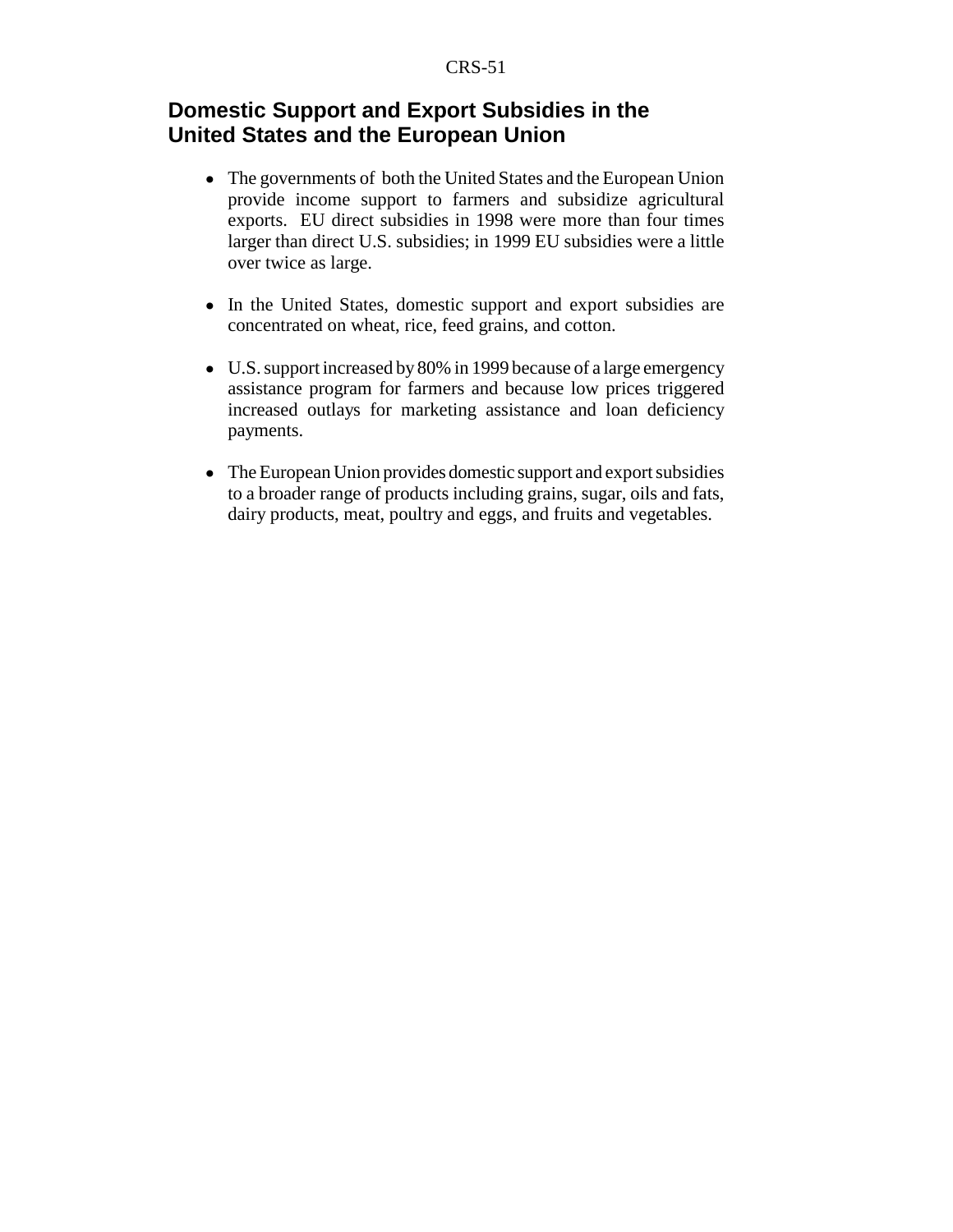| <b>European Union</b>                | 2004   | 2005   | <b>2006E</b> |
|--------------------------------------|--------|--------|--------------|
| <b>Export Subsidies</b> <sup>a</sup> | 3.629  | 4.356  | 3.962        |
| Domestic Support <sup>b</sup>        | 40.891 | 44.056 | 26.486       |
| Total                                | 44.520 | 48.412 | 30.448       |

#### **Table 26. U.S. and EU Government Spending on Agricultural Support, 2003-2006E**  $(6 \text{ billion})$

| <b>United States</b>          | 2004  | 2005     | <b>2006E</b> |
|-------------------------------|-------|----------|--------------|
| Export Subsidies <sup>c</sup> | 0.610 | $-1.441$ | 0.265        |
| Domestic Support <sup>d</sup> | 8.616 | 19.777   | 18.982       |
| Total                         | 9.226 | 18.336   | 19.247       |

**Source**: U.S. Department Of Agriculture, Economic Research Service Table 35 — CCC Net Outlays by Commodity and Function available at [http://www.ers.usda.gov/ Publications/AgOutlook/AOTables/] and Commission of the European Union, Agriculture in the European Union, Statistical and economic information 2005 available at [http:// ec.europa.eu/agriculture/agrista/2005/table\_en/index.htm].

#### $E =$  Estimate

- **a** EU export subsidies include export refunds, but exclude food aid.
- **b** EU domestic support includes expenditures for intervention purchasing and other price support measures, production and processing subsidies, set-aside and income support, monetary compensatory amounts, and stock depreciation. Estimates 2006 spending excludes spending for rural development and environment.
- **c** U.S. export subsidies include net outlays of the Community Credit Corporation for the Export Enhancement Program, Dairy Export Incentive Program, Export Credit Guarantee Programs, Market Access Program, Technical Assistance to Emerging Markets, Foreign Market Development Cooperative Program, and Quality Samples Program. Foreign food aid is excluded. Minus (-) indicates a net receipt (excess of repayments or other receipts over gross outlays of funds).
- **d** U.S. domestic support includes net CCC outlays, including interest payments and operating expenses, minus CCC export outlays. Net costs of crop insurance are included. Conservation Reserve Program and other conservation spending is excluded.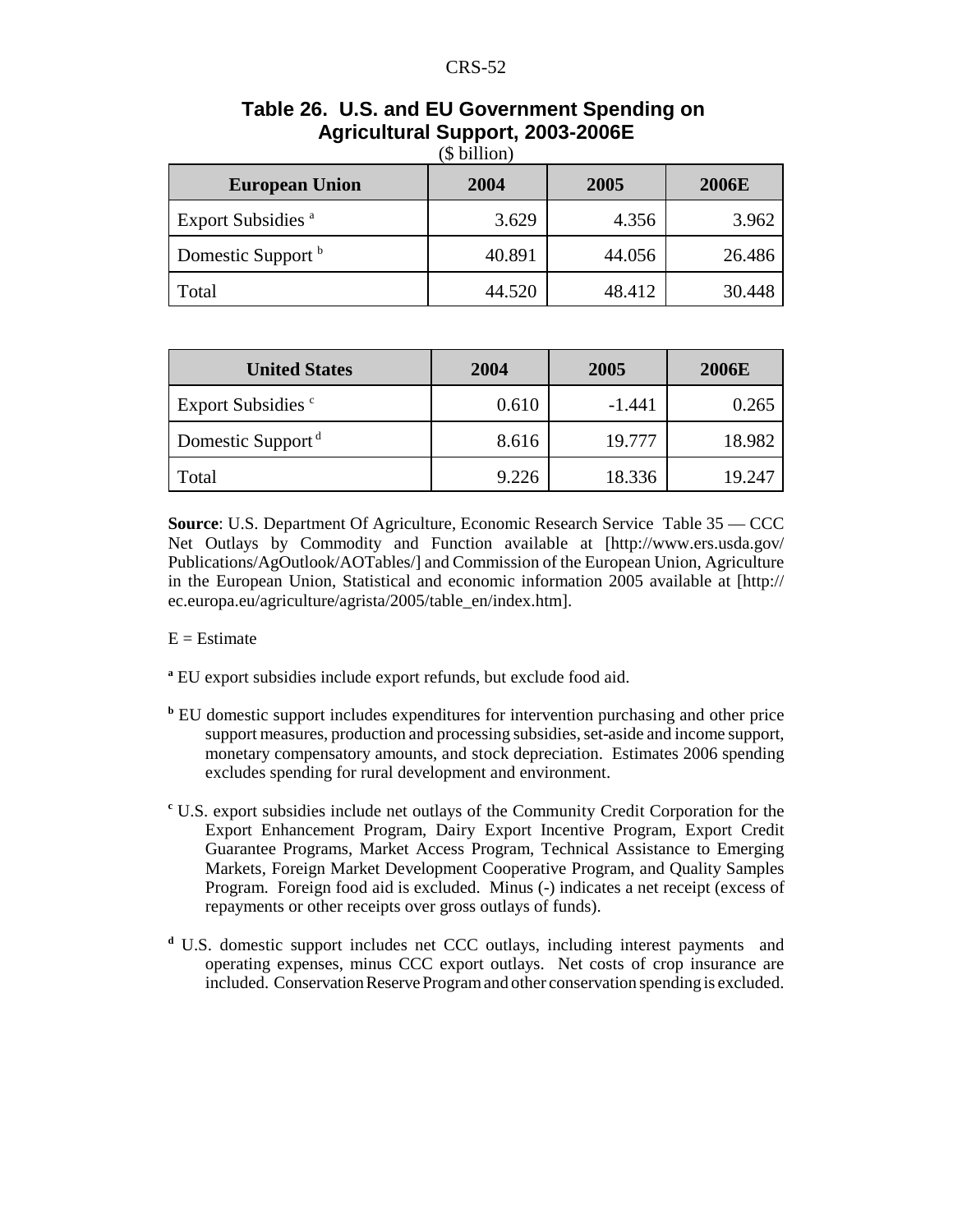| Table 27. Agricultural and Trade Policies in the United States |  |
|----------------------------------------------------------------|--|
| and the European Union                                         |  |

| <b>United States</b>                                                                                                                                                                                                                                                                                                                                                                                                                                                                                                                                                                                                                                                                                                                                                                                                                                                                                                                                                                                       | <b>European Union</b>                                                                                                                                                                                                                                                                                                                                                                                                                                                                                                                                                                                                                                                                                                                                                                                                                                                                                                                                                                                          |
|------------------------------------------------------------------------------------------------------------------------------------------------------------------------------------------------------------------------------------------------------------------------------------------------------------------------------------------------------------------------------------------------------------------------------------------------------------------------------------------------------------------------------------------------------------------------------------------------------------------------------------------------------------------------------------------------------------------------------------------------------------------------------------------------------------------------------------------------------------------------------------------------------------------------------------------------------------------------------------------------------------|----------------------------------------------------------------------------------------------------------------------------------------------------------------------------------------------------------------------------------------------------------------------------------------------------------------------------------------------------------------------------------------------------------------------------------------------------------------------------------------------------------------------------------------------------------------------------------------------------------------------------------------------------------------------------------------------------------------------------------------------------------------------------------------------------------------------------------------------------------------------------------------------------------------------------------------------------------------------------------------------------------------|
| <b>Domestic Support</b>                                                                                                                                                                                                                                                                                                                                                                                                                                                                                                                                                                                                                                                                                                                                                                                                                                                                                                                                                                                    |                                                                                                                                                                                                                                                                                                                                                                                                                                                                                                                                                                                                                                                                                                                                                                                                                                                                                                                                                                                                                |
| Producers of wheat, feed grains, upland<br>cotton, rice, and oilseeds are eligible for<br>direct payments entitling them to fixed<br>annual payments until 2007. Payments are<br>based on established acreage and yields. A<br>few planting restrictions apply and<br>conservation rules must be observed.<br>Holders of contracts qualify for<br>nonrecourse marketing assistance loans and<br>loan deficiency payments. Producers of<br>soybeans and other oilseeds also are<br>eligible for contract payments and<br>nonrecourse marketing assistance loans and<br>loan deficiency payments.<br>Substantial emergency assistance was<br>provided to U.S. farmers in 1998, 1999,<br>2000, and 2001 to counter the effects of<br>declining commodity prices and natural<br>disasters.<br>Prices of milk and dairy products are<br>supported by an administered minimum<br>price for milk, CCC purchase of dairy<br>products, tariffs, and import quotas. Other<br>livestock products are not supported by | Historically, agricultural support has been<br>based primarily on market price support<br>provided through institutional prices. For<br>many commodities, these policies have<br>been operated together with measures to<br>limit the volume of production to which<br>the price support applies. From<br>1993/1994 on, as part of the May 1992<br>reform of the Common Agricultural<br>Policy (CAP), there has been some<br>substitution for market price support by<br>direct payments.<br>For supported crops, direct payments were<br>based on historical areas and yields and<br>operated in conjunction with a land set-<br>aside requirement. Oilseeds support is<br>based on area payments.<br>For livestock products, direct payments<br>were based on fixed reference numbers<br>and for beef they are subject to limitations<br>on stocking density. Further price<br>reductions, part of Agenda 2000 reforms<br>further reduced grain and meat prices and<br>will be only partially compensated by |
| administered prices.                                                                                                                                                                                                                                                                                                                                                                                                                                                                                                                                                                                                                                                                                                                                                                                                                                                                                                                                                                                       | increases in direct payments.                                                                                                                                                                                                                                                                                                                                                                                                                                                                                                                                                                                                                                                                                                                                                                                                                                                                                                                                                                                  |
| The price of sugar is supported above an<br>administered minimum price by controlling<br>supply through a tariff import quota.                                                                                                                                                                                                                                                                                                                                                                                                                                                                                                                                                                                                                                                                                                                                                                                                                                                                             | Beginning in 2005, EU farmers receive a<br>decoupled Single Farm Payment (SFP)<br>which generally groups the previous<br>direct payments into one and is decoupled                                                                                                                                                                                                                                                                                                                                                                                                                                                                                                                                                                                                                                                                                                                                                                                                                                             |
| A counter-cyclical income support program<br>for grain, cotton, and oilseed producers<br>was included in the 2002 farm bill. Dairy<br>farmers also receive a form of counter-<br>cyclical support through Milk Income Loss<br>Contract payments under the 2002 farm<br>bill.                                                                                                                                                                                                                                                                                                                                                                                                                                                                                                                                                                                                                                                                                                                               | from production. Eligibility for the SFP is<br>conditioned on farmers' observing<br>enumerated environmental and "good<br>farming" practices.                                                                                                                                                                                                                                                                                                                                                                                                                                                                                                                                                                                                                                                                                                                                                                                                                                                                  |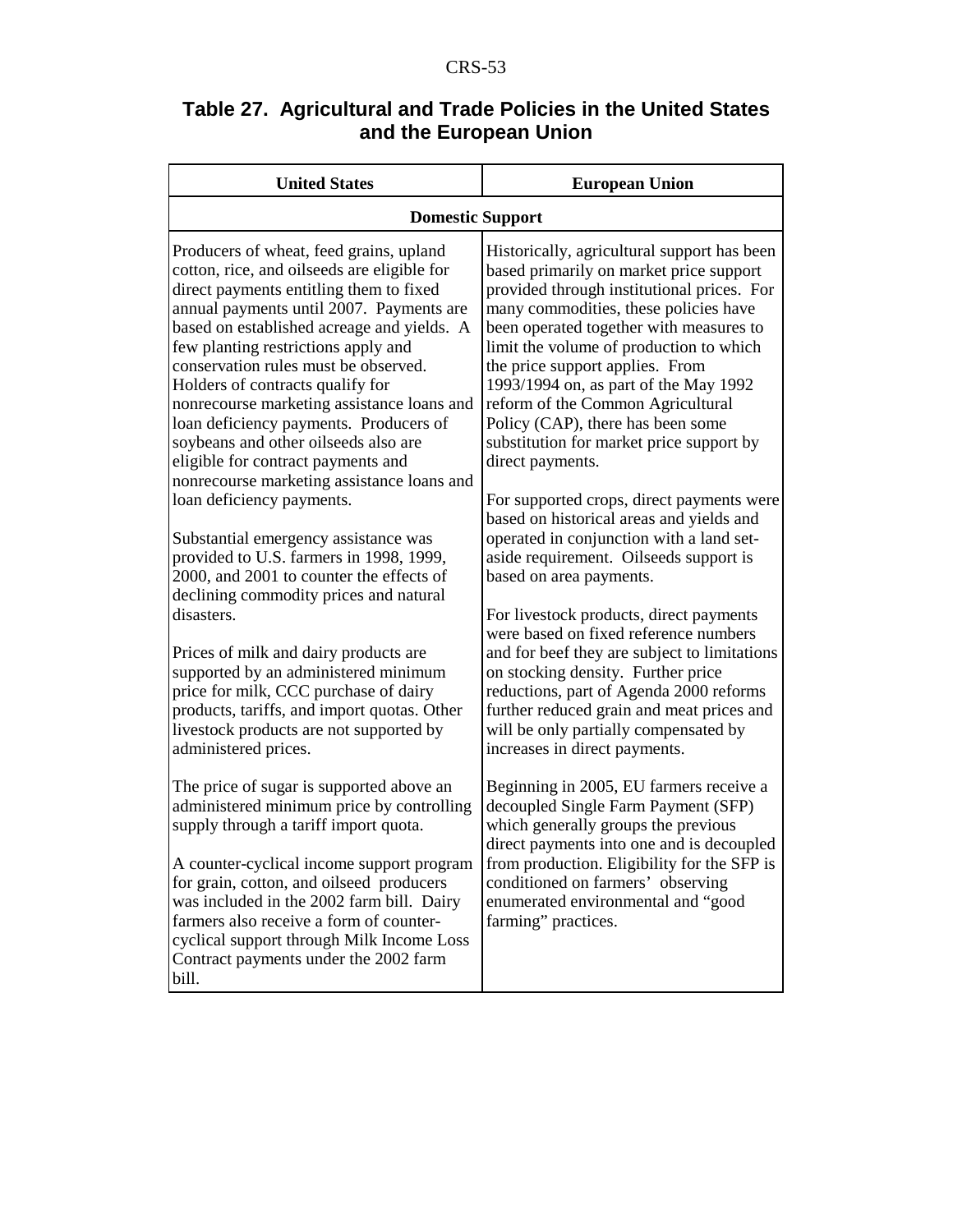| n.<br>יי<br>`. . |
|------------------|
|------------------|

| <b>United States</b>                                                                                                                                                                                                                                                                                                                                                                                                                                                                                                                                                                           | <b>European Union</b>                                                                                                                                                                                                                                                                                                                                                                                                                                                                                                                                                                                     |  |
|------------------------------------------------------------------------------------------------------------------------------------------------------------------------------------------------------------------------------------------------------------------------------------------------------------------------------------------------------------------------------------------------------------------------------------------------------------------------------------------------------------------------------------------------------------------------------------------------|-----------------------------------------------------------------------------------------------------------------------------------------------------------------------------------------------------------------------------------------------------------------------------------------------------------------------------------------------------------------------------------------------------------------------------------------------------------------------------------------------------------------------------------------------------------------------------------------------------------|--|
| <b>Trade Measures</b>                                                                                                                                                                                                                                                                                                                                                                                                                                                                                                                                                                          |                                                                                                                                                                                                                                                                                                                                                                                                                                                                                                                                                                                                           |  |
| Import quotas for dairy and sugar are<br>subject to conversion to tariff quotas under<br>the 1994 Uruguay Round (UR) Agreement<br>on Agriculture.<br>Export subsidies provided under the Export<br>Enhancement Program (EEP) and other<br>commodity specific subsidies are subject to<br>reduction under the UR Agreement.<br>Export market development programs, the<br>Market Access Program (MAP,) and the<br>Foreign Market Development Program<br>(FMDP) assist producer groups,<br>associations, and firms with promotional<br>and other activities.                                     | Trade restrictions in the form of variable<br>import levies which kept imported<br>agricultural products at prices that are as<br>high as EU internal prices were converted<br>to tariff quotas as the EU implemented the<br>1994 Uruguay Round Agreement on<br>Agriculture.<br>Export subsidies (called restitutions or<br>refunds) are provided to traders to cover<br>the difference between internal EU<br>commodity prices and world market<br>prices. Export restitutions are subject to<br>reduction commitments negotiated in the<br>Uruguay Round Agreement on<br>Agriculture.                   |  |
| A federally chartered public corporation,<br>the Commodity Credit Corporation (CCC),<br>makes credit guarantees available to private<br>financial institutions who finance the<br>purchase U.S. agricultural exports.<br>The United States has negotiated free trade<br>agreements (FTAs) with Canada and<br>Mexico which cover substantially all<br>agricultural trade among FTA signatories.<br>The United States has negotiated FTAS<br>with Chile and Central American countries<br>and is involved in negotiating other<br>bilateral FTAs with Thailand and South<br>Korea, among others. | EU countries (but not the EU itself)<br>operate market development and export<br>promotion programs funded by<br>Government outlays and mandatory<br>producer levies. France, Netherlands, and<br>Germany have the largest programs<br>devoted to promoting mainly exports of<br>high-value products.<br>France, for example, assists with export<br>financing through the Company<br>for International Trade Insurance<br>(COFACE), which is majority held<br>independently. COFACE commercial risk<br>coverage is usually less than three years,<br>but longer terms are available in certain<br>cases. |  |
|                                                                                                                                                                                                                                                                                                                                                                                                                                                                                                                                                                                                | Several preferential trade arrangements<br>have been concluded with former<br>European colonies in Africa, the<br>Caribbean, and the Pacific.                                                                                                                                                                                                                                                                                                                                                                                                                                                             |  |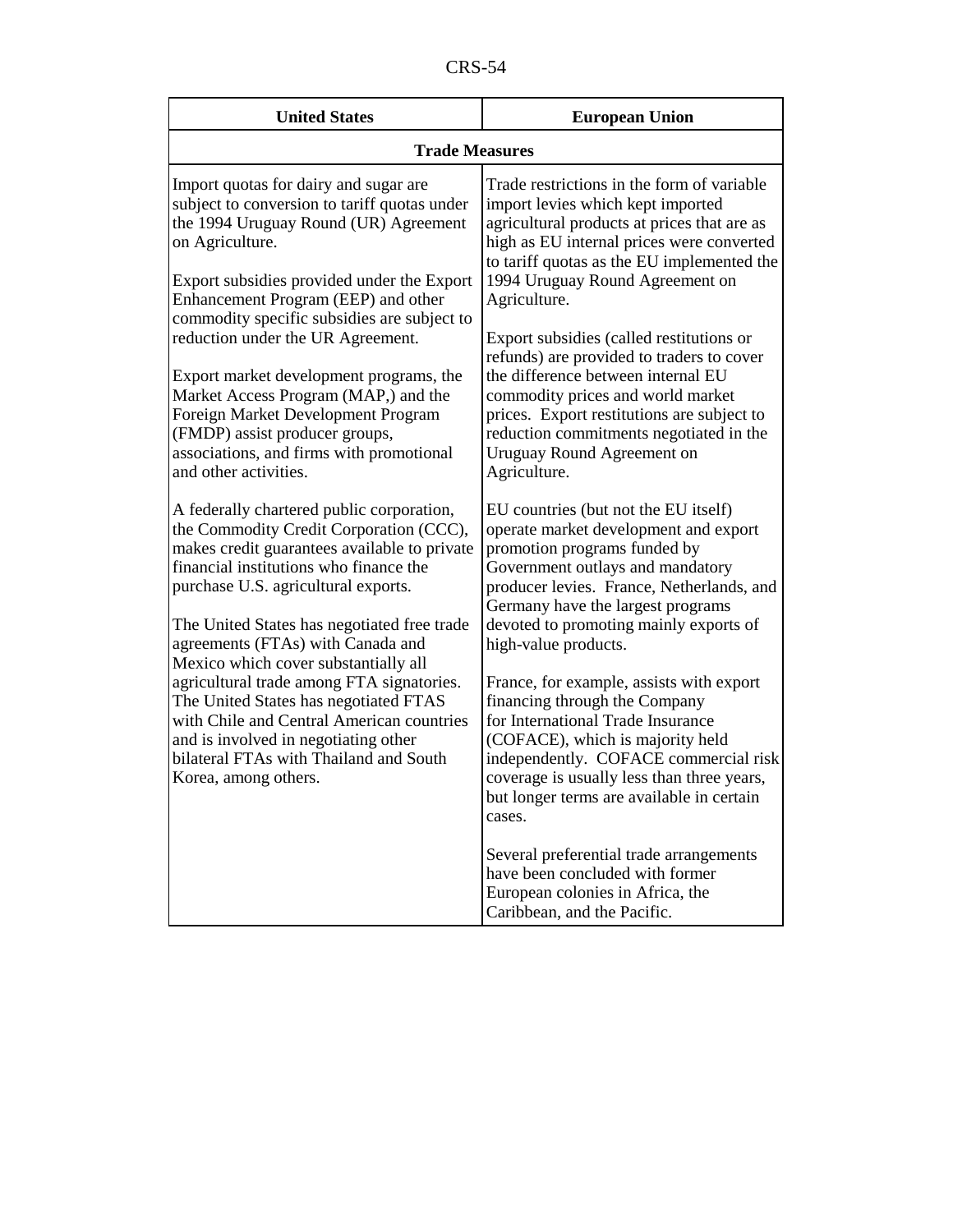| פr v<br>CK |  |
|------------|--|
|------------|--|

| <b>United States</b>                                                                                                                                                                                                                                                                                                                                                                                                                                                                                                                                                                                                                                                                                                                                                                                                                                                                                                                                                                                                                                                                                                                                                                                                                                                                                                                                                                                                             | <b>European Union</b>                                                                                                                                                                                                                                                                                                                                                                                                                                                                                                                                                         |  |
|----------------------------------------------------------------------------------------------------------------------------------------------------------------------------------------------------------------------------------------------------------------------------------------------------------------------------------------------------------------------------------------------------------------------------------------------------------------------------------------------------------------------------------------------------------------------------------------------------------------------------------------------------------------------------------------------------------------------------------------------------------------------------------------------------------------------------------------------------------------------------------------------------------------------------------------------------------------------------------------------------------------------------------------------------------------------------------------------------------------------------------------------------------------------------------------------------------------------------------------------------------------------------------------------------------------------------------------------------------------------------------------------------------------------------------|-------------------------------------------------------------------------------------------------------------------------------------------------------------------------------------------------------------------------------------------------------------------------------------------------------------------------------------------------------------------------------------------------------------------------------------------------------------------------------------------------------------------------------------------------------------------------------|--|
| <b>Food Aid</b>                                                                                                                                                                                                                                                                                                                                                                                                                                                                                                                                                                                                                                                                                                                                                                                                                                                                                                                                                                                                                                                                                                                                                                                                                                                                                                                                                                                                                  |                                                                                                                                                                                                                                                                                                                                                                                                                                                                                                                                                                               |  |
| The United States is the world's leading<br>supplier of food aid. It provides more than<br>half of the global total.<br>The United States provides food aid mainly<br>through P.L. 480 also known as the Food<br>for Peace program. Wheat and wheat flour<br>are the main commodities provided as food<br>aid, but rice and vegetable oils are also<br>important in P.L. 480 programs. Higher-<br>value products are made available in special<br>feeding programs. Responsibility for<br>implementing food aid programs is shared<br>by USDA and the U.S. Agency for<br>International Development (AID).<br>P.L. 480 food aid is provided on<br>concessional terms (Title I) and as<br>donations (Titles II and III). Title I food aid<br>is intended to help develop overseas<br>markets; Titles II and III are for<br>humanitarian or developmental purposes.<br>Two other food aid programs are conducted<br>under Section 416(b) of the Agricultural<br>Act of 1949 and the Food for Progress Act<br>of 1985. The former provides surplus CCC<br>inventories as donations; the latter provides<br>concessional credit terms or commodity<br>donations to support emerging democracies<br>or countries making free market economic<br>reforms. A recently enacted food aid<br>program, the McGovern-Dole School Food<br>for Education program, finances school<br>feeding and child nutrition projects in poor<br>countries. | The EU provides about 1/3 of world food<br>aid.<br>EU food aid consists of two parts, EU aid<br>and individual country bilateral programs.<br>EU aid is distributed mainly through the<br>United Nations' World Food Program;<br>bilateral aid is distributed directly to<br>receiving countries. Bilateral food aid<br>constitutes about 70% of the total of EU<br>food aid. All EU food aid is provided as<br>donations.<br>Wheat is the predominant commodity in<br>EU food aid; lesser amounts of skim milk<br>powder, vegetable oils, sugar, and pulses<br>are provided. |  |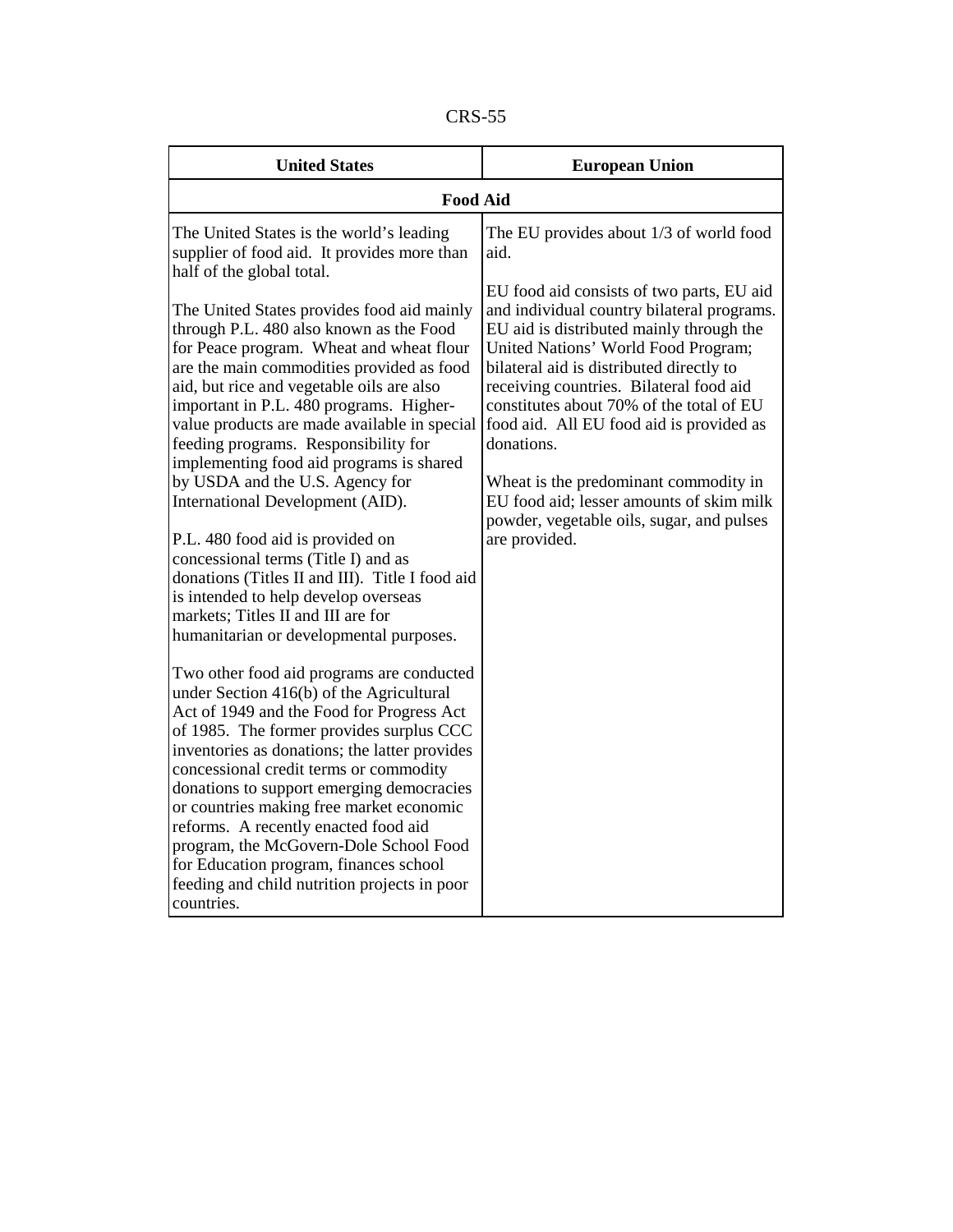## **Table 28. Agricultural and Trade Policies in Canada and Australia**

| Canada                                                                                                                                                                                                                                                                                    | <b>Australia</b>                                                                                                                                                                                                                                                                                                                                                     |  |
|-------------------------------------------------------------------------------------------------------------------------------------------------------------------------------------------------------------------------------------------------------------------------------------------|----------------------------------------------------------------------------------------------------------------------------------------------------------------------------------------------------------------------------------------------------------------------------------------------------------------------------------------------------------------------|--|
| <b>Domestic Support</b>                                                                                                                                                                                                                                                                   |                                                                                                                                                                                                                                                                                                                                                                      |  |
| Agricultural policy involves a broad<br>range of measures implemented<br>by both the Federal and Provincial<br>Governments.<br>Wheat and other grain prices are<br>supported by the Canadian Wheat Board<br>(CWB) which has an exclusive right to<br>purchase wheat produced in Manitoba, | Both Commonwealth and State programs<br>provide funds for farm restructuring, rural<br>development and research, and income-tax<br>concessions. Under the Rural Adjustment<br>Scheme, the Commonwealth offers<br>interest rate subsidies on commercial loans<br>for productivity improvements, short-term<br>downturns, or reestablishment after<br>leaving farming. |  |
| Saskatchewan, Alberta, and the Peace<br>River Valley of British Columbia, and to<br>export it or sell it domestically.                                                                                                                                                                    | Excise taxes on diesel fuel used in off-<br>road vehicles and machinery are refunded<br>under the Diesel Fuel Rebate Scheme                                                                                                                                                                                                                                          |  |
| Farmers can participate in the Canadian<br>Agricultural income Stabilization<br>Program which protects farmer against<br>risks associated with weather and low<br>prices.                                                                                                                 | The Commonwealth guarantees Australian<br>Wheat Board loans used to finance<br>advance payments to wheat producers.                                                                                                                                                                                                                                                  |  |
| Supply management systems exist for<br>several commodities, including milk,<br>poultry, and eggs. Marketing boards set<br>producer prices and production quotas<br>for some commodities.                                                                                                  | A large number of statutory marketing<br>boards exist at the Commonwealth and<br>State levels. The purposes of these boards<br>are to increase producer returns, stabilize<br>prices, and assist with marketing.                                                                                                                                                     |  |
| Provincial governments operate other,<br>autonomous programs, often through<br>provincial marketing boards. About<br>one-third of total budgetary expenditure<br>for Canadian agriculture is provided by<br>Provincial Governments.                                                       | States impose supply controls on milk.<br>Some States impose supply controls on<br>eggs, sugar, and rice. Marketing<br>arrangements operate in some States for<br>barley, sorghum, corn, rice, and tobacco.                                                                                                                                                          |  |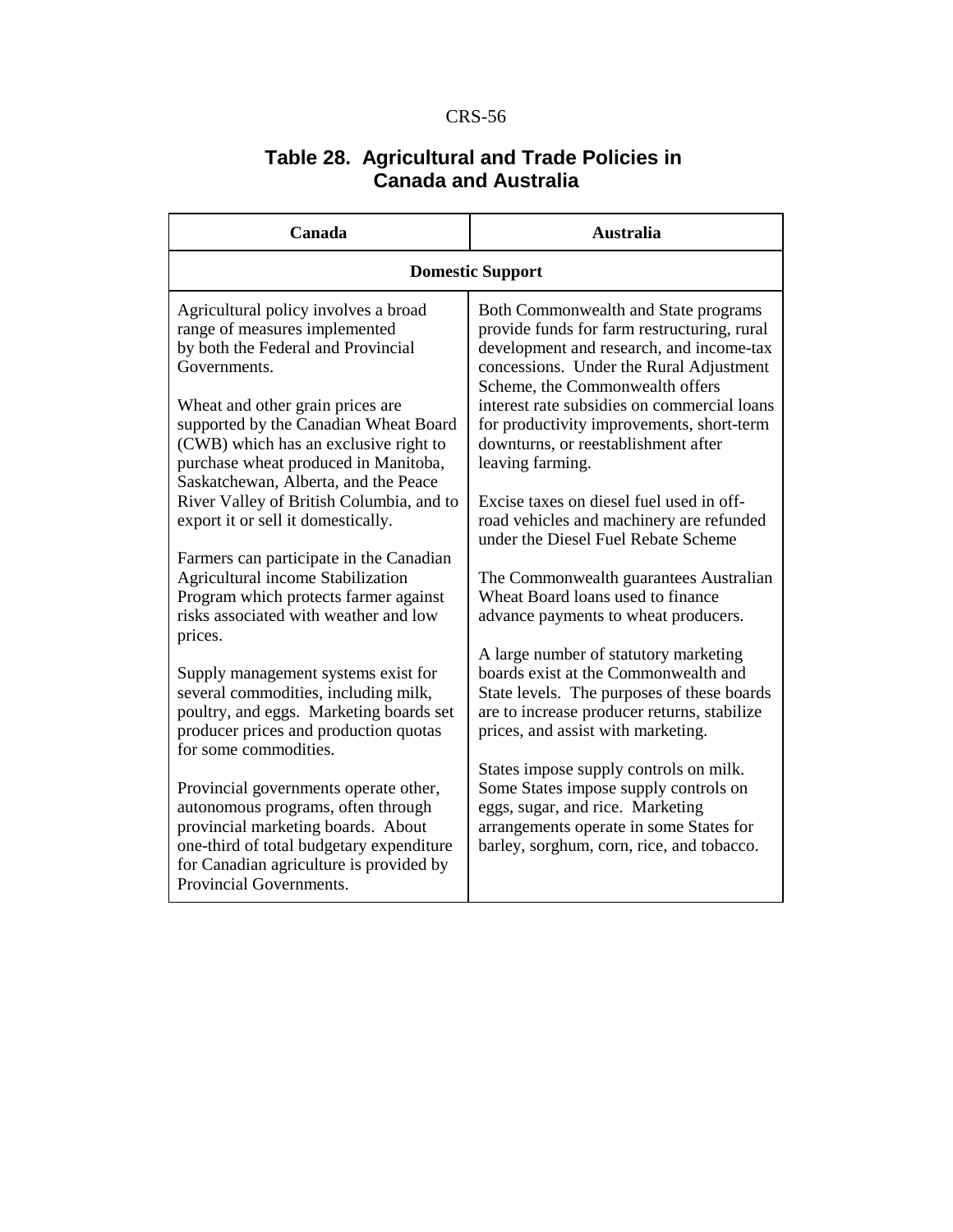CRS-57

| Canada                                                                                                                                                                                                                                                                                    | <b>Australia</b>                                                                                                                                                                                                                   |  |
|-------------------------------------------------------------------------------------------------------------------------------------------------------------------------------------------------------------------------------------------------------------------------------------------|------------------------------------------------------------------------------------------------------------------------------------------------------------------------------------------------------------------------------------|--|
| <b>Trade Measures</b>                                                                                                                                                                                                                                                                     |                                                                                                                                                                                                                                    |  |
| Import quotas apply to imports of<br>certain products - particularly dairy,<br>poultry, and eggs — and are used in<br>conjunction with supply management<br>schemes for those products. The                                                                                               | Tariffs protect sugar, tobacco, and<br>processed fruit and vegetables. A<br>tariff-rate quota applies to cheese imports<br>from all countries except New Zealand                                                                   |  |
| Uruguay Round Agreement required that<br>these quotas be converted to tariffs with<br>some minimum access for imports                                                                                                                                                                     | Local content restrictions apply to fruit<br>juices and tobacco.                                                                                                                                                                   |  |
| provided.<br>A tariff rate quota on imports of<br>boneless beef applies to imports from all<br>countries except the United States and                                                                                                                                                     | Manufacturing milk (milk used in the<br>manufacturing of dairy products) is<br>supported through export subsidies<br>financed by levies on all domestic milk<br>production.                                                        |  |
| Mexico, Canada's partners in NAFTA.<br>Canada agreed to gradually eliminate its<br>tariffs on most U.S. agricultural<br>products under the bilateral free trade<br>agreement with the United States. It<br>reached a separate bilateral agreement<br>with Mexico under the North American | AWB Ltd., the privatized version of the<br>Australian Wheat Board, has monopoly<br>control of wheat exports. A Crown<br>corporation is the sole exporting authority<br>for sugar in Queensland, the main sugar<br>producing state. |  |
| Free Trade Agreement, which also<br>requires a scheduled elimination of<br>tariffs on most agricultural products.                                                                                                                                                                         | The Commonwealth provides export credit<br>for wheat exports and extends credit<br>insurance. The Australian Wheat Board<br>makes sales on credit terms. The                                                                       |  |
| The Federal Government guarantees<br>export credit for wheat exports, usually<br>for three years or less. It is also<br>responsible for debt of the Canadian<br>Wheat Board, which can borrow money                                                                                       | Government's Export Finance and<br>Insurance Corporation provides export<br>insurance and insures credit sales by the<br>Australian Wheat Board.                                                                                   |  |
| to finance wheat sales.<br>Canada promotes exports, including                                                                                                                                                                                                                             | Export promotion is provided primarily by<br>commodity marketing boards and<br>associations; the Commonwealth                                                                                                                      |  |
| agricultural exports, through the<br>Program for Export Market<br>Development. Assistance is made<br>available to commodity associations.<br>Some important commodity groups and<br>associations fund all are part of their<br>own export market development                              | Government provides only modest<br>assistance to promote agricultural exports.                                                                                                                                                     |  |
| activities. Provincial Governments have<br>modest export promotion programs.                                                                                                                                                                                                              |                                                                                                                                                                                                                                    |  |